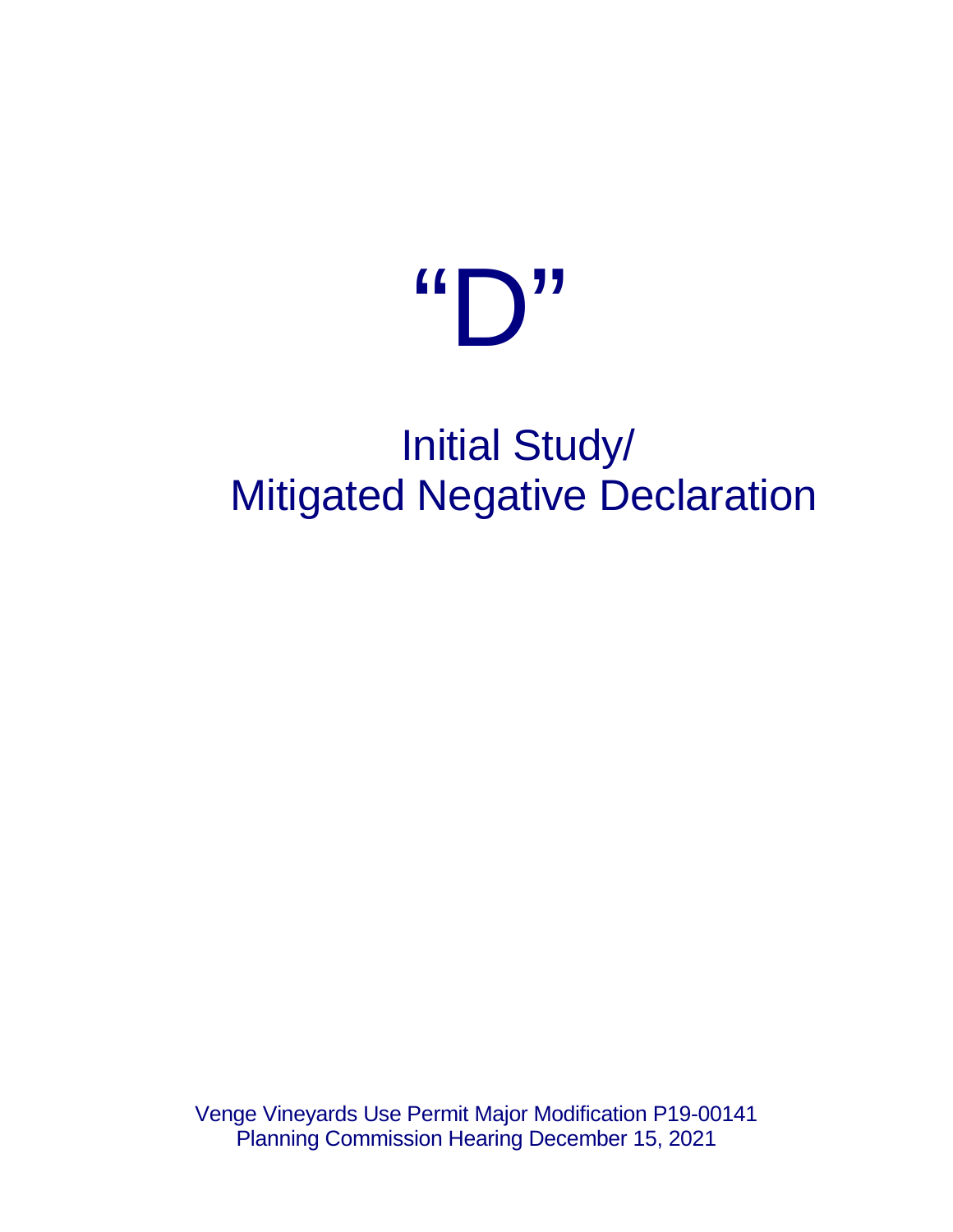#### **COUNTY OF NAPA PLANNING, BUILDING AND ENVIRONMENTAL SERVICES DEPARTMENT 1195 THIRD STEET SUITE 210 NAPA, CA 94559 (707) 253-4417**

#### **Initial Study Checklist (form updated January 2019)**

- 1. **Project Title**: Venge Vineyards, Use Permit Major Modification #P19-00141-MOD
- 2. **Property Owner:** Kirk Venge, 4708 Silverado Trail, Calistoga, CA 94515; (707) 942-9100
- 3. **County Contact Person, Phone Number and email:** Jason R. Hade, Principal Planner, (707) 259-8757, jason.hade@countyofnapa.org
- 4. **Project Location and Assessor's Parcel Number (APN):** The project is located on an approximately 12 acre site within the AP (Agricultural Preserve) zoning district at 4708 Silverado Trail, Calistoga; APN: 020-350-043.
- 5. **Project sponsor's name and address:** Kirk Venge, 4708 Silverado Trail, Calistoga, CA 94515; (707) 942-9100
- 6. **General Plan description:** Agricultural Resource (AR) designation
- 7. **Zoning:** AP (Agricultural Preserve)
- 8. **Background/Project History:**
	- Venge Vineyards was approved by the Planning Commission on December 2, 2009 (Use Permit P08-00647-UP) with a maximum annual production capacity of 20,000 gallons, conversion of an existing 2,800 square foot residence to an administrative office/hospitality building, construction of a 3,600 square foot barn-style production and fermentation building, construction of up to 9,000 square feet of barrel storage either within a cave or, in lieu of the cave, by expanding the production building to accommodate the needed barrel storage for a winery totaling a maximum of 15,400 square feet, construction of a 3,324 square foot uncovered outdoor work area, six parking spaces, 12,000 gallon water tank, and improvement of portions of the existing private road to the winery. An exception to the Napa County Road and Street Standards (RSS) was granted to permit a 780 linear foot portion of the access road to include 10-foot wide surfaced roadway plus two-feet of drivable shoulders. The Use Permit authorized two full-time and twopart time employees, tours and tastings by appointment only with 20 visitors per day and a maximum of 140 visitors per week, and a marketing program with three events per year with 10 persons per event, five events per year with 30 persons per event, and participation in the Napa Valley Wine Auction event as a temporary event.
	- On April 26, 2013, the PBES Director approved Use Permit Modification P13-00047-MOD to permit the construction of a 3,348 square foot structure for barrel and winery equipment storage.

The 12.37 acre parcel is relatively flat with the exception of the northwest corner of the site and is currently developed with three winery buildings, a waste disposal system, six parking spaces, a well, and approximately 11.5 acres of vineyards.

9. **Description of Project:** Approval of a Use Permit Major Modification to an existing 20,000 gallon per year winery to allow the following:

#### **A. COMPONENTS NECESSARY TO REMEDY EXISTING VIOLATIONS:**

- 1) Recognition of existing production of 70,000 gallons per year. Currently authorized to produce a maximum of 20,000 gallons of wine per year; and
- 2) Recognition of five full-time employees. Currently authorized for two full-time and two part-time employees.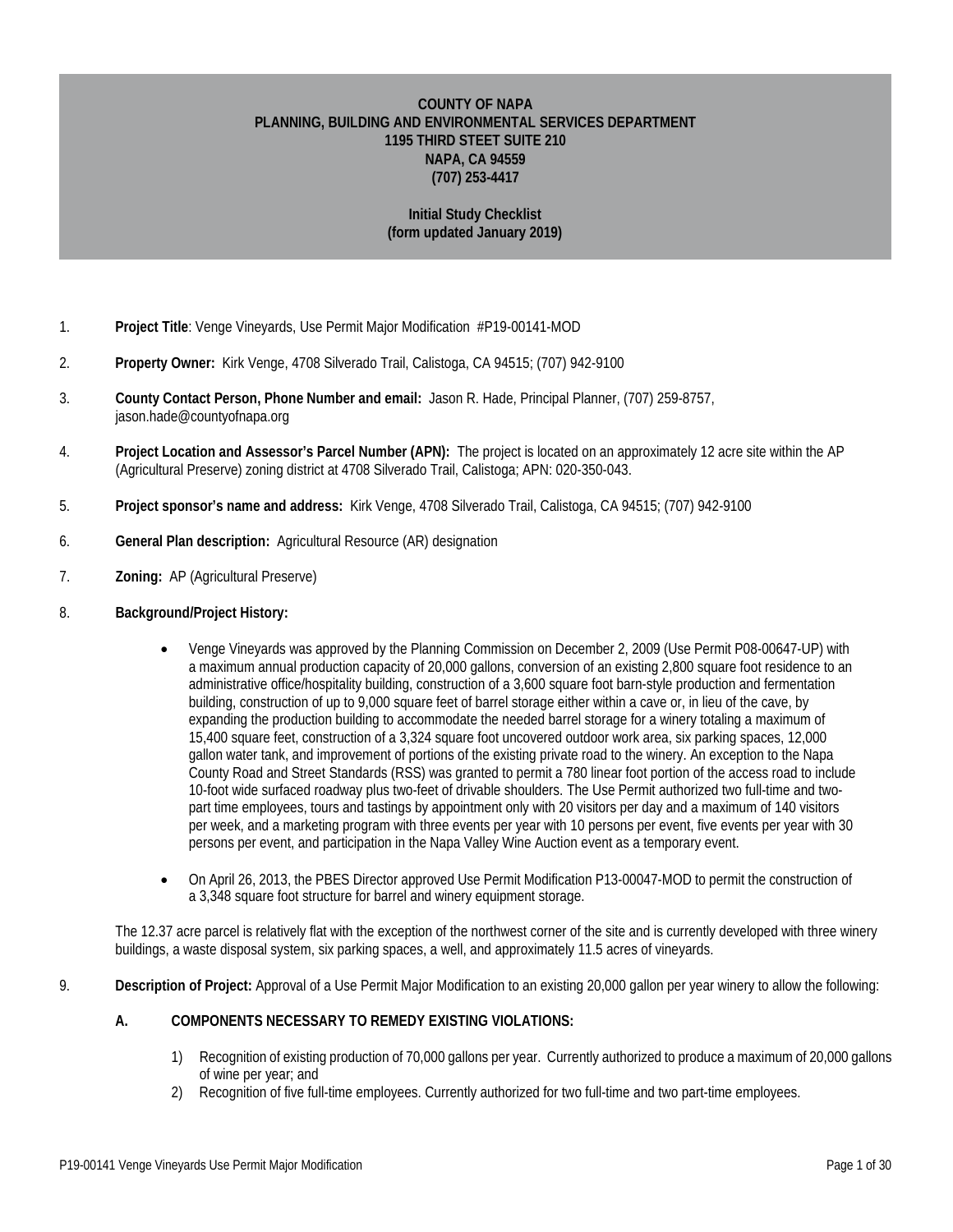#### **B. EXPANSION BEYOND EXISTING ENTITLEMENTS:**

- 1) Decrease daily tours and tastings from 20 persons per day (appointment required), 140 person per week maximum to 19 persons per day (appointment required), 133 visitors maximum per week;
- 2) Modification of an existing Marketing Program to increase events from 8 events per year (180 guests) to 36 events per year (600 guests) as follows:
	- a. Twenty-four (24) annual events for up to 10 guests; and
	- b. Twelve (10) annual events for up to 30 quests:
- 3) Addition of 10 new parking spaces and provision of a minimum of two bicycle parking spaces;
- 4) Improvement of the existing driveway to county standards;
- 5) Installation of a left turn lane at Silverado Trail and the project driveway; and
- 6) Upgrade the existing wastewater treatment system.

#### 10. **Environmental setting and surrounding land uses:**

Access to the property is from Silverado Trail via a paved driveway. On-site soil type is Pleasanton loam, 0 to 2 percent slopes. The site lies outside of the boundaries of the 100 and 500-year flood hazard boundaries. The majority of the project site is outside of a designated Fire Hazard Severity area with the exception of the northwest corner, which is designated moderate, and the northeast corner, which is designated high.

Land uses in the area are dominated by large lot residential properties, wineries, including Fisher Winery and Phifer Pavitt Family Vineyards, and vineyards. The nearest residence to the project site is approximately 350 feet to the northwest of the existing hospitality building.

#### 11. **Other agencies whose approval is required** (e.g., permits, financing approval, or participation agreement).

The project would also require various ministerial approvals by the County, including but not limited to building permits, grading permits, waste disposal permits, and an encroachment permit, in addition to meeting Cal Fire standards. Permits may also be required by the Department of Alcoholic Beverage Control and Bureau of Alcohol, Tobacco, & Firearms.

#### **Responsible (R) and Trustee (T) Agencies**  None

#### **Other Agencies Contacted**

Federal Trade and Taxation Bureau Department of Alcoholic Beverage Control

12. **Tribal Cultural Resources.** Have California Native American tribes traditionally and culturally affiliated with the project area requested consultation pursuant to Public Resources Code section 21080.3.1? If so, is there a plan for consultation that includes, for example, the determination of significance of impacts to tribal cultural resource, procedures regarding confidentiality, etc.?

On October 12, 2020, County staff sent invitations to consult on the proposed project to Native American tribes who had a cultural interest in the area and who as of that date had requested to be invited to consult on projects, in accordance with the requirements of Public Resources Code section 21080.3.1. The Middletown Rancheria requested consultation and met with the County at the project site on November 18, 2020 to discuss their concerns. A mitigation measure was developed in consultation with the tribe and is included in the Tribal Cultural Resources section below. No other responses were received within 30-days of the tribe's receipt of the invitations.

**Note:** Conducting consultation early in the CEQA process allows tribal governments, lead agencies, and project proponents to discuss the level of environmental review, identify and address potential adverse impacts to tribal cultural resources, and reduce the potential for delay and conflict in the environmental review process. (See Public Resources Code section 21080.3.2.) Information may also be available from the California Native American Heritage Commission's Sacred Lands File per Public Resources Code section 5097.96 and the California Historical Resources Information System administered by the California Office of Historic Preservation. Please also note that Public Resources Code section 21082.3(c) contains provisions specific to confidentiality.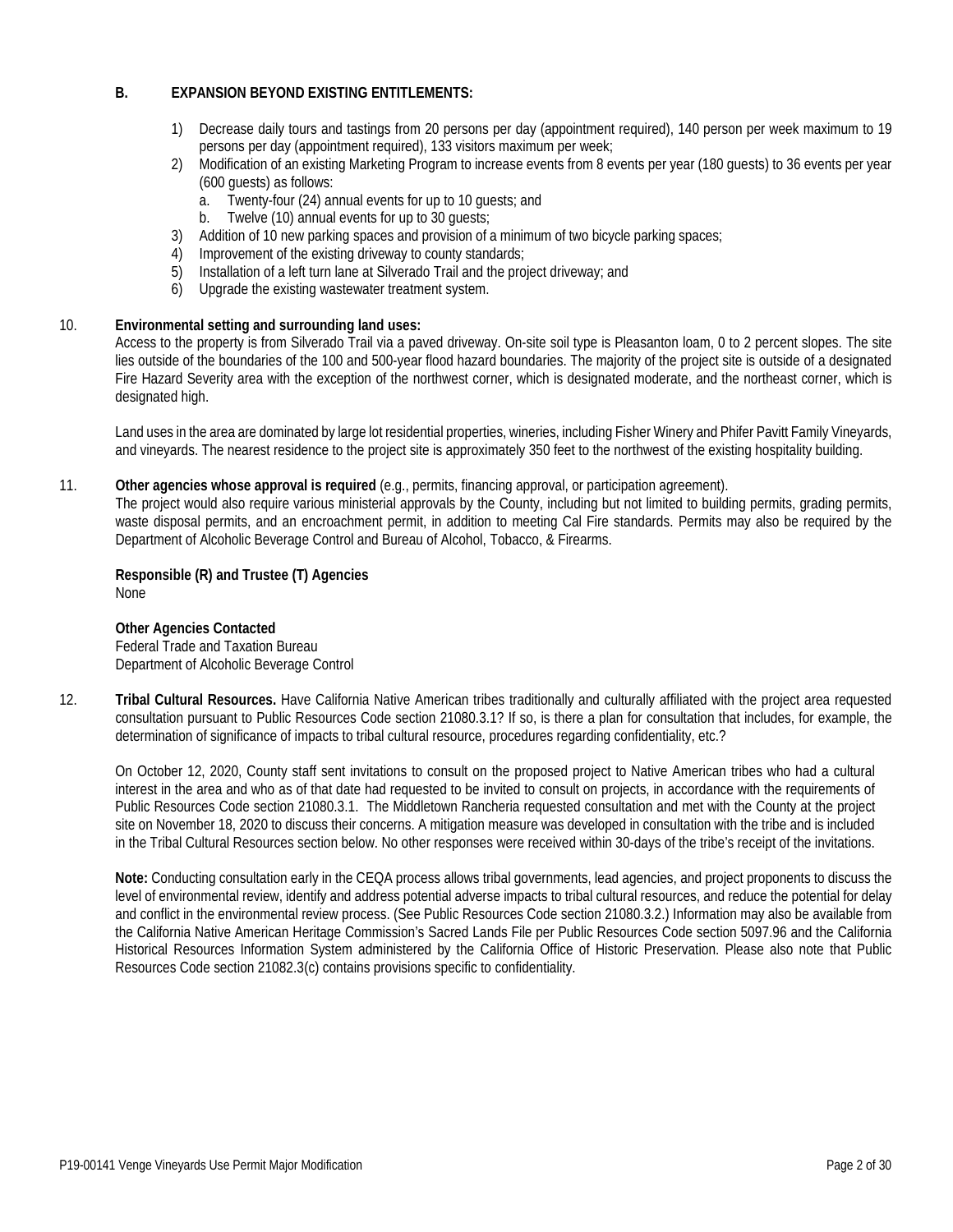#### **ENVIRONMENTAL IMPACTS AND BASIS OF CONCLUSIONS:**

The conclusions and recommendations contained herein are professional opinions derived in accordance with current standards of professional practice. They are based on a review of the Napa County Environmental Resource Maps, the other sources of information listed in the file, and the comments received, conversations with knowledgeable individuals; the preparer's personal knowledge of the area; and, where necessary, a visit to the site. For further information, see the environmental background information contained in the permanent file on this project.

On the basis of this initial evaluation:

 $\Box$ I find that the proposed project COULD NOT have a significant effect on the environment, and a NEGATIVE DECLARATION will be prepared.

 $\boxtimes$ I find that although the proposed project could have a significant effect on the environment, there will not be a significant effect in this case because revisions in the project have been made by or agreed to by the project proponent. A MITIGATED NEGATIVE DECLARATION will be prepared.

I find that the proposed project MAY have a significant effect on the environment, and an ENVIRONMENTAL IMPACT REPORT is required.

- I find that the proposed project MAY have a "potentially significant impact" or "potentially significant unless mitigated" impact on the environment, but at least one effect 1) has been adequately analyzed in an earlier document pursuant to applicable legal standards, and 2) has been addressed by mitigation measures based on the earlier analysis as described on attached sheets. An ENVIRONMENTAL IMPACT REPORT is required, but it must analyze only the effects that remain to be addressed.
- I find that although the proposed project could have a significant effect on the environment, because all potentially significant effects (a)  $\Box$ have been analyzed adequately in an earlier EIR or NEGATIVE DECLARATION pursuant to applicable standards, and (b) have been avoided or mitigated pursuant to that earlier EIR or NEGATIVE DECLARATION, including revisions or mitigation measures that are imposed upon the proposed project, nothing further is required.

rson R. Hade  $\overline{a}$ 

Signature Date **Date** 

November 15, 2021

Name: Jason R. Hade, Principal Planner Napa County Planning, Building and Environmental Services Department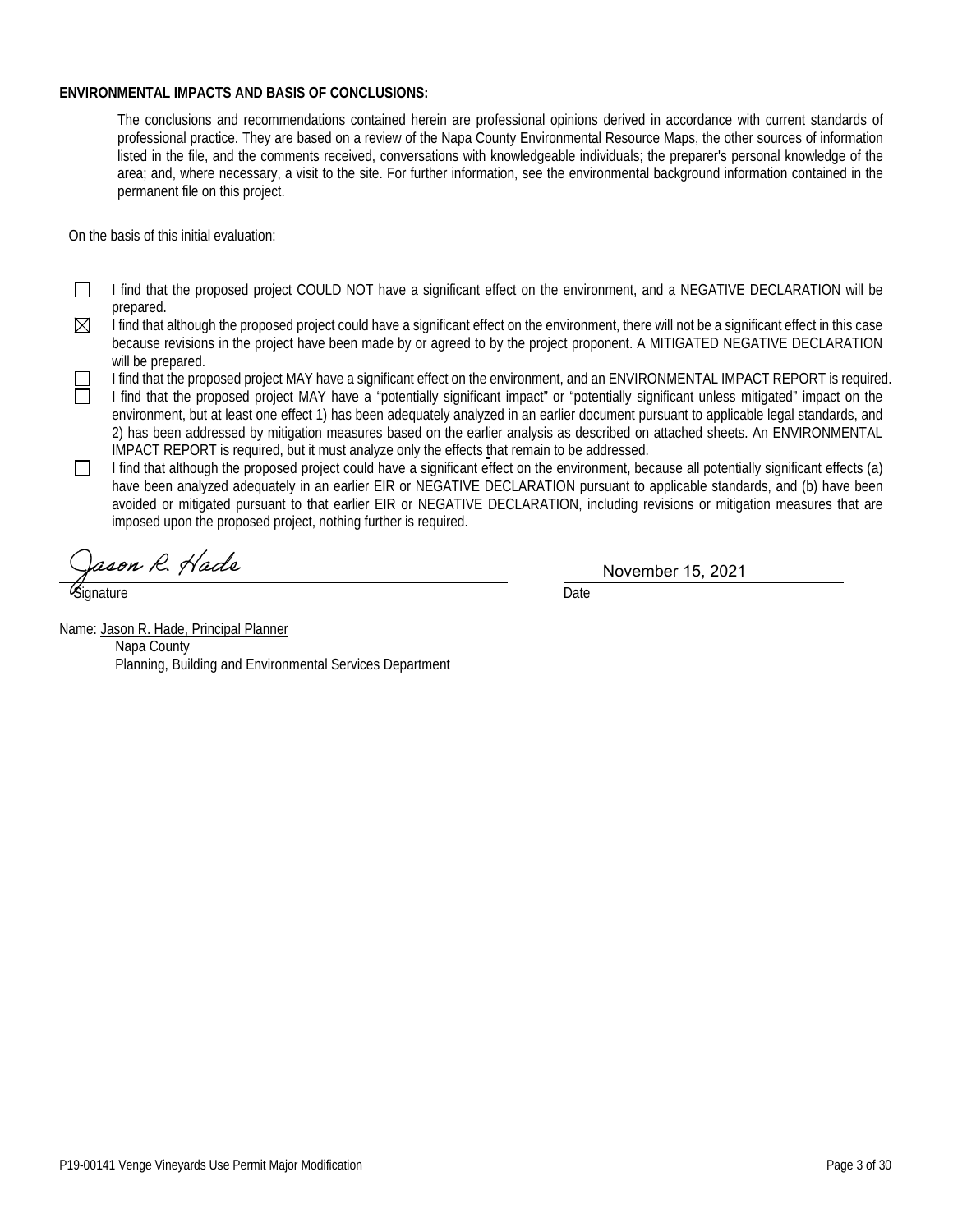| L |    | <b>AESTHETICS.</b> Except as provided in Public Resources Code Section<br>21099, would the project:                                                                                                                                                                                                                                                                                       | <b>Potentially</b><br>Significant<br>Impact | Less Than<br>Significant<br>With<br><b>Mitigation</b><br>Incorporation | Less Than<br>Significant<br>Impact | No Impact   |
|---|----|-------------------------------------------------------------------------------------------------------------------------------------------------------------------------------------------------------------------------------------------------------------------------------------------------------------------------------------------------------------------------------------------|---------------------------------------------|------------------------------------------------------------------------|------------------------------------|-------------|
|   | a) | Have a substantial adverse effect on a scenic vista?                                                                                                                                                                                                                                                                                                                                      |                                             |                                                                        |                                    | $\boxtimes$ |
|   | b) | Substantially damage scenic resources, including, but not limited to,<br>trees, rock outcroppings, and historic buildings within a state scenic<br>highway?                                                                                                                                                                                                                               |                                             |                                                                        | $\boxtimes$                        |             |
|   | C) | In non-urbanized areas, substantially degrade the existing visual<br>character or quality of public views of the site and its surroundings?<br>(Public views are those that are experienced from a publicly<br>accessible vantage point.) If the project is in an urbanized area,<br>would the project conflict with applicable zoning and other<br>regulations governing scenic quality? |                                             |                                                                        | ⊠                                  |             |
|   | d) | Create a new source of substantial light or glare which would<br>adversely affect day or nighttime views in the area?                                                                                                                                                                                                                                                                     |                                             |                                                                        |                                    |             |

- a. The project site is not located within a scenic vista, nor are there any proposed new structures. As such, no impacts would occur.
- b. Silverado Trail is identified as a Viewshed Road. However, the County's Viewshed Protection Program is not applicable to the proposed project as no construction is proposed on slopes in excess of 15 percent. No trees would be removed as part of project construction. No rock outcroppings or historic buildings are located at the subject site. Impacts would be less than significant.
- c. The proposed project consists of the improvement of an existing driveway to County standards as well as the upgrading of a wastewater treatment system. Visual impacts would be minimal as the physical changes are limited in scope and would occur within previously disturbed areas. Remaining proposed changes are operational in nature (production capacity, number of employees, and marketing and visitation program). As such, the project would not degrade the existing character of the site and its surroundings and impacts would be less than significant.
- d. No additional lighting is proposed as part of the project. As such, no impacts would occur.

| Ш. | AGRICULTURE AND FOREST RESOURCES. <sup>1</sup> Would the project:                                                                                                                                                                                        | Potentially<br>Significant<br>Impact | Less Than<br>Significant<br>With<br><b>Mitigation</b><br>Incorporation | Less Than<br>Significant<br>Impact | No Impact |
|----|----------------------------------------------------------------------------------------------------------------------------------------------------------------------------------------------------------------------------------------------------------|--------------------------------------|------------------------------------------------------------------------|------------------------------------|-----------|
|    | Convert Prime Farmland, Unique Farmland, or Farmland of<br>a)<br>Statewide Important (Farmland) as shown on the maps prepared<br>pursuant to the Farmland Mapping and Monitoring Program of the<br>California Resources Agency, to non-agricultural use? |                                      |                                                                        | $\boxtimes$                        |           |

<span id="page-4-0"></span><sup>&</sup>lt;sup>1</sup> "Forest land" is defined by the State as "land that can support 10-percent native tree cover of any species, including hardwoods, under natural conditions, and that allows for management of one or more forest resources, including timber, aesthetics, fish and wildlife, biodiversity, water quality, recreation, and other public benefits." (Public Resources Code Section 12220(g)) The Napa County General Plan anticipates and does not preclude conversion of some "forest land" to agricultural use, and the program-level EIR for the 2008 General Plan Update analyzed the impacts of up to 12,500 acres of vineyard development between 2005 and 2030, with the assumption that some of this development would occur on "forest land." In that analysis specifically, and in the County's view generally, the conversion of forest land to agricultural use would constitute a potentially significant impact only if there were resulting significant impacts to sensitive species, biodiversity, wildlife movement, sensitive biotic communities listed by the California Department of Fish and Wildlife, water quality, or other environmental resources addressed in this checklist.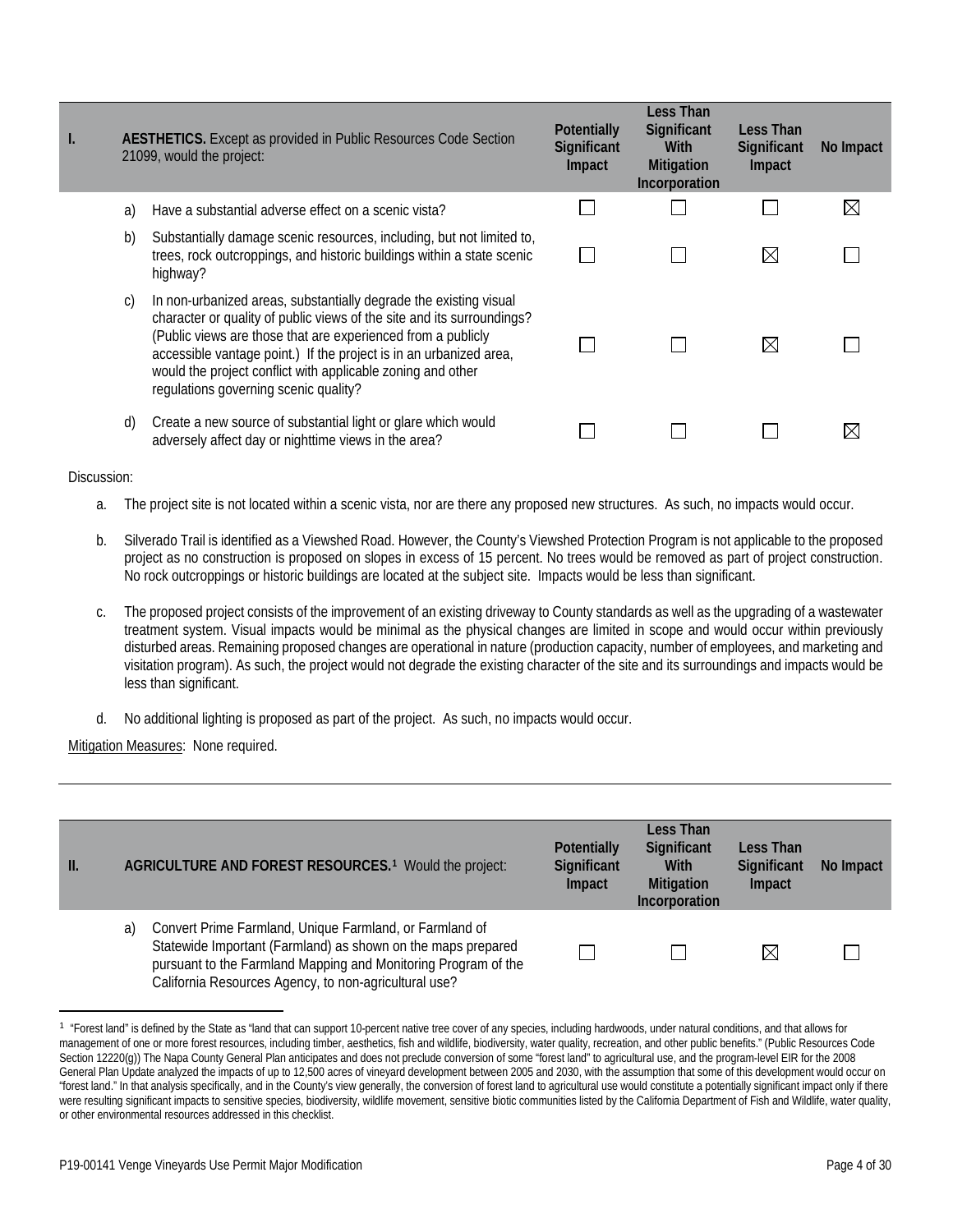- b) Conflict with existing zoning for agricultural use, or a Williamson Act contract?
- c) Conflict with existing zoning for, or cause rezoning of, forest land as defined in Public Resources Code Section 12220(g), timberland as defined in Public Resources Code Section 4526, or timberland zoned Timberland Production as defined in Government Code Section 51104(g)?
- d) Result in the loss of forest land or conversion of forest land to nonforest use in a manner that will significantly affect timber, aesthetics, fish and wildlife, biodiversity, water quality, recreation, or other public benefits?
- e) Involve other changes in the existing environment which, due to their location or nature, could result in conversion of Farmland to non-agricultural use?

| $\Box$ | $\Box$         | $\boxtimes$ | $\blacksquare$ |
|--------|----------------|-------------|----------------|
| $\Box$ | $\Box$         | $\Box$      | $\boxtimes$    |
| $\Box$ | $\Box$         | $\Box$      | $\boxtimes$    |
| ⊔      | $\blacksquare$ | $\boxtimes$ | $\blacksquare$ |

- a/b/e. The project site is designated as "prime farmland" and "other land" as shown on the Napa County Important Farmland Map 2002 prepared by the California Department of Conservation District, Division of Land Resource Protection, pursuant to the Farmland Mapping and Monitoring Program of the California Resources Agency. All changes as a result of the project would occur within the portion of the site mapped as "other land" with the exception of minor driveway improvements within the "prime farmland" area. No vines are proposed for removal. The proposed project would not conflict with existing zoning for agricultural uses. There is no existing agricultural contract on the property. There are no other changes included in this proposal that would result in the conversion of Farmland. General Plan Agricultural Preservation and Land Use policies AG/LU-2 and AG/LU-13 recognize wineries, and any use consistent with the Winery Definition Ordinance and clearly accessory to a winery, as agriculture. Impacts would be less than significant.
- c/d. The project site is zoned AP, which allow wineries upon grant of a use permit. According to the Napa County Environmental resource maps (based on the following layers – Sensitive Biotic Oak Woodlands, Riparian Woodland Forest and Coniferous Forest) the project site contains a small area of sensitive oak woodland within the northwest corner of the subject site. However, no disturbance is proposed within this area of the project site. Therefore, the proposed project would not conflict with existing zoning for, or cause rezoning of, forest land, timberland, or timberland zoned Timberland Production. No impacts would occur.

Mitigation Measures: None required.

| III. |    | AIR QUALITY. Where available, the significance criteria established by<br>the applicable air quality management or air pollution control district may<br>be relied upon to make the following determinations. Would the project: | <b>Potentially</b><br>Significant<br>Impact | Less Than<br>Significant<br><b>With</b><br><b>Mitigation</b><br>Incorporation | Less Than<br><b>Significant</b><br>Impact | No Impact |
|------|----|----------------------------------------------------------------------------------------------------------------------------------------------------------------------------------------------------------------------------------|---------------------------------------------|-------------------------------------------------------------------------------|-------------------------------------------|-----------|
|      | a) | Conflict with or obstruct implementation of the applicable air quality<br>plan?                                                                                                                                                  |                                             |                                                                               | $\boxtimes$                               |           |
|      | b) | Result in a cumulatively considerable net increase of any criteria<br>pollutant for which the project region is non-attainment under an<br>applicable federal or state ambient air quality standard?                             |                                             |                                                                               | $\boxtimes$                               |           |
|      | C) | Expose sensitive receptors to substantial pollutant concentrations?                                                                                                                                                              |                                             |                                                                               | $\boxtimes$                               |           |
|      | d) | Result in other emissions (such as those leading to odors adversely<br>affecting a substantial number of people)?                                                                                                                |                                             |                                                                               | $\bowtie$                                 |           |

#### Discussion:

On June 2, 2010, the Bay Area Air Quality Management District's (BAAQMD) Board of Directors unanimously adopted thresholds of significance to assist in the review of projects under the California Environmental Quality Act. These Thresholds are designed to establish the level at which BAAQMD believed air pollution emissions would cause significant environmental impacts under CEQA and were posted on BAAQMD's website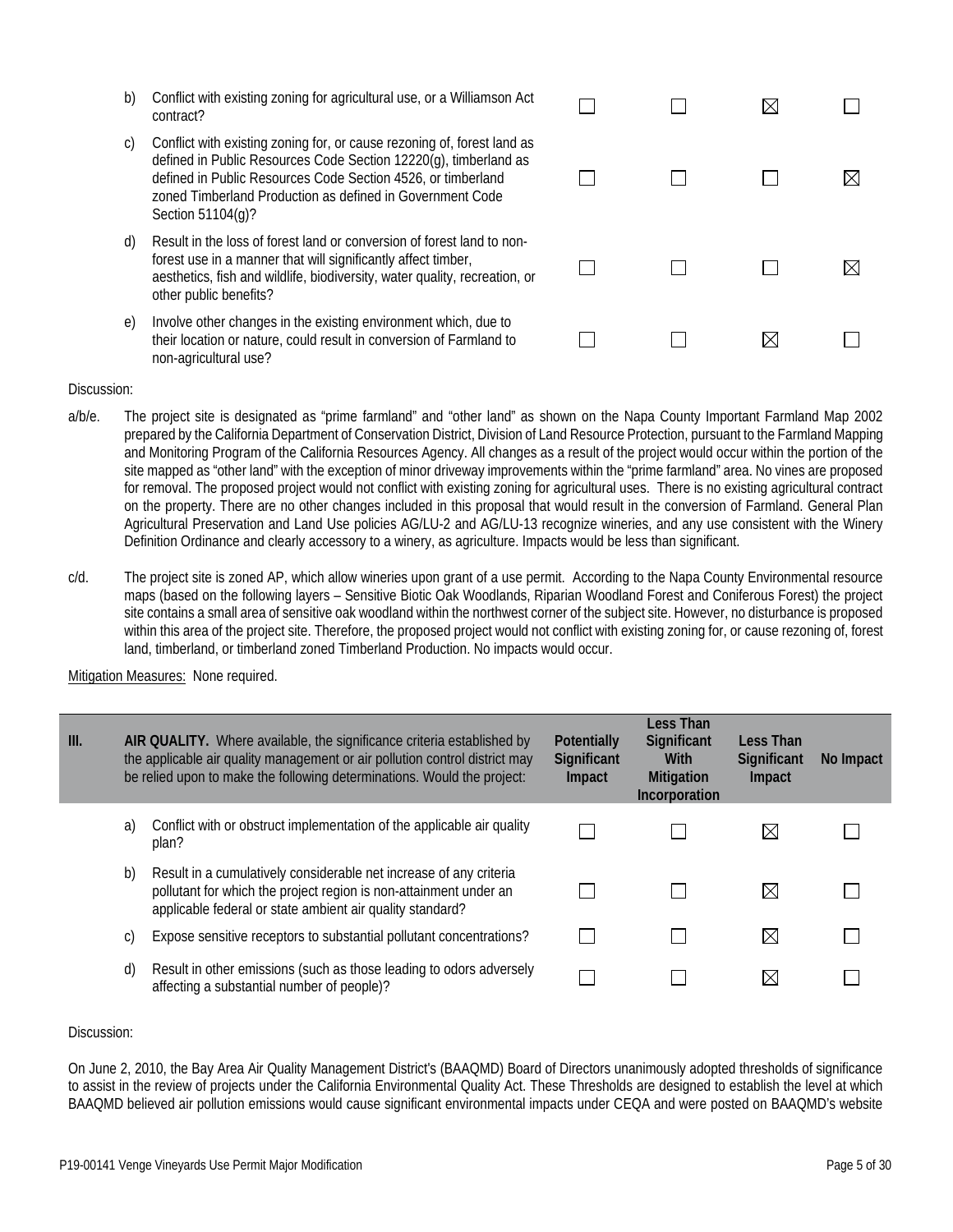and included in BAAQMD's updated CEQA Guidelines (updated May 2012). The Thresholds are advisory and may be followed by local agencies at their own discretion.

The Thresholds were challenged in court. Following litigation in the trial court, the court of appeal, and the California Supreme Court, all of the Thresholds were upheld. However, in an opinion issued on December 17, 2015, the California Supreme Court held that CEQA does not generally require an analysis of the impacts of locating development in areas subject to environmental hazards unless the project would exacerbate existing environmental hazards. The Supreme Court also found that CEQA requires the analysis of exposing people to environmental hazards in specific circumstances, including the location of development near airports, schools near sources of toxic contamination, and certain exemptions for infill and workforce housing. The Supreme Court also held that public agencies remain free to conduct this analysis regardless of whether it is required by CEQA.

In view of the Supreme Court's opinion, local agencies may rely on Thresholds designed to reflect the impact of locating development near areas of toxic air contamination where such an analysis is required by CEQA or where the agency has determined that such an analysis would assist in making a decision about the project. However, the Thresholds are not mandatory and agencies should apply them only after determining that they reflect an appropriate measure of a project's impacts. These Guidelines may inform environmental review for development projects in the Bay Area, but do not commit local governments or BAAQMD to any specific course of regulatory action.

BAAQMD published a new version of the Guidelines dated May 2017, which includes revisions made to address the Supreme Court's opinion. The May 2017 Guidelines update does not address outdated references, links, analytical methodologies or other technical information that may be in the Guidelines or Thresholds Justification Report. The Air District is currently working to revise any outdated information in the Guidelines as part of its update to the CEQA Guidelines and thresholds of significance.

a-b. The mountains bordering Napa Valley block much of the prevailing northwesterly winds throughout the year. Sunshine is plentiful in Napa County, and summertime can be very warm in the valley, particularly in the northern end. Winters are usually mild, with cool temperatures overnight and mild-to-moderate temperatures during the day. Wintertime temperatures tend to be slightly cooler in the northern end of the valley. Winds are generally calm throughout the county. Annual precipitation averages range from about 24 inches in low elevations to more than 40 inches in the mountains.

Ozone and fine particle pollution, or PM2.5, are the major regional air pollutants of concern in the San Francisco Bay Area. Ozone is primarily a problem in the summer, and fine particle pollution in the winter. In Napa County, ozone rarely exceeds health standards, but PM2.5 occasionally does reach unhealthy concentrations. There are multiple reasons for PM2.5 exceedances in Napa County. First, much of the county is wind-sheltered, which tends to trap PM2.5 within the Napa Valley. Second, much of the area is well north of the moderating temperatures of San Pablo Bay and, as a result, Napa County experiences some of the coldest nights in the Bay Area. This leads to greater fireplace use and, in turn, higher PM2.5 levels. Finally, in the winter easterly winds often move fine-particle-laden air from the Central Valley to the Carquinez Strait and then into western Solano and southern Napa County (BAAQMD, *In Your Community: Napa County,* April 2016)

The impacts associated with implementation of the project were evaluated consistent with guidance provided by BAAQMD. Ambient air quality standards have been established by state and federal environmental agencies for specific air pollutants most pervasive in urban environments. These pollutants are referred to as criteria air pollutants because the standards established for them were developed to meet specific health and welfare criteria set forth in the enabling legislation. The criteria air pollutants emitted by development, traffic and other activities anticipated under the proposed development include ozone, ozone precursors oxides of nitrogen and reactive organic gases (NOx and ROG), carbon monoxide (CO), nitrogen dioxide (NO2), and suspended particulate matter (PM10 and PM2.5). Other criteria pollutants, such as lead and sulfur dioxide (SO2), would not be substantially emitted by the proposed development or traffic, and air quality standards for them are being met throughout the Bay Area.

BAAQMD has not officially recommended the use of its thresholds in CEQA analyses and CEQA ultimately allows lead agencies the discretion to determine whether a particular environmental impact would be considered significant, as evidenced by scientific or other factual data. BAAQMD also states that lead agencies need to determine appropriate air quality thresholds to use for each project they review based on substantial evidence that they include in the administrative record of the CEQA document. One resource BAAQMD provides as a reference for determining appropriate thresholds is the *California Environmental Quality Act Air Quality Guidelines* developed by its staff in 2010 and as updated through May 2017. These guidelines outline substantial evidence supporting a variety of thresholds of significance.

As mentioned above, in 2010, the BAAQMD adopted and later incorporated into its 2011 CEQA Guidelines project screening criteria (Table 3-1 – Operational-Related Criteria Air Pollutant and Precursors Screening Level Sizes) and thresholds of significance for air pollutants, which have now been updated by BAAQMD through May 2017. Given that no changes to the existing buildings are proposed compared to the BAAQMD's screening criterion of 47ksf (high quality restaurant) and 541ksf (general light industry) for NO<sub>x</sub> (oxides of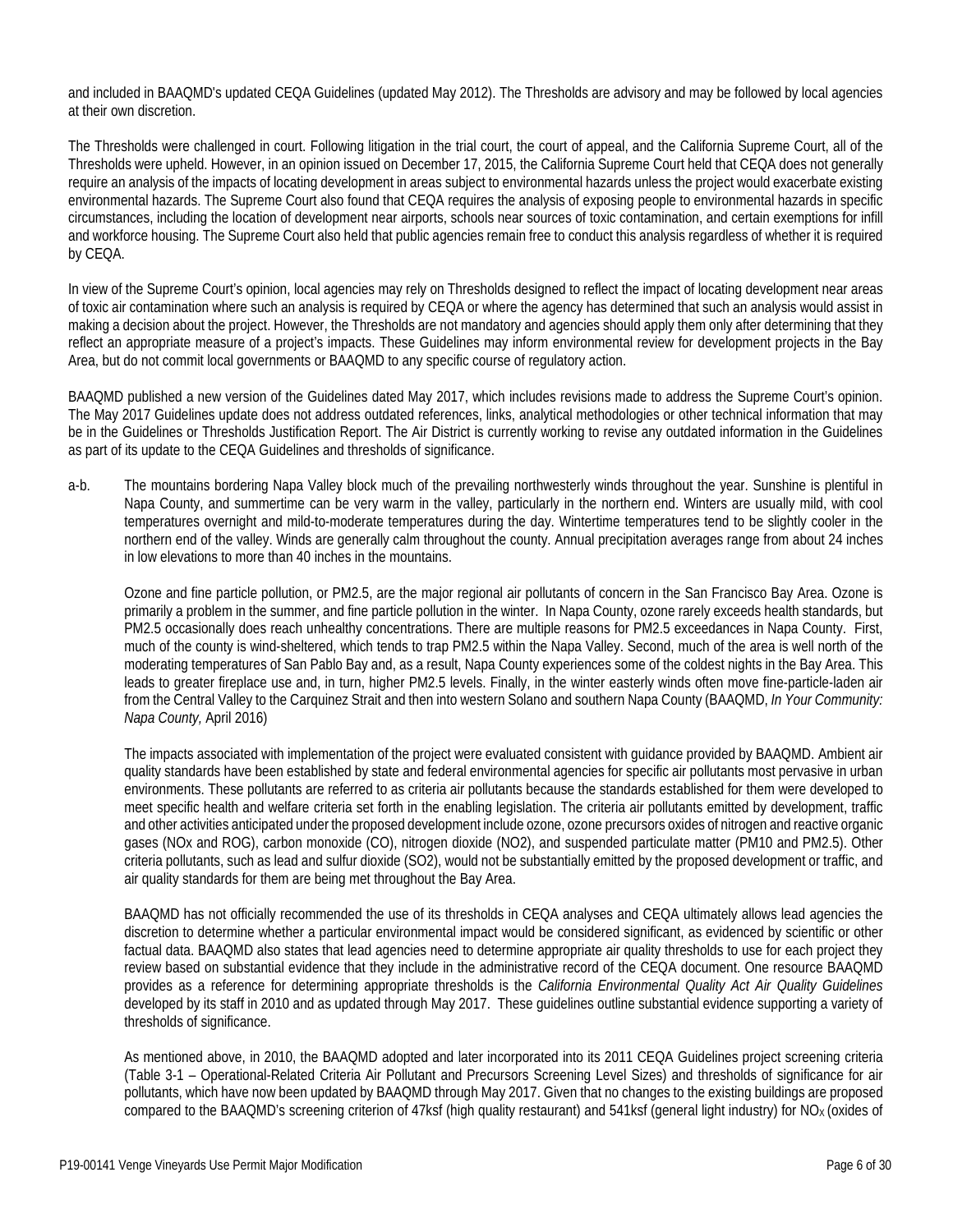nitrogen), the project would contribute an insignificant amount of air pollution and would not result in a conflict or obstruction of an air quality plan. (Please note: a high quality restaurant is considered comparable to a winery tasting room for purposes of evaluating air pollutant emissions, but grossly overstates emissions associated with other portions of a winery, such as office, barrel storage and production, which generate fewer vehicle trips. Therefore, a general light industry comparison has also been used for other such uses.)

The project falls well below the screening criteria as noted above, and consequently will not significantly affect air quality individually or contribute considerably to any cumulative air quality impacts.

c-d. In the short term, potential air quality impacts are most likely to result from earthmoving and construction activities required for project construction related to the access driveway improvements. Earthmoving and construction emissions would have a temporary effect; consisting mainly of dust generated during grading and other construction activities, exhaust emissions from construction related equipment and vehicles, and relatively minor emissions from paints and other architectural coatings. The Air District recommends incorporating feasible control measures as a means of addressing construction impacts. If the proposed project adheres to these relevant best management practices identified by the Air District and the County's standard conditions of project approval, construction-related impacts are considered less than significant:

#### *7.1 SITE IMPROVEMENTS*

*c. AIR QUALITY*

*During all construction activities the permittee shall comply with the most current version of BAAQMD Basic Construction Best Management Practices including but not limited to the following, as applicable:*

- *1. Post a publicly visible sign with the telephone number and person to contact at the lead agency regarding dust complaints. The BAAQMD's phone number shall also be visible.*
- *2. Water all exposed surfaces (e.g., parking areas, staging areas, soil piles, grading areas, and unpaved access roads) two times per day.*
- *3. Cover all haul trucks transporting soil, sand, or other loose material off-site.*
- *4. Remove all visible mud or dirt traced onto adjacent public roads by using wet power vacuum street sweepers at least once per day. The use of dry power sweeping is prohibited.*
- *5. All vehicle speeds on unpaved roads shall be limited to 15 mph.*
- *6. All roadways, driveways, and sidewalks to be paved shall be completed as soon as possible. Building pads shall be laid as soon as possible after grading unless seeding or soil binders are used.*
- *7. Idling times shall be minimized either by shutting off equipment when not in use or reducing the maximum idling time to five (5) minutes (as required by State Regulations). Clear signage shall be provided for construction workers at all access points.*
- *8. All construction equipment shall be maintained and properly tuned in accordance with manufacturer's specifications. All equipment shall be checked by a certified visible emissions evaluator. Any portable engines greater than 50 horsepower or associated equipment operated within the BAAQMD's jurisdiction shall have either a California Air Resources Board (ARB) registration Portable Equipment Registration Program (PERP) or a BAAQMD permit. For general information regarding the certified visible emissions evaluator or the registration program, visit the ARB FAQ [http://www.arb.ca.gov/portable/perp/perpfact\\_04-16-15.pdf](http://www.arb.ca.gov/portable/perp/perpfact_04-16-15.pdf) or the PERP website [http://www.arb.ca.gov/portable/portable.htm.](http://www.arb.ca.gov/portable/portable.htm)*

Furthermore, while earthmoving and construction on the site would generate dust particulates in the short-term, the impact would be less than significant with dust control measures as specified in Napa County's standard condition of approval relating to dust:

#### *7.1 SITE IMPROVEMENTS*

*b. DUST CONTROL*

*Water and/or dust palliatives shall be applied in sufficient quantities during grading and other ground disturbing activities on-site to minimize the amount of dust produced. Outdoor construction activities shall not occur when average wind speeds exceed 20 mph.*

While the Air District defines public exposure to offensive odors as a potentially significant impact, wineries are not known operational producers of pollutants capable of causing substantial negative impacts to sensitive receptors. The nearest residence to the project site is approximately 350 feet to the northwest of the existing hospitality building. Construction-phase pollutants would be reduced to a less than significant level by the above-noted standard condition of approval. The project would not create pollutant concentrations or objectionable odors affecting a substantial number of people. Impacts would be less than significant.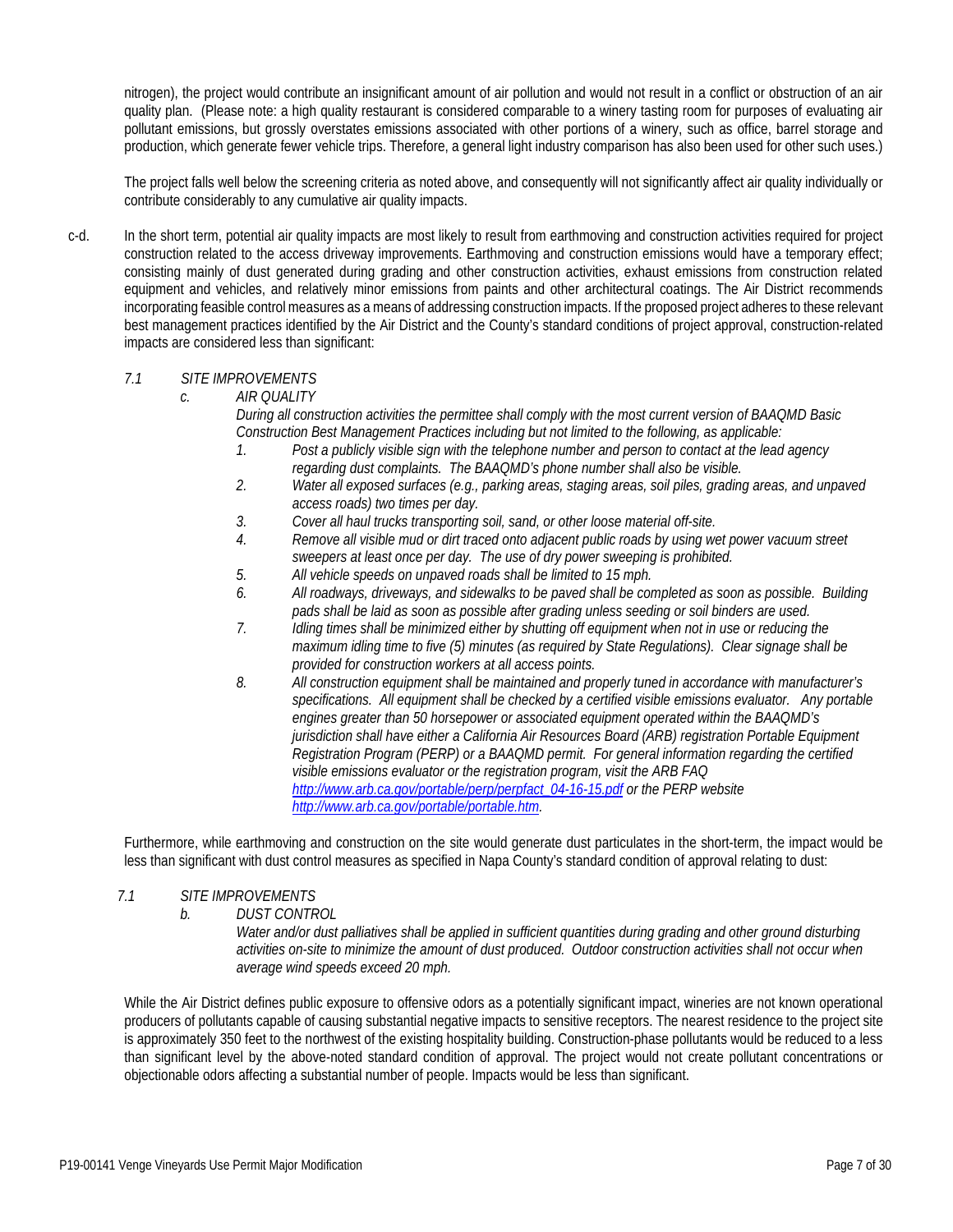| IV. | <b>BIOLOGICAL RESOURCES. Would the project:</b>                                                                                                                                                                                                                                                                                   | Potentially<br>Significant<br>Impact | Less Than<br>Significant<br>With<br>Mitigation<br>Incorporation | <b>Less Than</b><br>Significant<br>Impact | No Impact   |
|-----|-----------------------------------------------------------------------------------------------------------------------------------------------------------------------------------------------------------------------------------------------------------------------------------------------------------------------------------|--------------------------------------|-----------------------------------------------------------------|-------------------------------------------|-------------|
| a)  | Have a substantial adverse effect, either directly or through habitat<br>modifications, on any species identified as a candidate, sensitive, or<br>special status species in local or regional plans, policies, or<br>regulations, or by the California Department of Fish and Wildlife or<br>the U.S. Fish and Wildlife Service? |                                      |                                                                 | ⊠                                         |             |
| b)  | Have a substantial adverse effect on any riparian habitat or other<br>sensitive natural community identified in local or regional plans,<br>policies, regulations or by the California Department of Fish and<br>Wildlife or U.S. Fish and Wildlife Service?                                                                      |                                      |                                                                 | ⊠                                         |             |
| C)  | Have a substantial adverse effect on state or federally protected<br>wetlands (including, but not limited to, marsh, vernal pool, Coastal,<br>etc.) through direct removal, filling, hydrological interruption, or<br>other means?                                                                                                |                                      |                                                                 | ⊠                                         |             |
| d)  | Interfere substantially with the movement of any native resident or<br>migratory fish or wildlife species or with established native resident<br>or migratory wildlife corridors, or impede the use of native wildlife<br>nursery sites?                                                                                          |                                      |                                                                 | ⊠                                         |             |
| e)  | Conflict with any local policies or ordinances protecting biological<br>resources, such as a tree preservation policy or ordinance?                                                                                                                                                                                               |                                      |                                                                 |                                           | $\boxtimes$ |
| f)  | Conflict with the provisions of an adopted Habitat Conservation<br>Plan, Natural Community Conservation Plan, or other approved<br>local, regional, or state habitat conservation plan?                                                                                                                                           |                                      |                                                                 |                                           | $\boxtimes$ |

- a/b. The project is dominated by agricultural uses such as vineyards and a winery. According to the Napa County Environmental Resource maps, the project site contains no sensitive biological resources with the exception of potential Northern Spotted Owl habitat and a small area of sensitive oak woodland within the northwest corner of the subject site. However, no trees or vegetation is proposed for removal. Proposed project construction would occur within previously disturbed areas. Impacts would be less than significant.
- c/d. According to the Napa County Environmental resource maps, the project area does not contain any wetlands, vernal pools, aquatic or riparian habitat. The project includes the operational expansion of an existing winery and associated driveway improvements. Accordingly, the project, would not interfere substantially with the movement of any native resident or migratory fish or wildlife species or with established native resident or migratory wildlife corridors. Impacts would be less than significant.
- e. As illustrated on the submitted plans, no trees are proposed for removal. No impacts would occur.
- f. The proposed project would not conflict with the provisions of an adopted Habitat Conservation Plans, Natural Community Conservation Plans or other approved local, regional or state habitat conservation plans because there are no plans applicable to the subject site. No impacts would occur.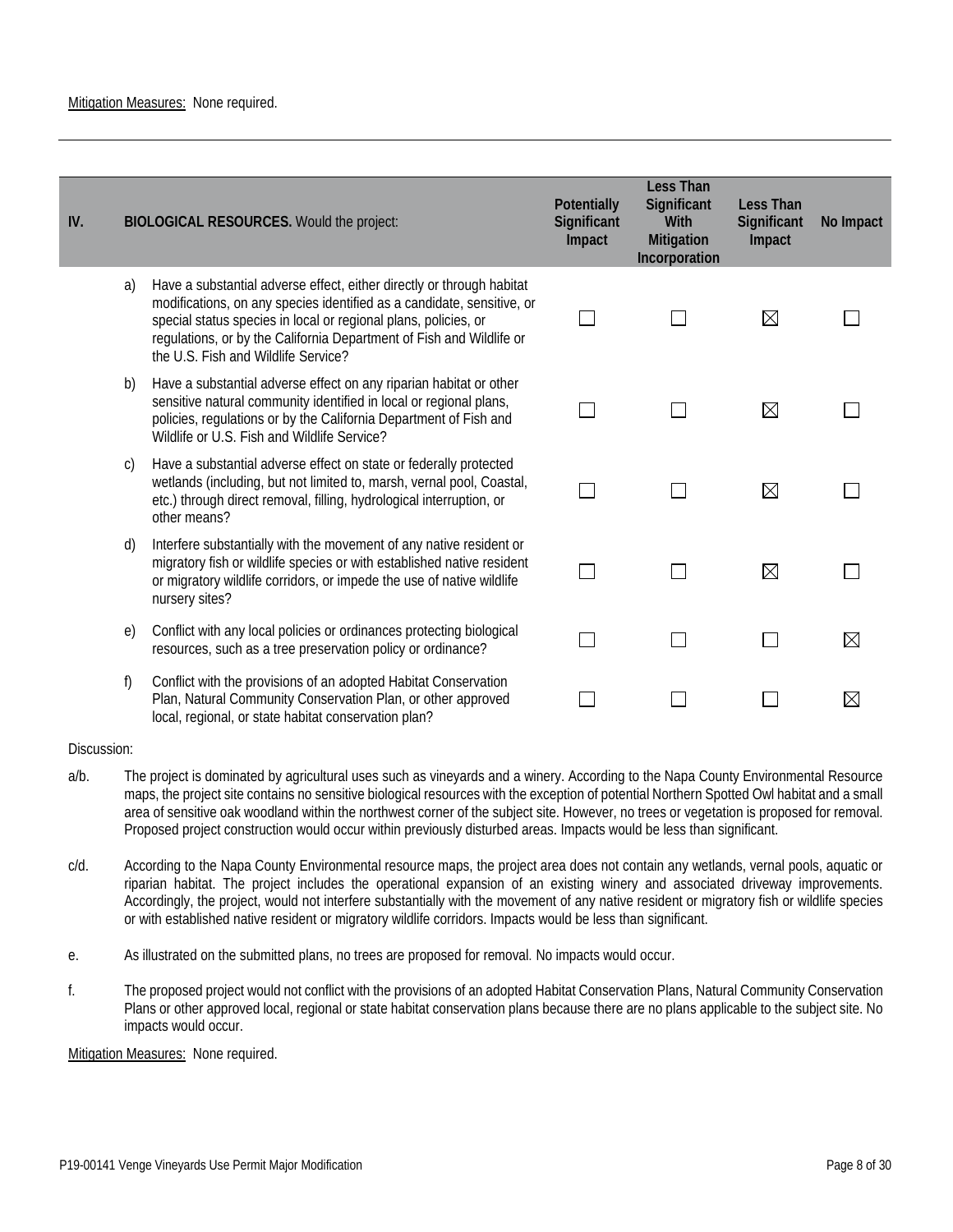| V. |    | <b>CULTURAL RESOURCES. Would the project:</b>                                                                                 | <b>Potentially</b><br><b>Significant</b><br>Impact | Less Than<br><b>Significant</b><br>With<br><b>Mitigation</b><br>Incorporation | Less Than<br><b>Significant</b><br>Impact | No Impact |
|----|----|-------------------------------------------------------------------------------------------------------------------------------|----------------------------------------------------|-------------------------------------------------------------------------------|-------------------------------------------|-----------|
|    | a) | Cause a substantial adverse change in the significance of a<br>historical resource pursuant to CEQA Guidelines §15064.5?      |                                                    |                                                                               | $\boxtimes$                               |           |
|    | b) | Cause a substantial adverse change in the significance of an<br>archaeological resource pursuant to CEQA Guidelines §15064.5? |                                                    |                                                                               | $\boxtimes$                               |           |
|    | C) | Disturb any human remains, including those interred outside of<br>dedicated cemeteries?                                       |                                                    |                                                                               | M                                         |           |

- a-b. According to Napa County Environmental Sensitivity Maps (Archaeological Resources Layer, historical site, points & lines), no known historically sensitive sites or structures, archaeological or paleontological resources, sites or unique geological features have been identified within the project site. If resources are found during any earth disturbing activities associated with the project, construction of the project is required to cease, and a qualified archaeologist would be retained to investigate the site in accordance with the following standard condition of approval:
	- *7.2 ARCHEOLOGICAL FINDING*

*In the event that archeological artifacts or human remains are discovered during construction, work shall cease in a 50-foot*  radius surrounding the area of discovery. The permittee shall contact the PBES Department for further guidance, which will *likely include the requirement for the permittee to hire a qualified professional to analyze the artifacts encountered and to determine if additional measures are required.*

*If human remains are encountered during project development, all work in the vicinity must be halted, and the Napa County Coroner informed, so that the Coroner can determine if an investigation of the cause of death is required, and if the remains are of Native American origin. If the remains are of Native American origin, the permittee shall comply with the requirements of Public Resources Code Section 5097.98.*

c. No human remains have been encountered on the property and no information has been encountered that would indicate that this project would encounter human remains. However, if resources are found during project grading, construction of the project is required to cease, and a qualified archaeologist would be retained to investigate the site in accordance with standard condition of approval noted above. Impacts would be less than significant.

Mitigation Measures: None required.

| VI. |    | <b>ENERGY.</b> Would the project:                                                                                                                                                  | Potentially<br>Significant<br>Impact | Less Than<br>Significant<br>With<br><b>Mitigation</b><br>Incorporation | Less Than<br>Significant<br>Impact | <b>No</b><br>Impact |
|-----|----|------------------------------------------------------------------------------------------------------------------------------------------------------------------------------------|--------------------------------------|------------------------------------------------------------------------|------------------------------------|---------------------|
|     | a) | Result in potentially significant environmental impact due to<br>wasteful, inefficient or unnecessary consumption of energy<br>resources during project construction or operation? |                                      |                                                                        | $\boxtimes$                        |                     |
|     | b) | Conflict with or obstruct a state or local plan for renewable energy<br>or energy efficiency?                                                                                      |                                      |                                                                        |                                    |                     |

Discussion: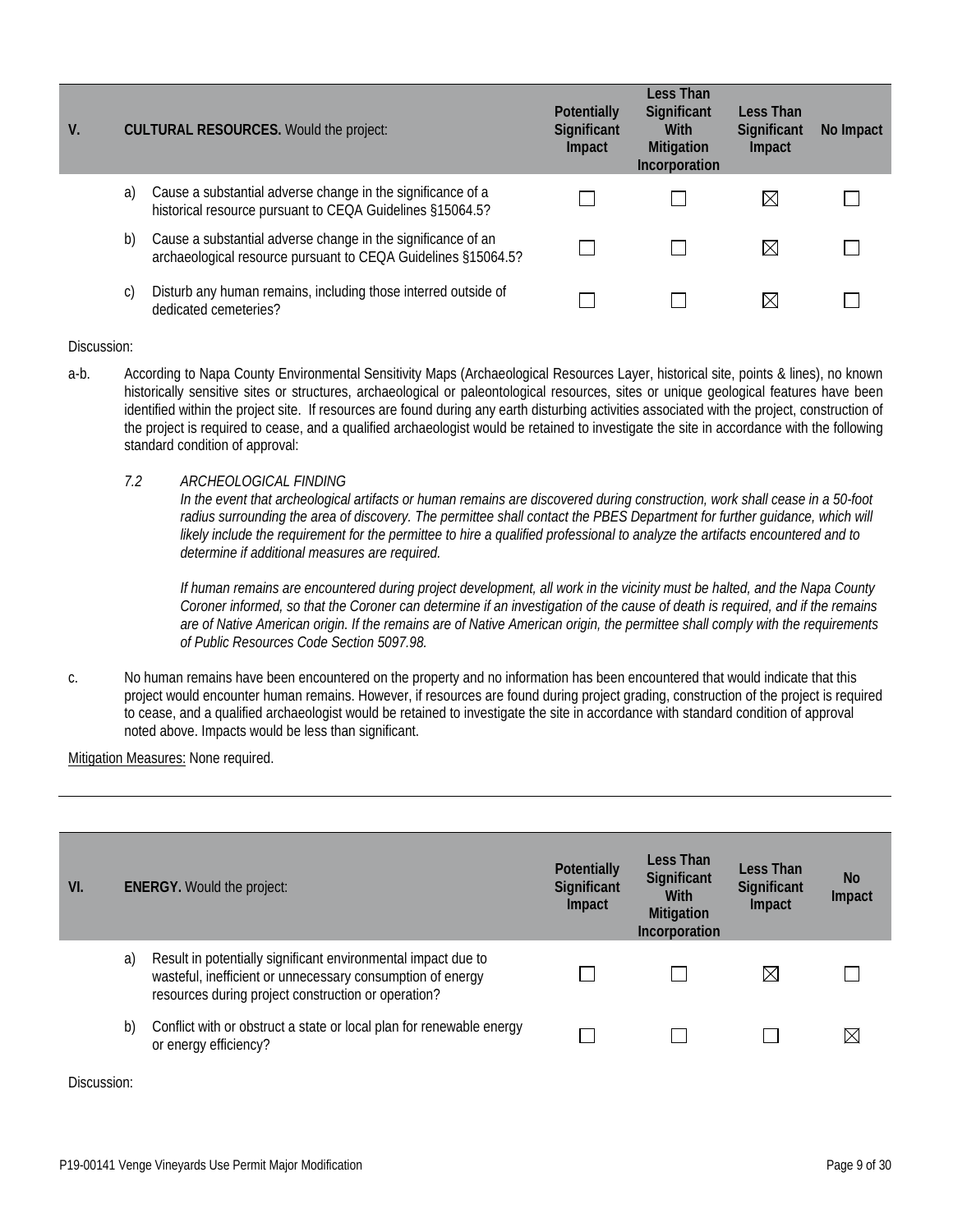- a. The proposed project would comply with Title 24 energy use requirements and would not result in significant environmental impacts due to wasteful, inefficient or unnecessary consumption of energy resources during project construction or operation. Impacts would be less than significant.
- b. The proposed project would not conflict with the provisions of a state or local plan for renewable energy or energy efficiency because there are no plans applicable to the subject site. No impacts would occur.

Mitigation Measures: None required.

| VII. |              | <b>GEOLOGY AND SOILS.</b> Would the project:                                                                                                                                                                                                                                                          | Potentially<br>Significant<br>Impact | <b>Less Than</b><br>Significant<br>With<br>Mitigation<br>Incorporation | <b>Less Than</b><br>Significant<br>Impact | <b>No</b><br>Impact |
|------|--------------|-------------------------------------------------------------------------------------------------------------------------------------------------------------------------------------------------------------------------------------------------------------------------------------------------------|--------------------------------------|------------------------------------------------------------------------|-------------------------------------------|---------------------|
|      | a)           | Directly or indirectly cause potential substantial adverse effects,<br>including the risk of loss, injury, or death involving:                                                                                                                                                                        |                                      |                                                                        |                                           |                     |
|      |              | i)<br>Rupture of a known earthquake fault, as delineated on the<br>most recent Alquist-Priolo Earthquake Fault Zoning Map<br>issued by the State Geologist for the area or based on other<br>substantial evidence of a known fault? Refer to Division of<br>Mines and Geology Special Publication 42. |                                      |                                                                        | $\boxtimes$                               |                     |
|      |              | ii)<br>Strong seismic ground shaking?                                                                                                                                                                                                                                                                 |                                      |                                                                        | $\boxtimes$                               |                     |
|      |              | Seismic-related ground failure, including liquefaction?<br>iii)                                                                                                                                                                                                                                       |                                      |                                                                        | $\boxtimes$                               |                     |
|      |              | Landslides?<br>iv)                                                                                                                                                                                                                                                                                    |                                      |                                                                        | $\boxtimes$                               |                     |
|      | b)           | Result in substantial soil erosion or the loss of topsoil?                                                                                                                                                                                                                                            |                                      |                                                                        | $\boxtimes$                               |                     |
|      | $\mathsf{C}$ | Be located on a geologic unit or soil that is unstable, or that would<br>become unstable as a result of the project, and potentially result in<br>on- or off-site landslide, lateral spreading, subsidence, liquefaction<br>or collapse?                                                              |                                      |                                                                        | $\boxtimes$                               |                     |
|      | d)           | Be located on expansive soil creating substantial direct or indirect<br>risks to life or property? Expansive soil is defined as soil having an<br>expansive index greater than 20, as determined in accordance with<br>ASTM (American Society of Testing and Materials) D 4829.                       |                                      |                                                                        | $\boxtimes$                               |                     |
|      | e)           | Have soils incapable of adequately supporting the use of septic<br>tanks or alternative waste water disposal systems where sewers are<br>not available for the disposal of waste water?                                                                                                               |                                      |                                                                        | $\boxtimes$                               |                     |
|      | f)           | Directly or indirectly destroy a unique paleontological resource or<br>site or unique geologic feature?                                                                                                                                                                                               |                                      |                                                                        | $\boxtimes$                               |                     |

#### Discussion:

a.

i.) There are no known faults on the project site as shown on the most recent Alquist-Priolo Earthquake Fault Zoning Map. As such, the proposed project would result in a less than significant impact with regards to rupturing a known fault.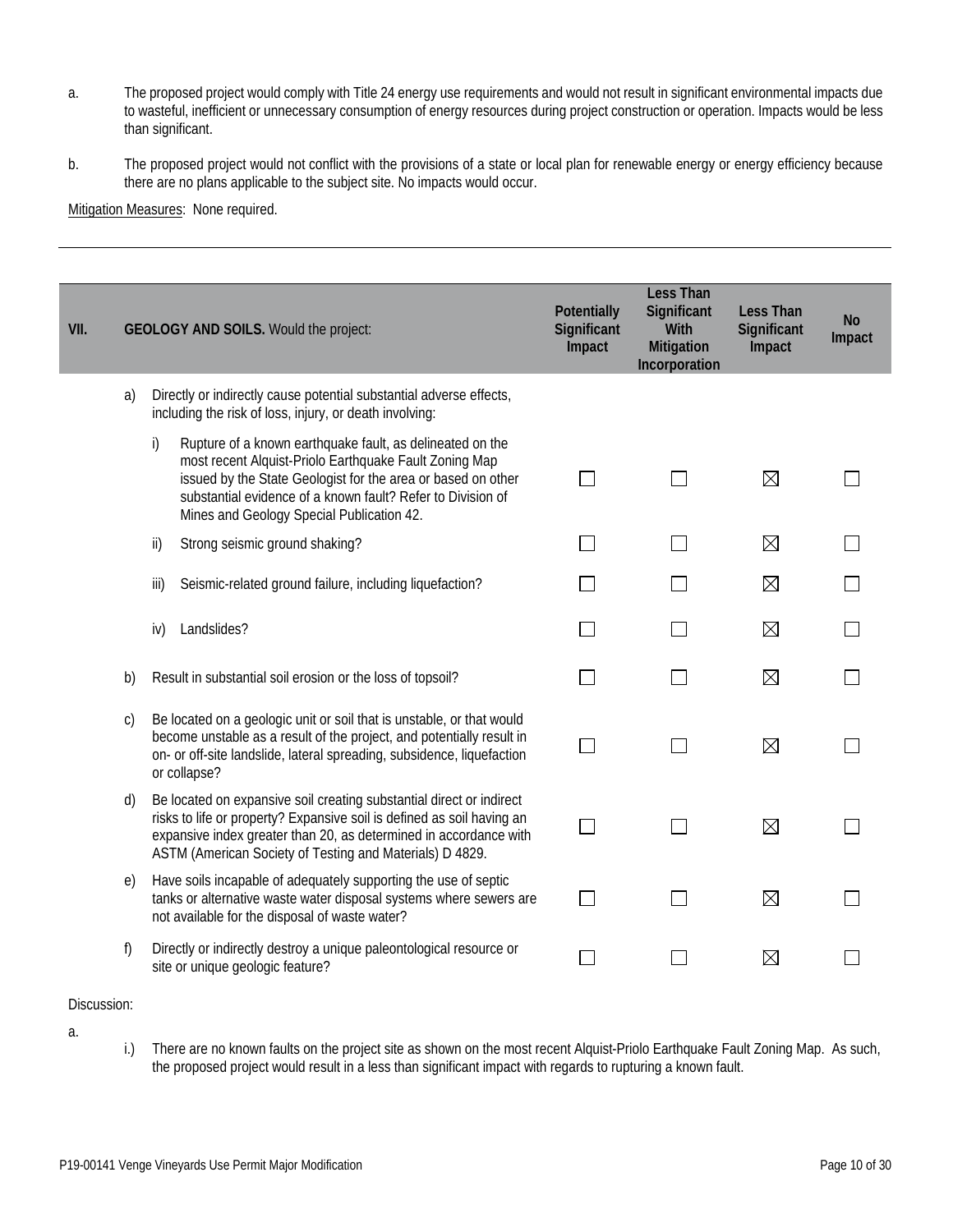- ii.) All areas of the Bay Area are subject to strong seismic ground shaking. Construction of the project would be required to comply with the latest building standards and codes, including the California Building Code that would reduce any potential impacts to a less than significant level.
- iii.) No subsurface conditions have been identified on the project site that indicated a susceptibility to seismic-related ground failure or liquefaction. The project site is identified as having a very low or low liquefaction potential according to the Napa County Environmental Resource Maps (liquefaction layers). Compliance with the latest edition of the California Building Code for seismic stability would result in less than significant impacts.
- iv.) According to the Napa County Environmental Resource Maps (Landslides line, polygon, and geology layers) there are no known landslide areas on the subject site.
- b. The proposed improvements would occur on slopes of five percent to 15 percent. The project would require incorporation of best management practices and would be subject to the Napa County Stormwater Ordinance which addresses sediment and erosion control measures and dust control, as applicable. Impacts would be less than significant.
- c/d. The on-site soil type is Pleasanton loam, 0 to 2 percent slopes. Based on the Napa County Environmental Sensitivity Maps (liquefaction layer) the improvements are proposed for an area which has a very low or low susceptibility for liquefaction. Compliance with the latest building standards and codes, including the California Building Code, would reduce potentially significant impacts to a level of less than significant.
- e. According to the Onsite Wastewater Disposal Feasibility Study for the Venge Winery Use Permit Modification Application 4708 Silverado Trail, Calistoga, California APN 020-350-043 prepared by Applied Civil Engineering, Incorporated on June 2, 2020, the project site and proposed system upgrade, consisting of the addition of 800 linear feet of new leach line, would create adequate disposal capacity to serve the project. The Division of Environmental Health reviewed this report and concurred with its findings. Impacts would be less than significant.
- f. According to Napa County Environmental Sensitivity Maps (Archaeological Resources Layer, historical site, points & lines), no known historically sensitive sites or structures, archaeological or paleontological resources, sites or unique geological features have been identified within the project site. If resources are found during any earth disturbing activities associated with the project, construction of the project is required to cease, and a qualified archaeologist would be retained to investigate the site in accordance with standard condition of approval 7.2 identified in **Section V** above.

Mitigation Measures: None required.

| VIII. |    | <b>GREENHOUSE GAS EMISSIONS. Would the project:</b>                                                                                                                                                                                                   | <b>Potentially</b><br>Significant<br>Impact | Less Than<br>Significant<br><b>With</b><br><b>Mitigation</b><br>Incorporation | Less Than<br>Significant<br>Impact | No.<br>Impact |
|-------|----|-------------------------------------------------------------------------------------------------------------------------------------------------------------------------------------------------------------------------------------------------------|---------------------------------------------|-------------------------------------------------------------------------------|------------------------------------|---------------|
|       | a) | Generate a net increase in greenhouse gas emissions in excess of<br>applicable thresholds adopted by the Bay Area Air Quality<br>Management District or the California Air Resources Board which<br>may have a significant impact on the environment? |                                             |                                                                               | $\boxtimes$                        |               |
|       | b) | Conflict with a county-adopted climate action plan or another<br>applicable plan, policy or regulation adopted for the purpose of<br>reducing the emissions of greenhouse gases?                                                                      |                                             |                                                                               | $\boxtimes$                        |               |

#### Discussion:

Napa County has been working to develop a Climate Action Plan (CAP) for several years. In 2012, a Draft CAP (March 2012) was recommended using the emissions checklist in the Draft CAP, on a trial basis, to determine potential greenhouse gas (GHG) emissions associated with project development and operation. At the December 11, 2012, Napa County Board of Supervisors (BOS) hearing, the BOS considered adoption of the proposed CAP. In addition to reducing Napa County's GHG emissions, the proposed plan was intended to address compliance with CEQA for projects reviewed by the County and to lay the foundation for development of a local offset program. While the BOS acknowledged the plan's objectives, the BOS requested that the CAP be revised to better address transportation-related greenhouse gas, to acknowledge and credit past accomplishments and voluntary efforts, and to allow more time for establishment of a cost-effective local offset program. The Board also requested that best management practices be applied and considered when reviewing projects until a revised CAP is adopted to ensure that projects address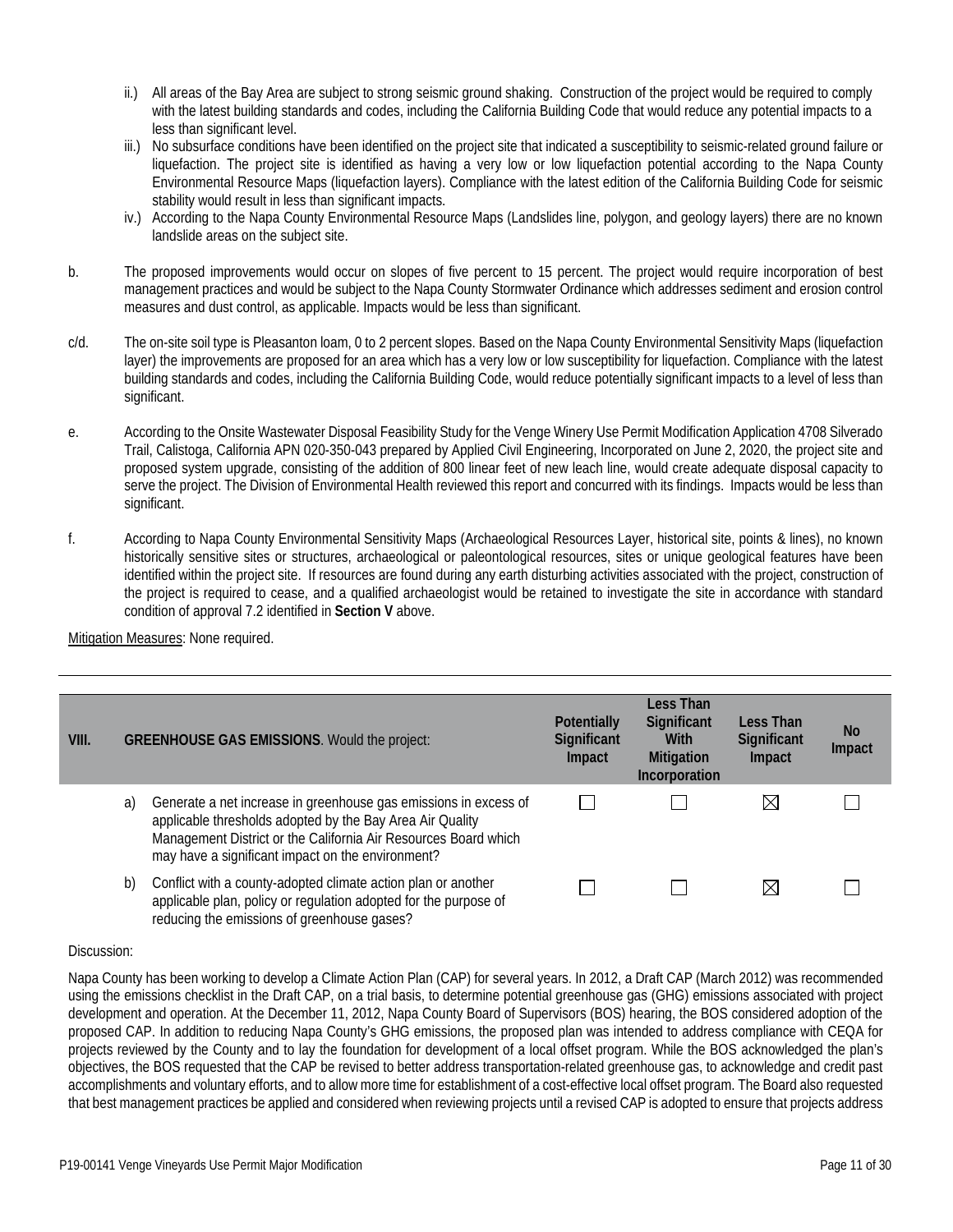the County's policy goal related to reducing GHG emissions.

In July 2015, the County re-commenced preparation of the CAP to: i) account for present day conditions and modeling assumptions (such as but not limited to methods, emission factors, and data sources), ii) address the concerns with the previous CAP effort as outlined above, iii) meet applicable State requirements, and iv) result in a functional and legally defensible CAP. On April 13, 2016 the County, as the part of the first phase of development and preparation of the CAP, released Final Technical Memorandum #1: 2014 Greenhouse Gas Emissions Inventory and Forecast, April 13, 2016. This initial phase included: i) updating the unincorporated County's community-wide GHG emissions inventory to 2014, and ii) preparing new GHG emissions forecasts for the 2020, 2030, and 2050 horizons. Additional information on the County CAP can be obtained at the Napa County Department of Planning, Building and Environmental Services or<https://www.countyofnapa.org/592/Climate-Action-Plan>

a/b. Overall increases in Greenhouse Gas (GHG) emissions in Napa County were assessed in the Environmental Impact Report (EIR) prepared for the Napa County General Plan Update and certified in June 2008. GHG emissions were found to be significant and unavoidable in that document, despite the adoption of mitigation measures incorporating specific policies and action items into the General Plan.

Consistent with these General Plan action items, Napa County participated in the development of a community-wide GHG emissions inventory and "emission reduction framework" for all local jurisdictions in the County in 2008-2009. This planning effort was completed by the Napa County Transportation and Planning Agency in December 2009, and served as the basis for development of a refined inventory and emission reduction plan for unincorporated Napa County.

In 2011, the Bay Area Air Quality Management District (BAAQMD) released California Environmental Quality Act (CEQA) Project Screening Criteria and Significance of Thresholds [1,100 metric tons per year (MT) of carbon dioxide and carbon dioxide equivalents (CO2e)]. This threshold of significance is appropriate for evaluating projects in Napa County.

During our ongoing planning effort, the County requires project applicants to consider methods to reduce GHG emissions consistent with Napa County General Plan Policy CON-65(e). (Note: Pursuant to State CEQA Guidelines Section 15183, because this initial study assesses a project that is consistent with an adopted General Plan for which an environmental impact report (EIR) was prepared, it appropriately focuses on impacts which are "peculiar to the project," rather than the cumulative impacts previously assessed.)

For the purposes of this analysis potential GHG emissions associated with winery 'construction' and 'development' and with 'ongoing' winery operations have been discussed.

GHGs are the atmospheric gases whose absorption of solar radiation is responsible for the greenhouse effect, including carbon dioxide, methane, ozone, and the fluorocarbons, that contribute to climate change (a widely accepted theory/science explain human effects on the atmosphere). Carbon Dioxide (CO2) gas, the principal greenhouse gas (GHG) being emitted by human activities, and whose concentration in the atmosphere is most affected by human activity, also serves as the reference gas to compare other greenhouse gases. Agricultural sources of carbon emissions include forest clearing, land-use changes, biomass burning, and farm equipment and management activity emissions (http://www.climatechange.ca.gov/glossary/letter\_c.html). Equivalent Carbon Dioxide (CO2e) is the most commonly reported type of GHG emission and a way to get one number that approximates total emissions from all the different gasses that contribute to GHG (BAAMD CEQA Air Quality Guidelines, May 2017). In this case, carbon dioxide (CO2) is used as the reference atom/compound to obtain atmospheric carbon CO2 effects of GHG. Carbon stocks are converted to carbon dioxide equivalents (CO2e) by multiplying the carbon total by 44/12 (or 3.67), which is the ratio of the atomic mass of a carbon dioxide molecule to the atomic mass of a carbon atom (http://www.nciasi2.org/COLE/index.html).

One time "Construction Emissions" associated with a winery development project include: i) the carbon stocks that are lost (or released) when existing vegetation is removed and soil is ripped in preparation for the driveway improvements; and ii) emissions associated with the energy used to develop and prepare the project area, including construction equipment and worker vehicle trips (hereinafter referred to as Equipment Emissions). These emissions also include underground carbon stocks (or Soil carbon) associated with any existing vegetation that is proposed to be removed. As previously stated, the proposed project consists of the improvement of an existing driveway to County standards as well as the upgrading of a wastewater treatment system. The physical changes are limited in scope and would occur within previously disturbed areas. Remaining proposed changes are operational in nature (production capacity, number of employees, and marketing and visitation program).

In addition to the one time Construction Emissions, "Operational Emissions" of the winery are also considered and include: i) any reduction in the amount of carbon sequestered by existing vegetation that is removed as part of the project compared to a "no project" scenario (hereinafter referred to as Operational Sequestration Emissions); and ii) ongoing emissions from the energy used to maintain and operate the winery, including vehicle trips associated with employee and visitor trips (hereinafter referred to as Operational Emissions). See Section XVI, Transportation/Traffic, for anticipated number of operational trips. Operational Emissions from the proposed winery would be the primary source of emissions over the long-term when compared to one time construction emissions.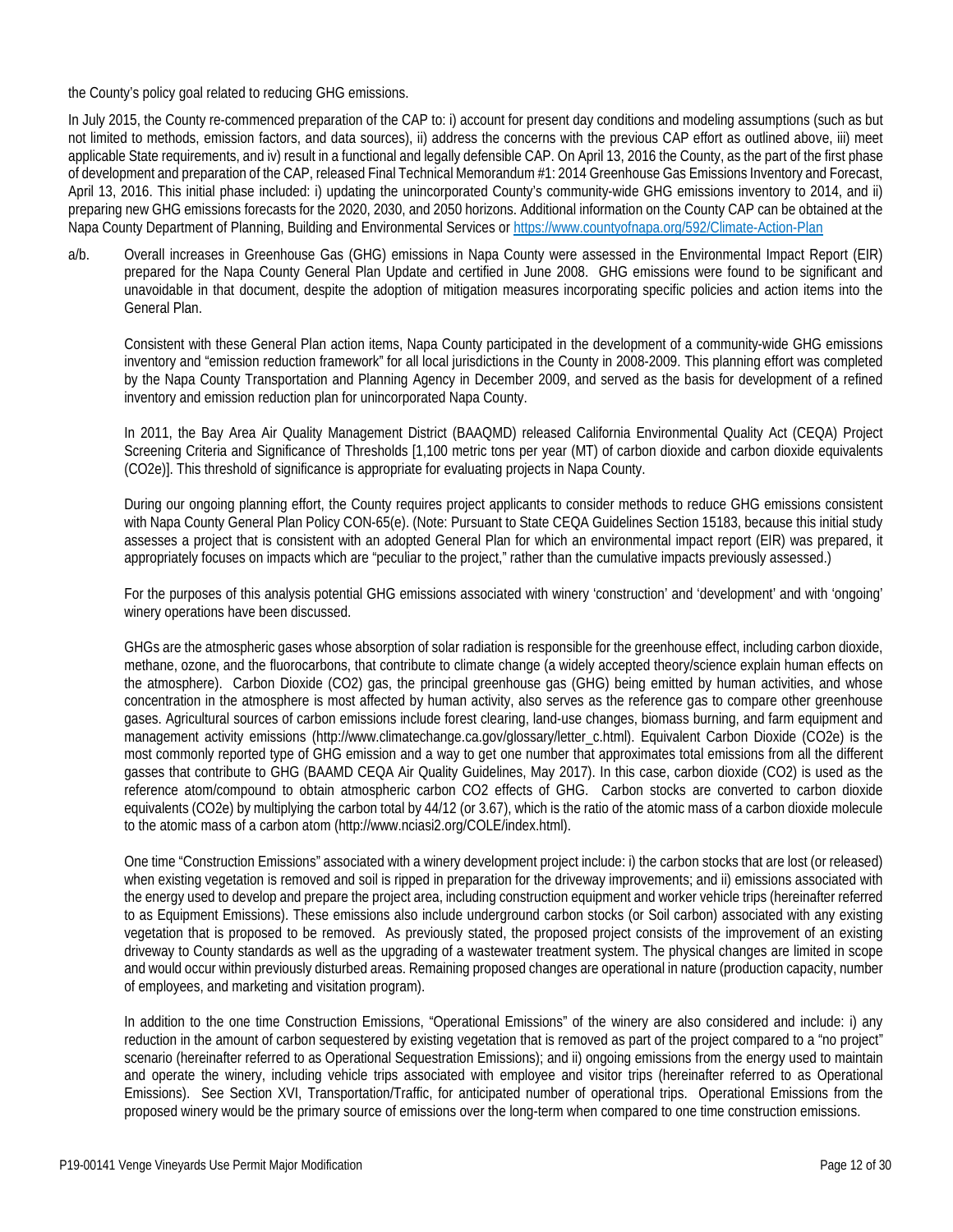As discussed in the Air Quality section of this Initial Study, in 2010, the BAAQMD adopted and later incorporated into its 2011 CEQA Guidelines project screening criteria (Table 3-1 – Criteria Air Pollutants and Precursors & GHG Screening Level Sizes) and thresholds of significance for air pollutants, including GHG emissions, which have now been updated by BAAQMD through May 2017. Because no additional floor area is proposed when compared to the BAAQMD's GHG screening criteria of 121,000 sf for general industrial, and compared to the BAAQMD's screening criterion of 9,000 sf. for a high quality restaurant, the project was determined not to exceed the 1,100 MT of CO2e/yr GHG threshold of significance.

Furthermore, the winery has already implemented the following GHG reduction methods: installation of solar panels which generate onsite renewable energy; installation of energy conserving lighting; installation of water efficient fixtures; use of water efficient landscaping; recycling of 75 percent of all waste; implementation of a sustainable purchasing and shipping program; site design oriented to optimize conditions for natural heating, cooling, and day lighting of interior spaces, and to maximize winter sun exposure; and minimizing the amount of grading and tree removal.

The proposed project has been evaluated against the BAAQMD thresholds and determined that the project would not exceed the 1,100 MT/yr of CO2e. GHG Emission reductions from local programs and project level actions, such as application of the Cal Green Building Code, tightened vehicle fuel efficiency standards, and more project-specific on-site programs including those winery features noted above would combine to further reduce emissions below BAAQMD thresholds.

As indicated above, the County is currently preparing a CAP and as the part of the first phase of development and preparation of the CAP has released Final Technical Memorandum #1 (2014 Greenhouse Gas Emissions Inventory and Forecast, April 13, 2016). Table 1 of the Technical Memorandum indicates that 2% of the County's GHG emissions in 2014 were a result of land use change.

The increase in emissions expected as a result of the project would be relatively modest and the project is in compliance with the County's efforts to reduce emissions as described above. For these reasons, project impacts related to GHG emissions are considered less than significant.

| IX. |               | <b>HAZARDS AND HAZARDOUS MATERIALS. Would the project</b>                                                                                                                                                                                                                                 | Potentially<br>Significant<br>Impact | <b>Less Than</b><br>Significant<br>With<br>Mitigation<br>Incorporation | <b>Less Than</b><br>Significant<br>Impact | <b>No</b><br>Impact |
|-----|---------------|-------------------------------------------------------------------------------------------------------------------------------------------------------------------------------------------------------------------------------------------------------------------------------------------|--------------------------------------|------------------------------------------------------------------------|-------------------------------------------|---------------------|
|     | a)            | Create a significant hazard to the public or the environment through<br>the routine transport, use, or disposal of hazardous materials?                                                                                                                                                   |                                      |                                                                        | $\boxtimes$                               |                     |
|     | b)            | Create a significant hazard to the public or the environment through<br>reasonable foreseeable upset and accident conditions involving the<br>release of hazardous materials into the environment?                                                                                        |                                      |                                                                        | $\boxtimes$                               |                     |
|     | $\mathcal{C}$ | Emit hazardous emissions or handle hazardous or acutely<br>hazardous materials, substances, or waste within one-quarter mile<br>of an existing or proposed school?                                                                                                                        |                                      |                                                                        |                                           | $\boxtimes$         |
|     | $\mathsf{d}$  | Be located on a site which is included on a list of hazardous<br>materials sites compiled pursuant to Government Code Section<br>65962.5 and, as a result, would it create a significant hazard to the<br>public or the environment?                                                      |                                      |                                                                        |                                           | ⊠                   |
|     | e)            | For a project located within an airport land use plan or, where such<br>a plan has not been adopted, within two miles of a public airport or<br>public use airport, would the project result in a safety hazard or<br>excessive noise for people residing or working in the project area? |                                      |                                                                        |                                           | ⋉                   |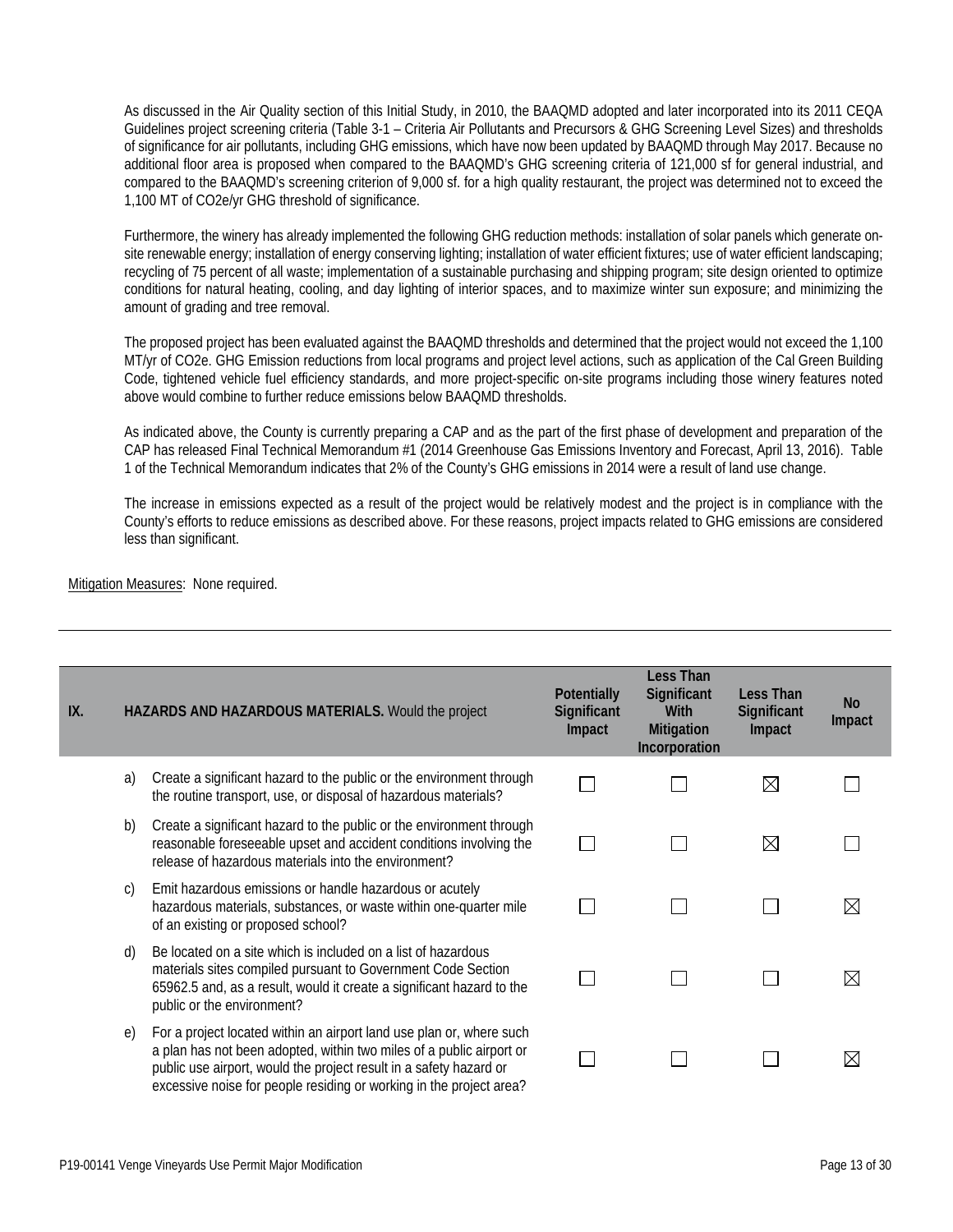f) Impair implementation of or physically interfere with an adopted  $\Box$  $\Box$  $\boxtimes$  $\Box$ emergency response plan or emergency evacuation plan? g) Expose people or structures, either directly or indirectly, to a  $\Box$ П ⊠ П significant risk of loss, injury or death involving wild-land fires?

#### Discussion:

- a. The proposed project would not involve the transport of hazardous materials other than those small amounts utilized in typical winery operations. A business plan would be filed with the Environmental Health Division should hazardous materials reach reportable levels. Impacts would be less than significant.
- b. Hazardous materials such as diesel, maintenance fluids, and paints would be used onsite during construction. Should they be stored onsite, these materials would be stored in secure locations to reduce the potential for upset or accident conditions. The proposed project consists of the continued operations of an existing winery that would not be expected to use any substantial quantities of hazardous materials. Therefore, it would not be reasonably foreseeable for the proposed project to create upset or accident conditions that involve the release of hazardous materials into the environments. Impacts would be less than significant.
- c. There are no schools located within one-quarter mile from the project site. According to Google Earth, the nearest school to the project site is Calistoga Junior-Senior High School, located approximately 1.5 miles to the west. No impacts would occur.
- d. Based on a search of the California Department of Toxic Substances Control database, the project site does not contain any known EPA National Priority List sites, State response sites, voluntary cleanup sites, or any school cleanup sites. No impact would occur as the project site is not on any known list of hazardous materials sites.
- e. No impact would occur as the project site is not located within an airport land use plan.
- f. The proposed access driveway improvements meets Napa County Road and Street Standards. The project has been reviewed by the County Fire Department and Engineering Services Division and found acceptable, as conditioned. Therefore, the proposed project would not obstruct emergency vehicle access and impacts would be less than significant.
- g. The project would not increase exposure of people and/or structures to a significant loss, injury or death involving wild land fires. The proposed driveway improvements would provide adequate access to Silverado Trail. The project would comply with current California Department of Forestry and California Building Code requirements for fire safety. Impacts would be less than significant.

| Χ. |    | HYDROLOGY AND WATER QUALITY. Would the project:                                                                                                                                                              | Potentially<br>Significant<br>Impact | Less Than<br>Significant<br>With<br><b>Mitigation</b><br>Incorporation | Less Than<br><b>Significant</b><br>Impact | <b>No</b><br>Impact |
|----|----|--------------------------------------------------------------------------------------------------------------------------------------------------------------------------------------------------------------|--------------------------------------|------------------------------------------------------------------------|-------------------------------------------|---------------------|
|    | a) | Violate any water quality standards or waste discharge<br>requirements or otherwise substantially degrade surface or<br>groundwater quality?                                                                 |                                      |                                                                        | $\boxtimes$                               |                     |
|    | b) | Substantially decrease groundwater supplies or interfere<br>substantially with groundwater recharge such that the project may<br>impede sustainable groundwater management of the basin?                     |                                      |                                                                        | $\boxtimes$                               |                     |
|    | C) | Substantially alter the existing drainage pattern of the site or area,<br>including through the alteration of the course of a stream or river or<br>through the addition of impervious surfaces which would: |                                      |                                                                        |                                           |                     |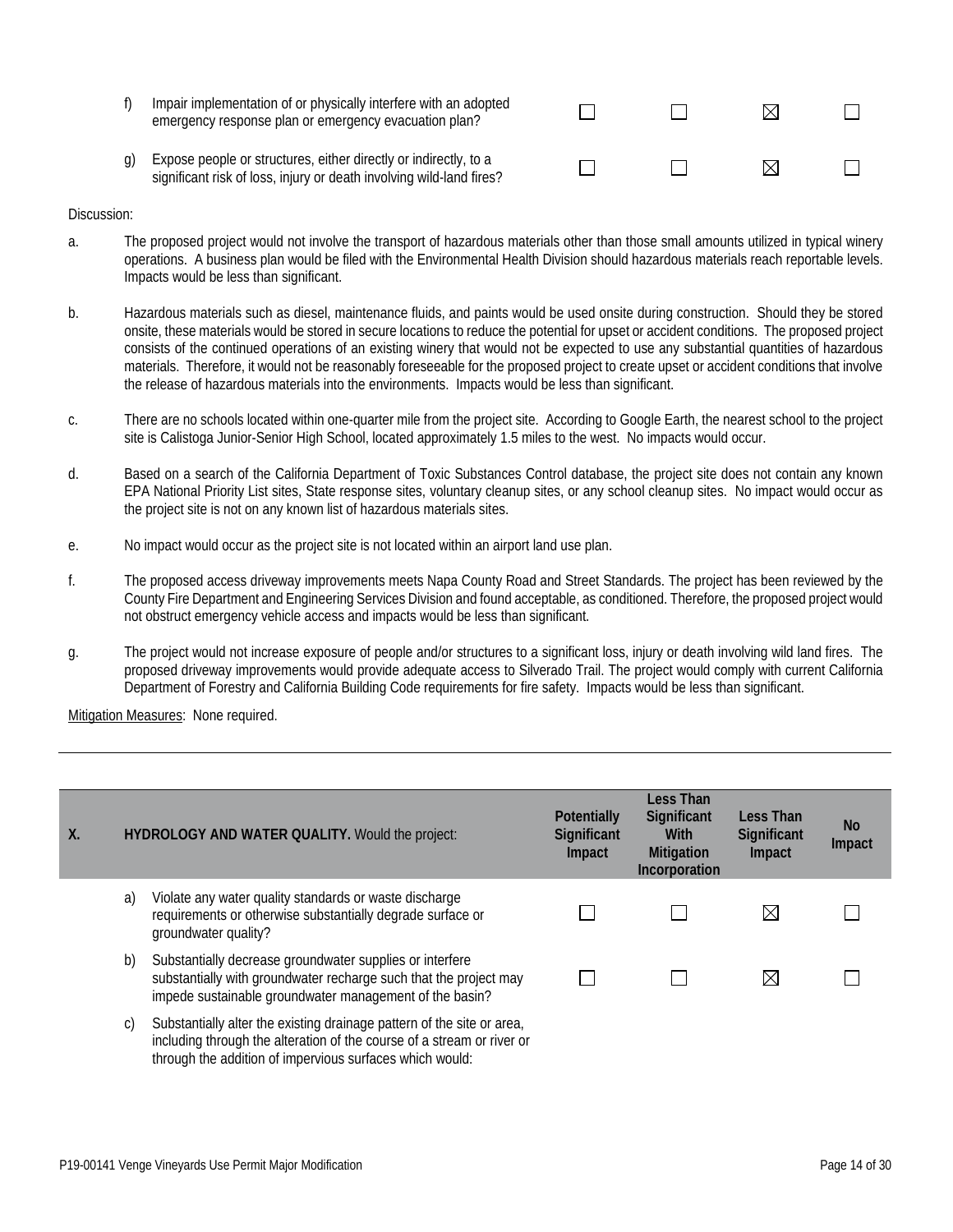|    |      | result in substantial erosion or siltation on- or off-site?                                                                                                                              |  |    |  |
|----|------|------------------------------------------------------------------------------------------------------------------------------------------------------------------------------------------|--|----|--|
|    | ii)  | substantially increase the rate or amount of surface runoff in a<br>manner which would result in flooding on- or off-site?                                                               |  | ⋉  |  |
|    | iii) | create or contribute runoff water which would exceed the<br>capacity of existing or planned stormwater drainage systems<br>or provide substantial additional sources of polluted runoff? |  | ⋉  |  |
|    | IV)  | impede or redirect flood flows?                                                                                                                                                          |  | IX |  |
| d) |      | In flood hazard, tsunami, or seiche zones, risk release of pollutants<br>due to project inundation?                                                                                      |  |    |  |
| e) |      | Conflict with or obstruct implementation of a water quality control<br>plan or sustainable groundwater management plan?                                                                  |  |    |  |

On April 21, 2021, the Governor of the State of California proclaimed a State of Emergency for the Counties of Sonoma and Mendocino due to extremely low reservoir levels and drought conditions. On May 11, 2021, the Governor expanded the drought emergency to an additional 39 counties, including the County of Napa. This potentially historic drought in Napa County may result in broad impacts and considerations that extend beyond drinking water and conservation efforts. The local agricultural system, general county operational practices, tourism, fire services and prevention, maintenance of environmental health, protection of vulnerable ecosystems, and consideration of the public's health are all important aspects. On June 8, 2021, the Napa County Board of Supervisors adopted a resolution declaring a Proclamation of Local Emergency due to drought conditions which are occurring in Napa County. On October 19, 2021, the Governor issued a proclamation extending the drought emergency statewide.

Napa County requires all discretionary permit applicants to complete necessary water analyses in order to document that sufficient water supplies are available for the proposed project and to implement water saving measures to prepare for periods of limited water supply, as well as to conserve limited groundwater resources. In general, recent studies have found that groundwater levels in the Napa Valley Floor exhibit stable long-term trends with a shallow depth to water. Historical trends in the Milliken-Sarco-Tulucay (MST) area, however, have shown increasing depths to groundwater, but recent stabilization in many locations. Groundwater availability, recharge, storage and yield are not consistent across the County. More is known about the resource where historical data have been collected. Less is known in areas with limited data or unknown geology. In order to fill existing data gaps and to provide a better understand of groundwater resources in the County, the Napa County Groundwater Monitoring Plan recommended 18 Areas of Interest (AOIs) for additional groundwater level and water quality monitoring. Through the well owner and public outreach efforts of the Groundwater Resources Advisory Committee (GRAC,) approximately 40 new wells have been added to the monitoring program within these areas. Groundwater Sustainability Objectives were developed and recommended by the GRAC and adopted by the Board. The recommendations included the goal of developing sustainability objectives, providing a definition, and explaining the shared responsibility for Groundwater Sustainability and the important role of monitoring as a means to achieving groundwater sustainability.

In 2009, Napa County began a comprehensive study of its groundwater resources to meet identified action items in the County's 2008 General Plan update. The study, by Luhdorff and Scalmanini Consulting Engineers (LSCE), emphasized developing a sound understanding of groundwater conditions and implementing an expanded groundwater monitoring and data management program as a foundation for integrated water resources planning and dissemination of water resources information. The 2011 baseline study by LSCE, which included over 600 wells and data going back over 50 years, concluded that "the groundwater levels in Napa County are stable, except for portions of the MST district". Most wells elsewhere within the Napa Valley floor with a sufficient record indicate that groundwater levels are more affected by climatic conditions, are within historical levels, and seem to recover from dry periods during subsequent wet or normal periods. The LSCE Study also concluded that, on a regional scale, there appear to be no current groundwater quality issues except north of Calistoga (mostly naturally occurring boron and trace metals) and in the Carneros region (mostly salinity).

The subject property is located within the Napa Valley Floor Calistoga subarea of Napa County according to the Napa County Groundwater Monitoring Plan 2013. A neighboring property owner at 4704 Silverado Trail reviewed a draft of the Water Availability Analysis for the proposed project and commented, "*Our well was drilled in the 1980's, predating Venge's nearby well #2. We'd been using ours for many years when*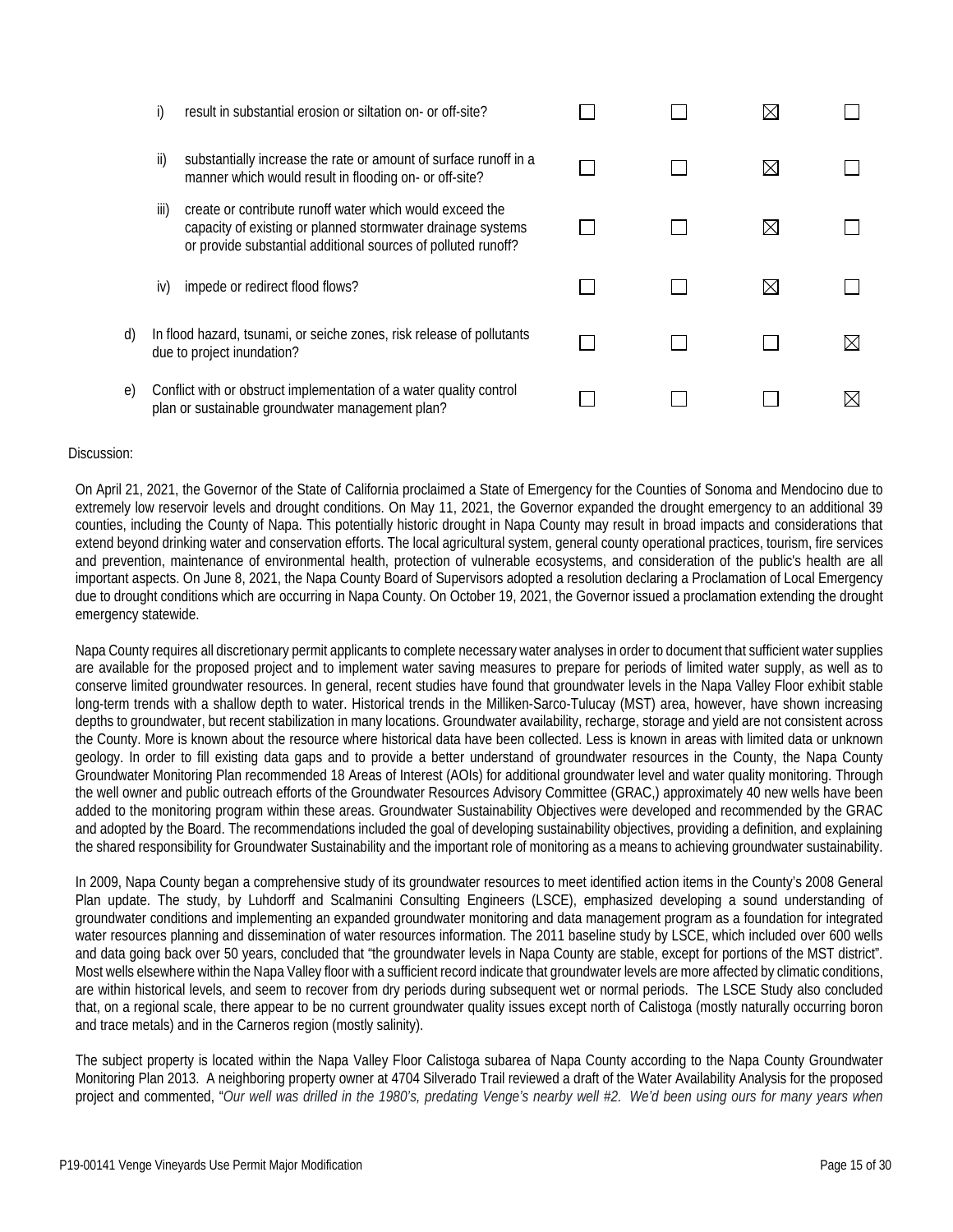*Venge's predecessor drilled well #2 approximately 75 feet away, depleting our well's production. Currently, each of those two wells probably produce a similar low volume, as seems to be the case with wells on neighboring properties.* (David Clark, 2020). No further evidence was presented regarding this comment and the County has no record of any other problems or complaints of diminished groundwater supplies at the project site or in the general vicinity.

Minimum thresholds for water use have been established by the Department of Public Works using reports by the United States Geological Survey (USGS). These reports are the result of water resources investigations performed by the USGS in cooperation with the Napa County Flood Control and Water Conservation District. Any project which reduces water usage or any water usage which is at or below the established threshold is assumed not to have a significant effect on groundwater levels. The project is categorized as "all other areas" based upon current County Water Availability Analysis policies and therefore water use criteria is parcel specific based upon a Tier 2 analysis. A Tier 2 analysis was completed by O'Connor Environmental, Inc. on September 18, 2020 which included a parcel specific recharge evaluation. According to the recharge evaluation, groundwater recharge for the project parcel is estimated to be 8.6 AF/YR (O'Connor Environmental, Inc., 2020).

a/b. The project would not violate any water quality standards or waste discharge requirements nor substantially deplete local groundwater supplies. According to the Onsite Wastewater Disposal Feasibility Study for the Venge Winery Use Permit Modification Application 4708 Silverado Trail, Calistoga, California APN 020-350-043 prepared by Applied Civil Engineering, Incorporated on June 2, 2020, the project site and proposed system would have adequate disposal capacity to serve the project. The Division of Environmental Health reviewed this report and concurred with its findings.

Currently, there are five wells located on the project parcel. Well #1 would continue to serve as the project well for winery related water demands while wells #2 – 5 would continue to serve water demands for irrigation purposes including the on-site vineyard. Well completion details regarding the wells located on the project parcel as well as nearby parcels are included within Table 1 of the Water Availability Analysis completed for the proposed project.

According to the Water Availability Analysis for Venge Vineyards 4708 Silverado Trail, Calistoga, CA 94515 APN: 020-350-043 prepared by O'Connor Environmental, Inc. on September 18, 2020, the anticipated total overall water demand for the project site would be 7.76 AF/YR representing a 0.04 AF/YR increase of the existing water demand of 7.72 AF/YR, and within the estimated groundwater recharge of 8.6 AF/YR provided by O' Connor Environmental, Inc.. The amount of water required for wine production needs would remain the same as the project seeks recognition for the annual production of 70,000 gallons of wine as an existing condition. Therefore, the impacts from the project would be less than significant and no further analysis is needed. Below is a table that details each source of existing and proposed groundwater use:

| <b>Usage Type</b>               | <b>Existing</b><br>Usage | Proposed<br>Usage |
|---------------------------------|--------------------------|-------------------|
| Vineyard Irrigation             | 5.75                     | 5.75              |
| Winery                          |                          |                   |
| Wine Production                 | 1.86                     | 1.86              |
| Domestic (Employees & Visitors) | 0.11                     | 0.15              |
| Net Use (Acre-ft per Year)      | 7 72                     | 7 76              |

The estimated groundwater demand of 7.76 AF/YR, represents an increase of 0.04 AF/YR over the existing condition and is below the water allotment and estimated recharge for the parcel. The winery, as part of its entitlement would include the County's standard condition of approval requiring well monitoring as well as the potential to modify/alter permitted uses on site should groundwater resources become insufficient to supply the use.

In response to regional drought and the general Statewide need to protect groundwater resources, the Governor enacted new legislation requiring local governments to monitor and management groundwater resources. Napa County's prior work on the Napa Valley Groundwater Management Plan provides a strong foundation for Napa County to comply with this State mandated monitoring and management objective. As a direct result, the project site is now subject to this new legislation requiring local agencies to monitor groundwater use. Assembly Bill - AB 1739 by Assembly member Roger Dickinson (D-Sacramento) and Senate Bills 1168 and 1319 by Senator Fran Pavley (D-Agoura Hills) establish a framework for sustainable, local groundwater management for the first time in California history. The legislation requires local agencies to tailor sustainable groundwater plans to their regional economic and environmental needs. The legislation prioritizes groundwater basin management Statewide, which includes the Napa Valley/Napa River Drainage Basin, and sets a timeline for implementation of the following:

- By 2017, local groundwater management agencies must be identified;
- By 2020, overdrafted groundwater basins must have sustainability plans;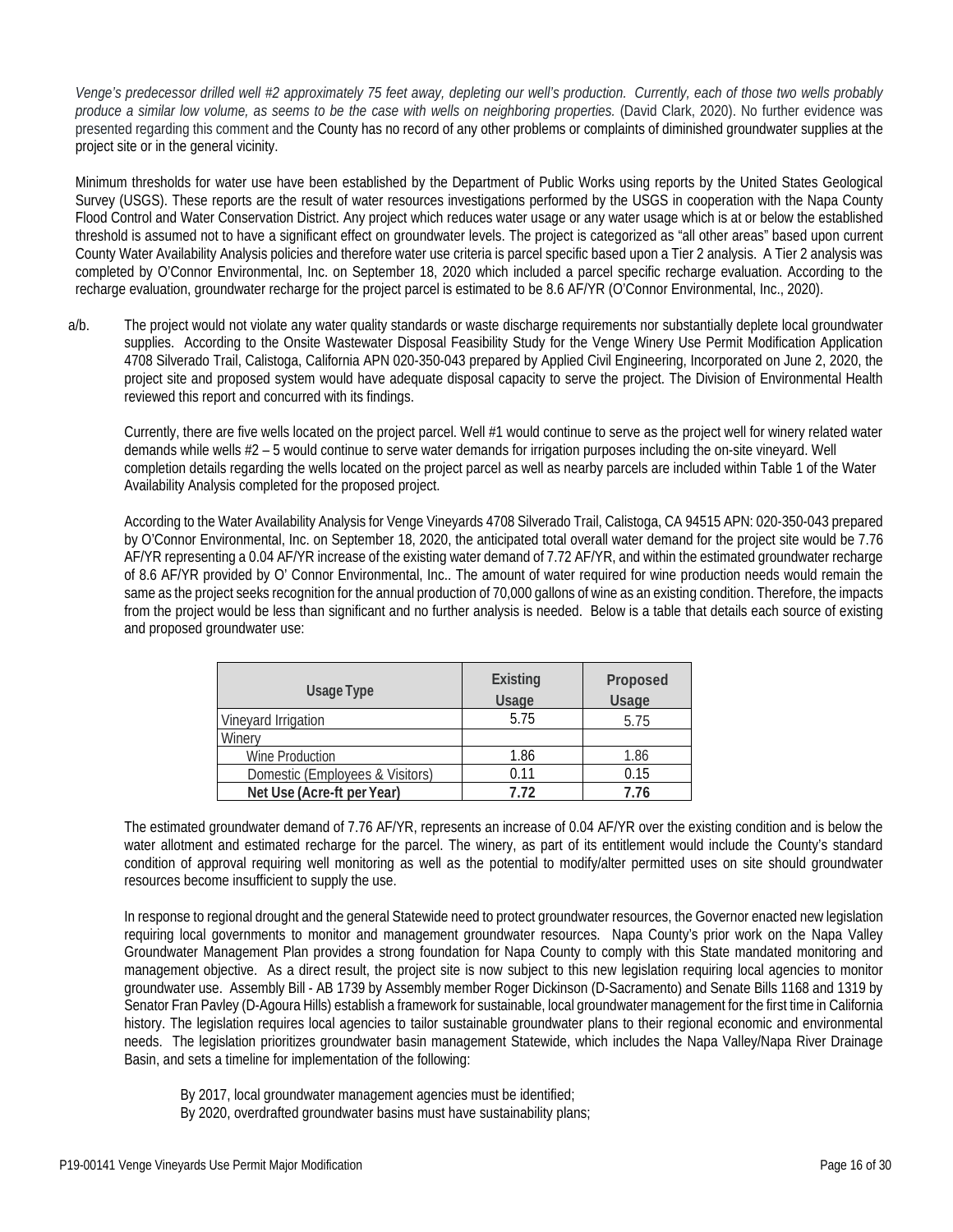By 2022, other high and medium priority basins not currently in overdraft must have sustainability plans; and By 2040, all high and medium priority groundwater basins must achieve sustainability.

The State has classified the Napa River Drainage Basin as a medium priority resource. Additionally, the legislation provides measurable objectives and milestones to reach sustainability and a State role of limited intervention when local agencies are unable or unwilling to adopt sustainable management plans. Napa County supports this legislation and has begun the process of developing a local groundwater management agency which is anticipated to be in place and functioning within the timeline prescribed by the State.

The proposed project would result in a modest increase on the demand of ground water supplies, but would remain below the parcel's water allotment and estimated recharge, and therefore would not interfere with groundwater recharge or lowering of the local groundwater level. According to the WAA, the closest neighboring offsite well to the project well is located at least 650 feet southeast of the project well. Given the significant distances separating the project wells from neighboring wells, well interference associated with water use for the proposed project is highly unlikely (O'Connor Environmental, Inc., 2020). According to Napa County environmental resource mapping (*Water Deficient Areas/Storage Areas*), the project site is not located within a water deficient area and the County is not aware of, nor has it received any substantiated reports of groundwater deficiencies in the area.

Under contract with Napa County, Luhdorff and Scalmanini, Consulting Engineers (LSCE) conducted a peer review of the Venge Vineyards Draft Water Availability Analysis (WAA), dated June 8, 2020 and found that the WAA adequately addresses Tier 1 criteria and the proposed project will have a water use less than estimated normal year recharge occurring on both the subject parcel and the surrounding watershed. They further concluded that the WAA presents information on Tier 2 requirements for well interference and notes that no non-project wells exist within 500 feet of the project well, which is the distance criteria established in the County's WAA Guidelines for triggering a Tier 2 analysis . Based on this information and the absence of substantial evidence of a potentially significant impact from the proposed use of the Project Well, the WAA adequately addresses the Tier 2 criteria. Minor technical changes and clarifications were completed as a result of the peer review and are included in the final WAA dated September 18, 2020. In particular, with respect to project water use during dry years, the final WAA reiterated that the water use data for all project wells and irrigation water use was discussed in the context of a dry water year in the Existing Use subsection of the Water Demand portion of the report on pages 8 and 9. It was determined that farming practices at Venge Vineyards result in a water use of approximately 0.09 acre-ft/acre, substantially less than the 0.5 acre-ft/acre previously estimated, and therefore the 0.5 acre-ft/acre use rate is now considered to be a conservative "worst-case" demand representing a dry year in which the vineyard requires regular irrigation. It was assumed that winery water use would not change during dry year or drought conditions.

- c. The project would not substantially alter the drainage pattern on site or cause a significant increase in erosion or siltation on or off the project site. Improvement plans prepared prior to the issuance of a building permit would ensure that the proposed project does not increase runoff flow rate or volume as a result of project implementation. General Plan Policy CON-50 c) requires discretionary projects, including this project, to meet performance standards designed to ensure peak runoff in 2-, 10-, 50-, and 100-year events following development is not greater than predevelopment conditions. The preliminary grading and drainage plan has been reviewed by the Engineering Division. The proposed project would implement standard stormwater quality treatment controls to treat runoff prior to discharge from the project site. The incorporation of these features into the project would ensure that the proposed project would not create substantial sources of polluted runoff. In addition, the proposed project does not have any unusual characteristics that create sources of pollution that would degrade water quality. Impacts would be less than significant.
- d. The site lies outside the boundaries of the 100 and 500 year flood hazard boundaries. The parcel is not located in an area that is subject to inundation by tsunamis, seiches, or mudflows. No impacts would occur.
- e. The proposed project would not conflict with a water quality control plan or sustainable groundwater management plan because there are no such plans applicable to the subject site. No impacts would occur.

|     |                                                  |                    | Less Than          |                    |        |
|-----|--------------------------------------------------|--------------------|--------------------|--------------------|--------|
|     |                                                  | <b>Potentially</b> | <b>Significant</b> | Less Than          |        |
| XI. | <b>LAND USE AND PLANNING. Would the project:</b> | Significant        | With               | <b>Significant</b> | No     |
|     |                                                  | Impact             | <b>Mitigation</b>  | Impact             | Impact |
|     |                                                  |                    | Incorporation      |                    |        |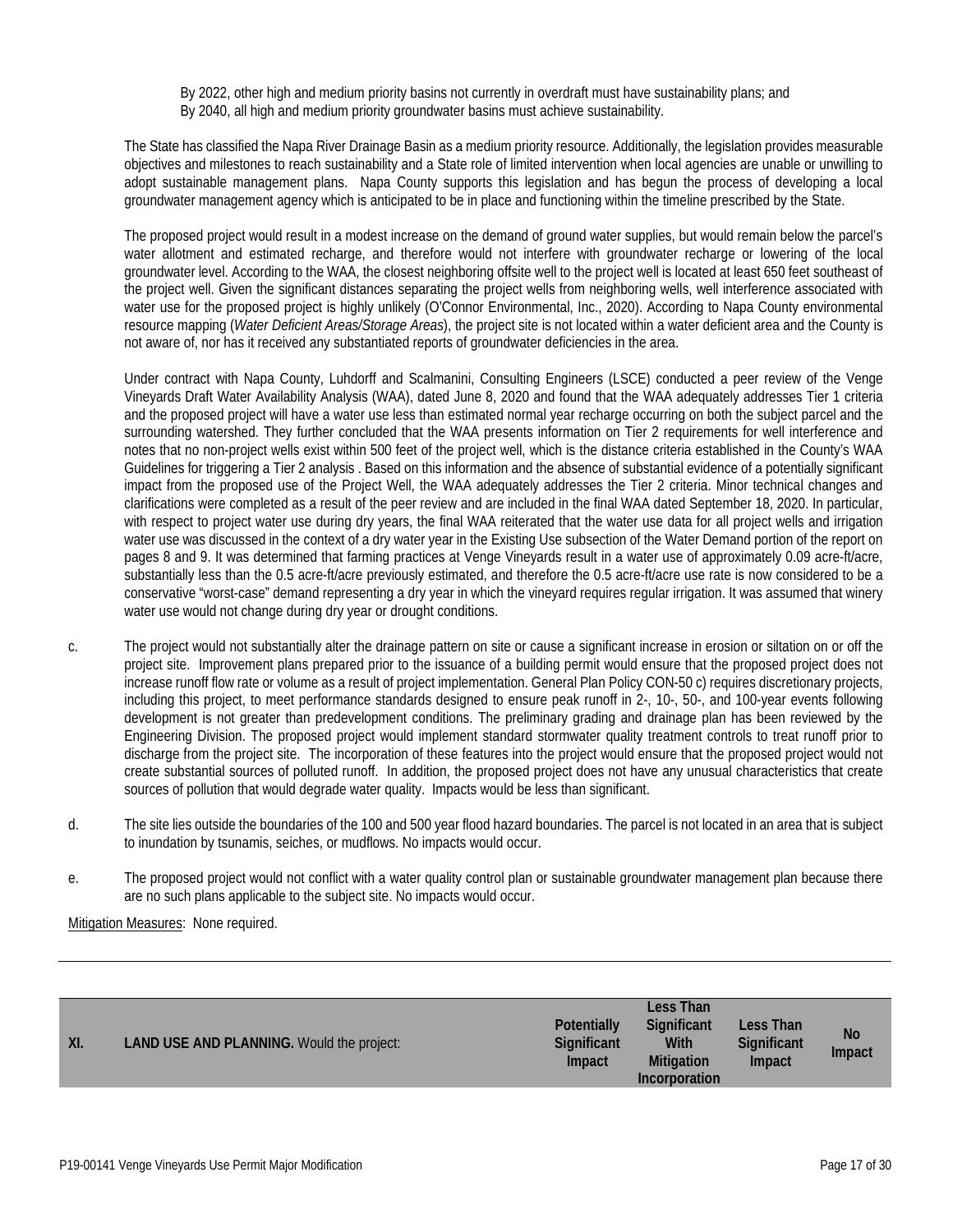| Physically divide an established community?                                                                                                                                               |  | M. |
|-------------------------------------------------------------------------------------------------------------------------------------------------------------------------------------------|--|----|
| Cause a significant environmental impact due to a conflict with any<br>land use plan, policy, or regulation adopted for the purpose of<br>avoiding or mitigating an environmental effect? |  |    |

a-b. The project would not occur within an established community, nor would it result in the division of an established community.

The project complies with the Napa County Code and all other applicable regulations. The subject parcel is located in the AP (Agricultural Preserve) zoning district, which allows wineries and uses accessory to wineries subject to use permit approval. The proposed project is compliant with the physical limitations of the Napa County Zoning Ordinance, including the Winery Definition Ordinance (WDO). The County has adopted the WDO to protect agriculture and open space and to regulate winery development and expansion in a manner that avoids potential negative environmental effects.

Agricultural Preservation and Land Use Policy AG/LU-1 of the 2008 General Plan states that the County shall, "preserve existing agricultural land uses and plan for agriculture and related activities as the primary land uses in Napa County." The property's General Plan land use designation is AR (Agricultural Resource) which allows "agriculture, processing of agricultural products, and single-family dwellings." More specifically, General Plan Agricultural Preservation and Land Use Policy AG/LU-2 recognizes wineries and other agricultural processing facilities, and any use clearly accessory to those facilities, as agriculture. The project would allow for the continuation of agriculture as a dominant land use within the county and is consistent with the Napa County General Plan.

The continued use of the property for the "fermenting and processing of grape juice into wine" (NCC §18.08.640) supports the economic viability of agriculture within the county consistent with General Plan Agricultural Preservation and Land Use Policy AG/LU-4 ("The County will reserve agricultural lands for agricultural use including lands used for grazing and watershed/ open space…") and General Plan Economic Development Policy E-1 (The County's economic development will focus on ensuring the continued viability of agriculture…).

The General Plan includes two policies requiring wineries to be designed generally of a high architectural quality for the site and its surroundings. Visual changes would be minimal as the physical changes are limited in scope (driveway widening) and would occur within previously disturbed areas. Remaining proposed changes are operational in nature (production capacity, number of employees, and marketing and visitation program). As such, the project would fit within the context of its surroundings. Impacts would be less than significant.

Mitigation Measures: None required.

| XII. |    | <b>MINERAL RESOURCES. Would the project:</b>                                                                                                                             | <b>Potentially</b><br>Significant<br>Impact | Less Than<br>Significant<br>With<br><b>Mitigation</b><br>Incorporation | Less Than<br>Significant<br>Impact | No<br>Impact |
|------|----|--------------------------------------------------------------------------------------------------------------------------------------------------------------------------|---------------------------------------------|------------------------------------------------------------------------|------------------------------------|--------------|
|      | a) | Result in the loss of availability of a known mineral resource that<br>would be of value to the region and the residents of the state?                                   |                                             |                                                                        |                                    | ⊠            |
|      | b) | Result in the loss of availability of a locally-important mineral<br>resource recovery site delineated on a local general plan, specific<br>plan or other land use plan? |                                             |                                                                        |                                    | ⋈            |

Discussion:

a/b. Historically, the two most valuable mineral commodities in Napa County in economic terms have been mercury and mineral water. More recently, building stone and aggregate have become economically valuable. Mines and Mineral Deposits mapping included in the Napa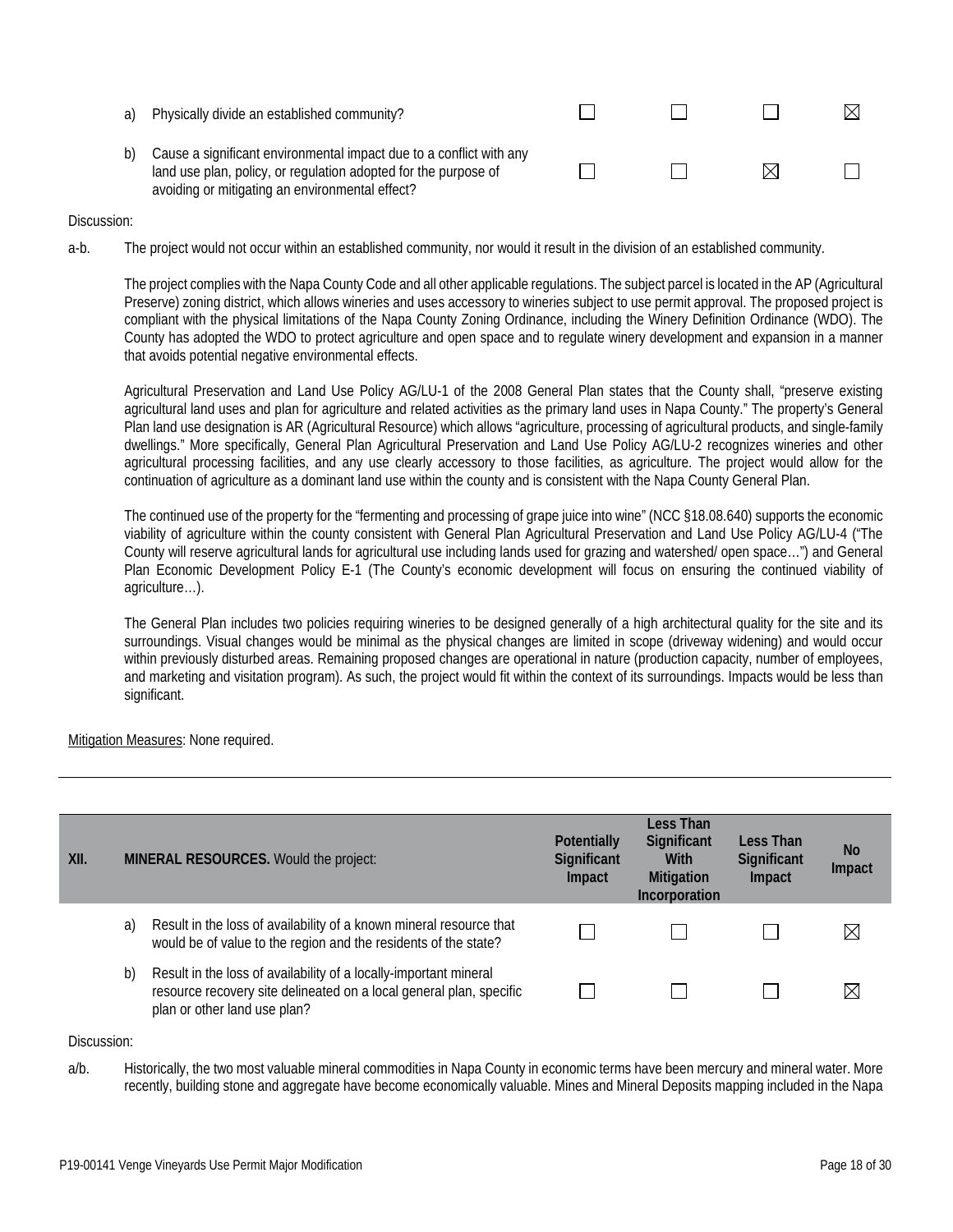County Baseline Data Report (*Mines and Mineral Deposits*, BDR Figure 2-2) indicates that there are no known mineral resources nor any locally important mineral resource recovery sites located on the project site. No impacts would occur.

Mitigation Measures: None required.

| XIII. |    | NOISE. Would the project result in:                                                                                                                                                                                                                                                                                | Potentially<br>Significant<br>Impact | Less Than<br>Significant<br>With<br><b>Mitigation</b><br>Incorporation | Less Than<br>Significant<br>Impact | No.<br>Impact |
|-------|----|--------------------------------------------------------------------------------------------------------------------------------------------------------------------------------------------------------------------------------------------------------------------------------------------------------------------|--------------------------------------|------------------------------------------------------------------------|------------------------------------|---------------|
|       | a) | Generation of a substantial temporary or permanent increase in<br>ambient noise levels in the vicinity of the project in excess of<br>standards established in the local general plan or noise ordinance,<br>or applicable standards of other agencies?                                                            |                                      |                                                                        | $\boxtimes$                        |               |
|       | b) | Generation of excessive groundborne vibration or groundborne<br>noise levels?                                                                                                                                                                                                                                      |                                      |                                                                        | $\boxtimes$                        |               |
|       | C) | For a project located within the vicinity of a private airstrip or an<br>airport land use plan or, where such a plan has not been adopted,<br>within two miles of a public airport or public use airport, would the<br>project expose people residing or working in the project area to<br>excessive noise levels? |                                      |                                                                        |                                    |               |

#### Discussion:

- a/b. The project would result in a temporary increase in noise levels during construction of the proposed driveway improvements. Construction activities would be limited to daylight hours using properly muffled vehicles. Noise generated during this time is not anticipated to be significant. As such, the project would not result in potentially significant temporary construction noise impacts or operational impacts. Because the nearest residence to the project site is approximately 350 feet to the northwest of the existing hospitality building, there is a low potential for impacts related to construction noise to be significant. Further, construction activities would occur during the period of 7am-7pm on weekdays, during normal hours of human activity. All construction activities would be conducted in compliance with the Napa County Noise Ordinance (Napa County Code Chapter 8.16). The proposed project would not result in long-term significant construction noise impacts. Conditions of approval identified below would require construction activities to be limited to daylight hours, vehicles to be muffled, and backup alarms adjusted to the lowest allowable levels. Impacts would be less than significant.
	- *8.3. CONSTRUCTION NOISE*

*Construction noise shall be minimized to the greatest extent practical and feasible under State and local safety laws, consistent with construction noise levels permitted by the General Plan Community Character Element and the County Noise Ordinance. Construction equipment muffling and hours of operation shall be in compliance with the County Code. Equipment shall be shut down when not in use. Construction equipment shall normally be staged, loaded, and unloaded on the project site, if at all practicable. If project terrain or access road conditions require construction equipment to be staged, loaded, or unloaded off the project site (such as on a neighboring road or at the base of a hill), such activities shall only occur daily between the hours of 8 am to 5 pm.* 

The proposed project involves a marketing program including 36 events on an annual basis with the largest event permitting up to 30 guests. If held outdoors, the marketing events have the potential to generate higher noise levels, compared to existing conditions. All wine processing has and would continue to occur inside or under the existing covered crush pad area and daily tours and tastings are proposed to decrease slightly from the existing condition.

Additional regulations contained within County Code Chapter 8.16 establish exterior noise criteria for various land uses in the County. As described in the Project Setting, above, land uses in the area are dominated by large lot residential properties, wineries and vineyards; of these land uses, the residential land use is considered the most sensitive to noise. Based on the standards in County Code section 8.16.070, noise levels, measured at the exterior of a residential structure or residential use on a portion of a larger property, may not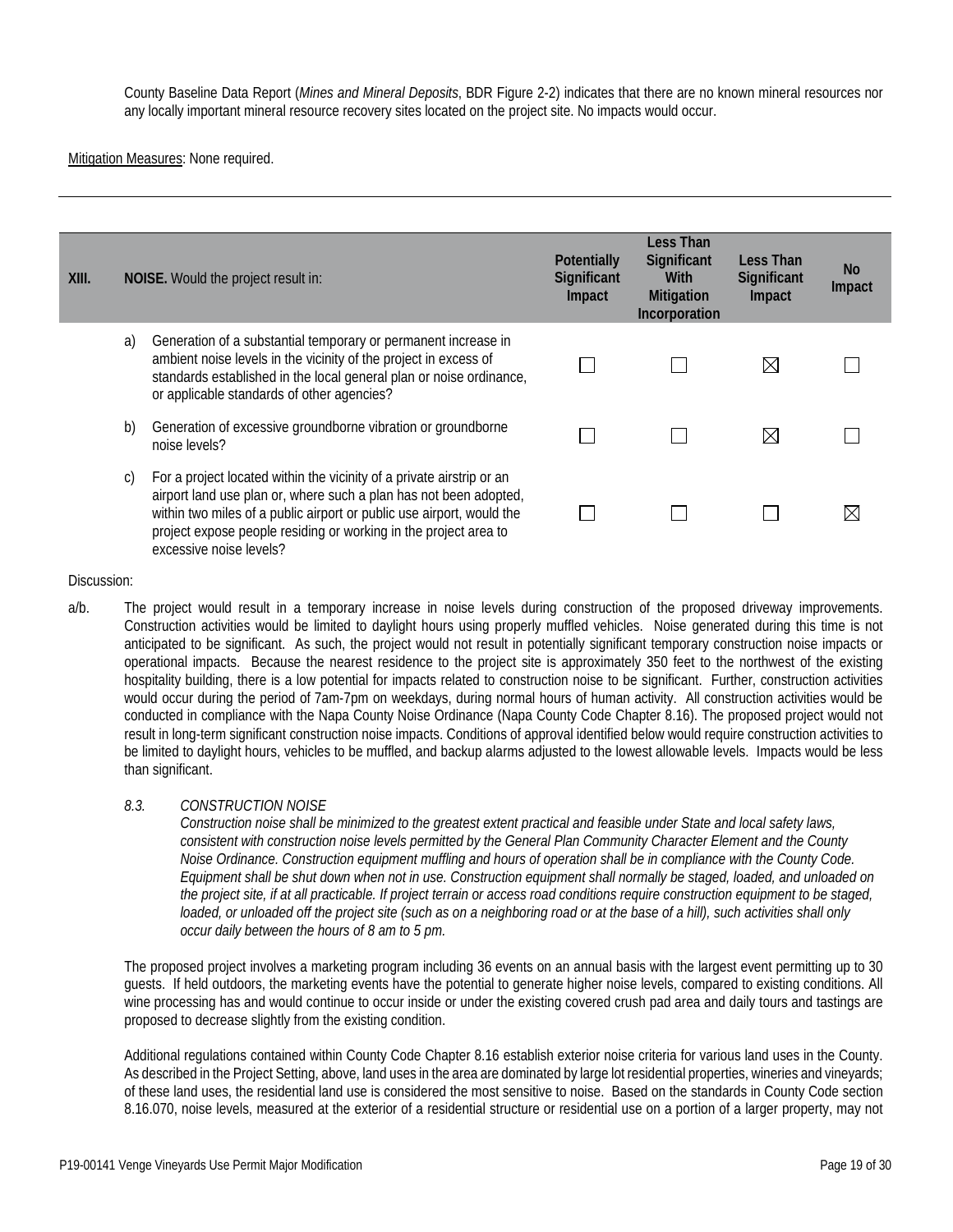exceed 50 decibels for more than half of any hour in the window of daytime hours (7:00 a.m. to 10:00 p.m.) within which the applicant proposes to conduct events. Noise impacts of the proposed project would be considered bothersome and potentially significant if sound generated by it had the effect of exceeding the standards in County Code more than 50 percent of the time (i.e., more than 50 decibels for more than 30 minutes in an hour for a residential use).

Under the proposed project, the largest outdoor event that would occur on the parcel would have an attendance of no more than 30 people, and all events would end by 10:00 p.m., with clean-up conducted afterwards. If held outdoors, the marketing events have the potential to generate higher noise levels, compared to existing conditions because of the increase in the number of events and number of associated guests attending the events. Winery operations would occur between 7:00 a.m. and 5:00 p.m. (excluding harvest). The Napa County Noise Ordinance, which was adopted in 1984, sets the maximum permissible received sound level for a residence in a rural area as 45 dBA between the hours of 10 p.m. and 7 a.m. and 50 dBA between the hours of 7 a.m. to 10 p.m. While the 45 dBA limitation is strict (45 dBA is roughly equivalent to the sound generated by a quiet conversation), the area surrounding the subject property is developed with residential uses and vineyards with the nearest off-site residence to the existing winery located approximately 350 feet to the northwest of the existing hospitality building and parking area. With the location of the closest receptor residence  $\pm 350$ feet away, potential noise impacts from periodic bottling activities would have a less than significant impact on local residences. Recent noise studies of bottling activities measured 50 feet from the activity itself found the noise levels to be 67 dBA. (Scarlett Winery Use Permit #P16-00428-UP Noise and Vibration Assessment, Illingworth & Rodkin, Inc, March 18, 2021). The noise studies further state that such point source sound levels are reduced with distance in accordance with the "inverse square law", which yields a six (6) dB sound reduction for each doubling of the distance from the source. Based upon the measurements and calculation stated in that study, the receptor residence located ±350 feet away, the noise level for the bottling activity at the adjacent residence would be approximately 16.9 decibels lower than the measured 67 dBA noise level 50 feet from the bottling line, or 50 dBA which would fall within the daytime noise standards discussed above. Additionally, the proposed 36 marketing events with the largest events permitting up to 30 people would generate vocal noise (amplified music would be prohibited). But, by using the noise measurements taken at a small to moderate sized winery event with non-amplified music in the previously mentioned report, 67 dBA at 50 feet, it can be calculated that at a 350 foot distance, the noise level for an event would be 16.9 dB lower, or 50 dBA. Therefore, the daytime noise standards discussed above would not be exceeded. Continuing enforcement of Napa County's Noise Ordinance by the Division of Environmental Health and the Napa County Sheriff, including the prohibition against amplified music, should further ensure that marketing events and other winery activities do not create a significant noise impact. Events and non-amplified music, excluding quiet clean-up, are required to finish by 10:00 p.m. Amplified music or sound systems would not be permitted for outdoor events as identified in standard Condition of Approval 4.10 below. Temporary events would be subject to County Code Chapter 5.36 which regulates proposed temporary events.

#### *4.10 AMPLIFIED MUSIC*

*There shall be no amplified sound system or amplified music utilized outside of approved, enclosed, winery buildings.*

The proposed project would not result in long-term significant permanent noise impacts.

c. The project site is not located within an airport land use plan or the vicinity of a private airstrip. No impact would occur.

| XIV. |    | POPULATION AND HOUSING. Would the project:                                                                                                                                                                                | <b>Potentially</b><br>Significant<br>Impact | Less Than<br>Significant<br>With<br><b>Mitigation</b><br>Incorporation | Less Than<br>Significant<br>Impact | <b>No</b><br>Impact |
|------|----|---------------------------------------------------------------------------------------------------------------------------------------------------------------------------------------------------------------------------|---------------------------------------------|------------------------------------------------------------------------|------------------------------------|---------------------|
|      | a) | Induce substantial unplanned population growth in an area, either<br>directly (for example, by proposing new homes and businesses) or<br>indirectly (for example, through extension of roads or other<br>infrastructure)? |                                             |                                                                        | $\boxtimes$                        |                     |
|      | b) | Displace substantial numbers of existing people or housing,<br>necessitating the construction of replacement housing elsewhere?                                                                                           |                                             |                                                                        |                                    | $\boxtimes$         |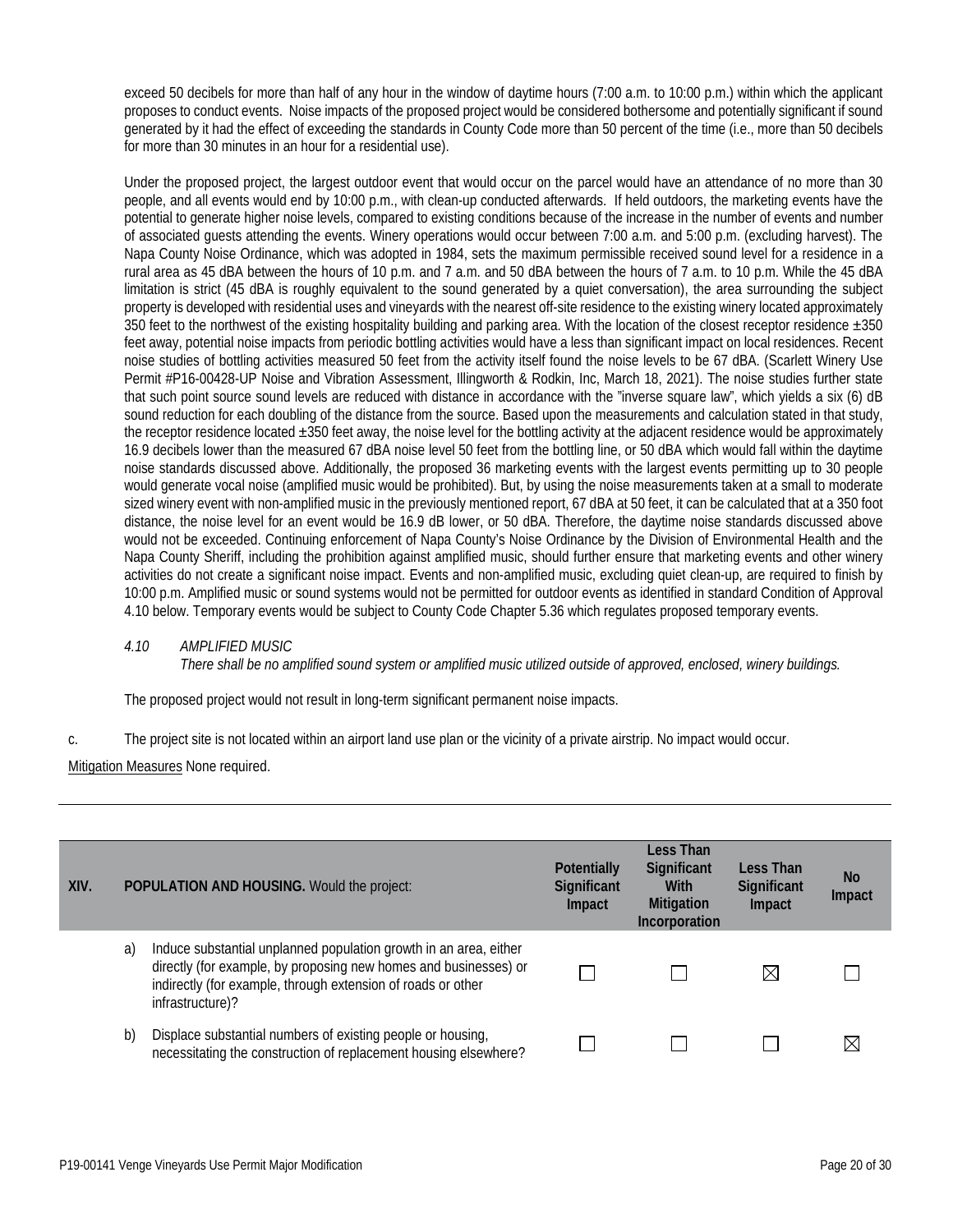a. The application requests recognition of five existing full-time employees for a total maximum of five employees. The Association of Bay Area Governments' *Projections 2003* figures indicate that the total population of Napa County is projected to increase some 23% by the year 2030 (*Napa County Baseline Data Report,* November 30, 2005). Additionally, the County's *Baseline Data Report* indicates that total housing units currently programmed in county and municipal housing elements exceed ABAG growth projections by approximately 15%. The five employees requested for recognition which are part of this project could lead to minor population growth in Napa County. Relative to the County's projected low to moderate growth rate and overall adequate programmed housing supply that population growth does not rise to a level of environmental significance. In addition, the project would be subject to the County's housing impact mitigation fee, which provides funding to meet local housing needs.

Cumulative impacts related to population and housing balance were identified in the 2008 General Plan EIR. As set forth in Government Code §65580, the County of Napa must facilitate the improvement and development of housing to make adequate provision for the housing needs of all economic segments of the community. Similarly, CEQA recognizes the importance of balancing the prevention of environment damage with the provision of a "decent home and satisfying living environment for every Californian." (See Public Resources Code §21000(g).) The 2008 General Plan sets forth the County's long-range plan for meeting regional housing needs, during the present and future housing cycles, while balancing environmental, economic, and fiscal factors and community goals. The policies and programs identified in the General Plan Housing Element function, in combination with the County's housing impact mitigation fee, to ensure adequate cumulative volume and diversity of housing. Cumulative impacts on the local and regional population and housing balance would be less than significant.

b. No existing housing or people would be displaced as a result of the project. Therefore, the project would not displace substantial numbers of existing housing or numbers of people necessitating the construction of replacement housing elsewhere and no impact would occur.

| XV. |    |               | PUBLIC SERVICES. Would the project result in:                                                                                                                                                                                                                                                                                                                                                               | Potentially<br>Significant<br>Impact | Less Than<br>Significant<br>With<br>Mitigation<br>Incorporation | Less Than<br>Significant<br>Impact | <b>No</b><br>Impact |
|-----|----|---------------|-------------------------------------------------------------------------------------------------------------------------------------------------------------------------------------------------------------------------------------------------------------------------------------------------------------------------------------------------------------------------------------------------------------|--------------------------------------|-----------------------------------------------------------------|------------------------------------|---------------------|
|     | a) |               | Substantial adverse physical impacts associated with the provision<br>of new or physically altered governmental facilities, need for new or<br>physically altered governmental facilities, the construction of which<br>could cause significant environmental impacts, in order to maintain<br>acceptable service ratios, response times or other performance<br>objectives for any of the public services: |                                      |                                                                 |                                    |                     |
|     |    | i)            | Fire protection?                                                                                                                                                                                                                                                                                                                                                                                            |                                      |                                                                 | $\boxtimes$                        |                     |
|     |    | $\mathsf{ii}$ | Police protection?                                                                                                                                                                                                                                                                                                                                                                                          |                                      |                                                                 | $\boxtimes$                        |                     |
|     |    | iii)          | Schools?                                                                                                                                                                                                                                                                                                                                                                                                    |                                      |                                                                 | $\boxtimes$                        |                     |
|     |    | iv)           | Parks?                                                                                                                                                                                                                                                                                                                                                                                                      |                                      |                                                                 | $\boxtimes$                        |                     |
|     |    | V)            | Other public facilities?                                                                                                                                                                                                                                                                                                                                                                                    |                                      |                                                                 | $\boxtimes$                        |                     |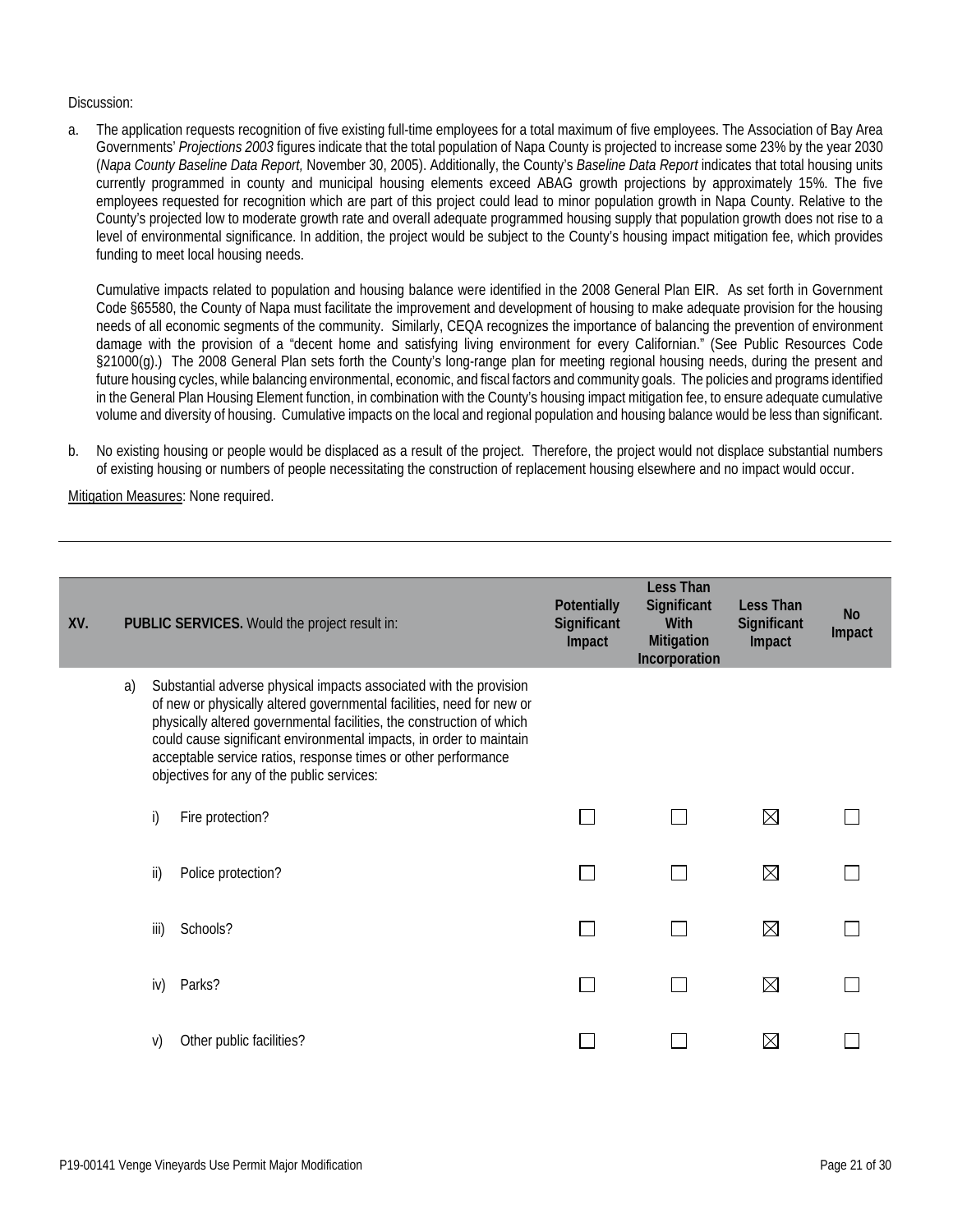a. Public services are currently provided to the project area and the additional demand placed on existing services as a result of the proposed project would be minimal. Fire protection measures would be required as part of the development pursuant to conditions established by the Napa County Fire Marshall and there would be no foreseeable impact to emergency response times with compliance with these conditions of approval. The Fire Department and Engineering Services Division have reviewed the application and recommend approval, as conditioned. School impact fees, which assist local school districts with capacity building measures, would be levied pursuant to building permit submittal. The proposed project would have minimal impact on public parks as no residences are proposed. Impacts to public services would be less than significant.

**Mitigation Measures: None required.** 

| XVI. |    | <b>RECREATION.</b> Would the project:                                                                                                                                                           | <b>Potentially</b><br>Significant<br>Impact | Less Than<br>Significant<br>With<br><b>Mitigation</b><br>Incorporation | Less Than<br>Significant<br>Impact | No.<br>Impact |
|------|----|-------------------------------------------------------------------------------------------------------------------------------------------------------------------------------------------------|---------------------------------------------|------------------------------------------------------------------------|------------------------------------|---------------|
|      | a) | Increase the use of existing neighborhood and regional parks or<br>other recreational facilities such that substantial physical<br>deterioration of the facility would occur or be accelerated? |                                             |                                                                        | $\boxtimes$                        |               |
|      | b) | Does the project include recreational facilities or require the<br>construction or expansion of recreational facilities which might have<br>an adverse physical effect on the environment?      |                                             |                                                                        |                                    | M             |

Discussion:

- a. The project would not significantly increase use of existing park or recreational facilities based on its limited scope. Impacts would be less than significant.
- b. No recreational facilities are proposed as part of the project. No impact would occur.

| XVII. |    | <b>TRANSPORTATION.</b> Would the project:                                                                                                                                                                                                                                                                                                                                                        | <b>Potentially</b><br>Significant<br>Impact | Less Than<br>Significant<br>With<br><b>Mitigation</b><br>Incorporation | Less Than<br>Significant<br>Impact | No.<br>Impact |
|-------|----|--------------------------------------------------------------------------------------------------------------------------------------------------------------------------------------------------------------------------------------------------------------------------------------------------------------------------------------------------------------------------------------------------|---------------------------------------------|------------------------------------------------------------------------|------------------------------------|---------------|
|       | a) | Cause an increase in traffic which is substantial in relation to the<br>existing traffic load and capacity of the street system and/or conflict<br>with General Plan Policy CIR-38, which seeks to maintain an<br>adequate Level of Service (LOS) at signalized and unsignalized<br>intersections, or reduce the effectiveness of existing transit services<br>or pedestrian/bicycle facilities? |                                             |                                                                        | $\boxtimes$                        |               |
|       | b) | Conflict with a program, plan, ordinance or policy addressing the<br>circulation system, including transit, roadway, bicycle and<br>pedestrian facilities?                                                                                                                                                                                                                                       |                                             |                                                                        | $\boxtimes$                        |               |
|       | C) | Would the project conflict or be inconsistent with CEQA Guidelines<br>section 15064.3, subdivision (b)?                                                                                                                                                                                                                                                                                          |                                             |                                                                        | $\boxtimes$                        |               |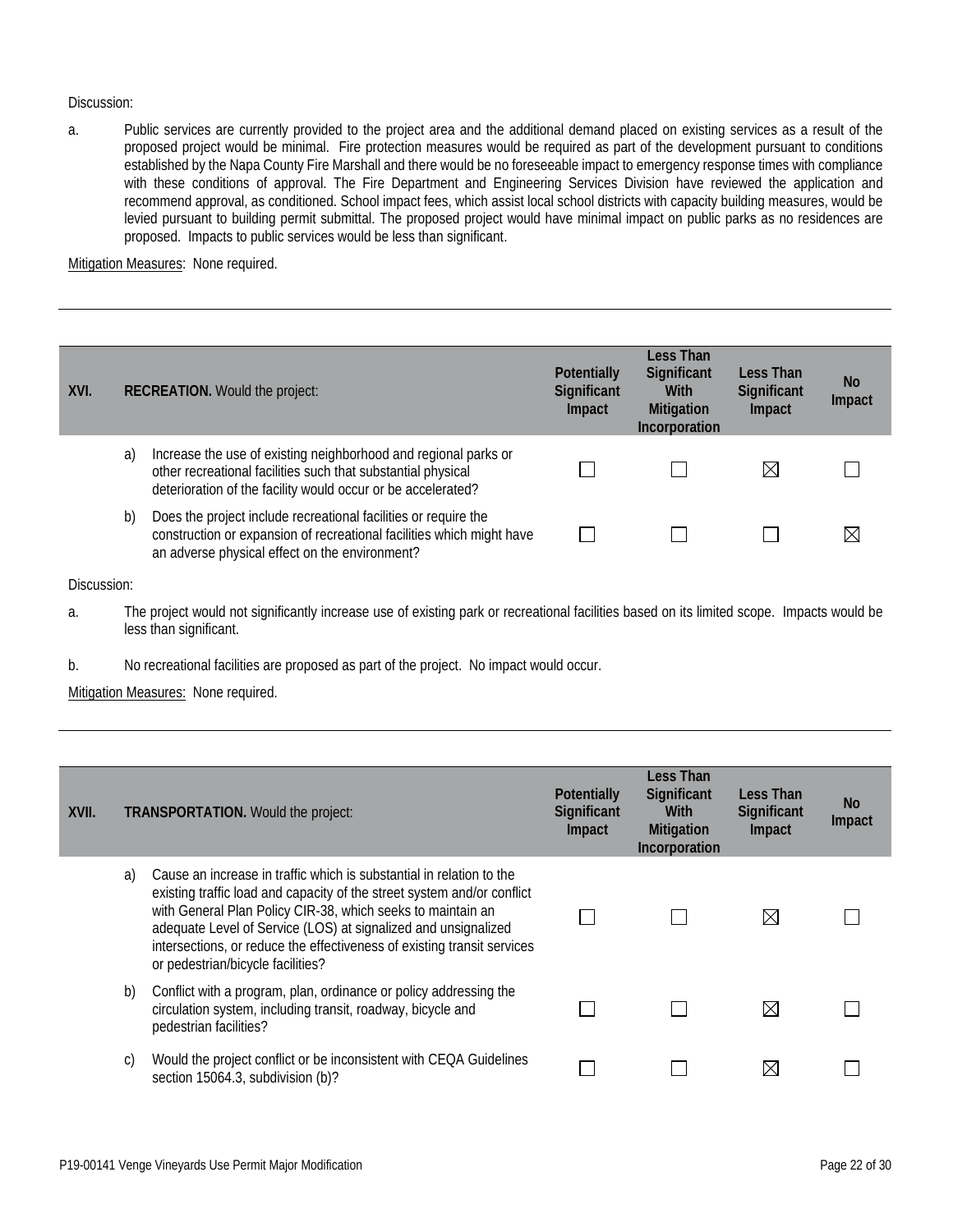| d) | Substantially increase hazards due to a geometric design feature,<br>(e.g., sharp curves or dangerous intersections) or incompatible uses<br>(e.g., farm equipment)?                                       |  |  |
|----|------------------------------------------------------------------------------------------------------------------------------------------------------------------------------------------------------------|--|--|
| e) | Result in inadequate emergency access?                                                                                                                                                                     |  |  |
| f) | Conflict with General Plan Policy CIR-14, which requires new uses<br>to meet their anticipated parking demand, but to avoid providing<br>excess parking which could stimulate unnecessary vehicle trips or |  |  |

activity exceeding the site's capacity?

a/b. Three intersections along Silverado Trail at Pickett Road, Venge Vineyards Winery, and Dunaweal Lane were evaluated for existing and future operating conditions with and without the proposed project. In addition, the arterial segments of Silverado Trail as well as Dunaweal Lane and Pickett Road were evaluated for peak hour weekday and weekend operating conditions. Silverado Trail extends in a north-south direction between the incorporated cities of Calistoga and St. Helena in the project study area. In the Calistoga area, Silverado Trail is classified as a two lane arterial based on the updated Napa County General Plan Circulation Element. The roadway provides access north through Calistoga connecting with Lake County Highway (SR 29) to Middleton and Lower Lake. South of Calistoga, Silverado Trail provides access to St. Helena, Rutherford, Oakville, Yountville, and Napa. In the immediate project site area, Silverado Trail has one travel lane in each direction. Wide (7-9 feet) paved shoulders exist on the east and west sides of the arterial and are designated as Class II bike lanes that extend north to SR 29 and south to Napa. The speed limit on Silverado Trail is 55 mph in the project area. Dunaweal Lane extends in an east-west direction between SR 29 and Silverado Trail for approximately 0.8 miles. A twolane rural collector street, Dunaweal Lane provides access to residential and agricultural development south of the project site. The roadway has little or no shoulders but does "flare" at its intersection with Silverado Trail to provide separate right and left turn movements. There are no bike lanes on Dunaweal Lane. The posted speed limit on Dunaweal Lane is 50 mph. Pickett Road extends in an easterly direction from Silverado Trail north of the proposed project site for approximately 1 mile. A two-lane local roadway, Pickett Lane provides access to agricultural and residential areas in the northern Napa Valley. The roadway has a prima facie speed limit of 25 mph with no bicycle facilities. The Pickett Road/Silverado Trail intersection is stop-sign controlled for the westbound turning movements from Pickett Road located approximately one-quarter mile north of the project site. Pickett Road is a narrow roadway with unimproved shoulders and does not have striped separate westbound right or left-turn lanes at Silverado Trail. The north-south Silverado Trail approaches are single-lane with shared turning movements onto Pickett Road. It is noted that Silverado Trail is striped for a short 280 foot passing lane (northbound direction) immediately north of Pickett Road. In addition, there is a private residential driveway directly opposite Pickett Road of the west side of Silverado Trail. The Venge Vineyards Driveway/Silverado Trail is stop-sign controlled for the westbound turning movements from the Venge Vineyards Driveway. The Venge Vineyards Driveway is a shared driveway that extends east from Silverado Trail and provides vehicle turnouts consistent with County Road and Street Standards for non-standard travel widths (less than 18-feet) for the first 800-foot segment. In this segment, the driveway provides access to neighboring residents/vineyards. Continuing east, the driveway then widens to minimum County standards as it extends another 500-feet to the Venge Vineyards Winery facilities and parking areas. Like the Pickett Road/Silverado Trail intersection, there are no separate vehicle turn lanes from Silverado Trail into the Venge Vineyards driveway. Outbound vehicles from the Venge Vineyards driveway also have shared left/right-turn lane. The Dunaweal Lane/Silverado Trail intersection is stop-sign controlled for eastbound turning movements from Dunaweal Lane and is located approximately one-quarter mile south of the Venge Vineyards project driveway. The north-south Silverado Trail approaches are single-lane with shared turning movements onto Dunaweal Lane. However, the southbound Silverado Trail approach lane widens at Dunaweal Lane to provide a de-facto right-turn lane when bicyclists are not in the existing Class II bike lane (identified by broken dashed lines). Vehicle access to project site is gained by an existing, primary driveway that extends directly northeast from Silverado Trail to the winery facilities and hospitality buildings.

GHD prepared a *Focused Traffic and VMT Analysis for the Proposed Venge Vineyards Use Modification Project* in April 2021. According to the study, the proposed project is expected to generate 42 total daily trips during the weekdays and 41 total daily trips on the weekend. During the weekday (Friday), the project would be generating 15 PM peak hour (4:00 PM to 5:00 PM) trips with the weekend (Saturday) midday peak hour (1:00 PM to 2:00 PM) generating 20 peak hour trips. Accounting for permitted winery uses, the net increase in daily and peak hour trips would be even less. Specifically, there would be an actual net increase of 15 daily trips during both the weekday and weekend periods. During the weekday (Friday) PM peak hour, the project would generate 5 net new trips. There would be a net increase of 8 project trips during the weekend (Saturday) midday peak hour. The largest requested marketing event would have up to 30 attendees per event and up to ten times a year. These events would be scheduled to not start or end during the weekday PM hour (4:00 PM to 5:00 PM) or weekend midday peak hour (1:00 PM to 2:00 PM) on weekend days.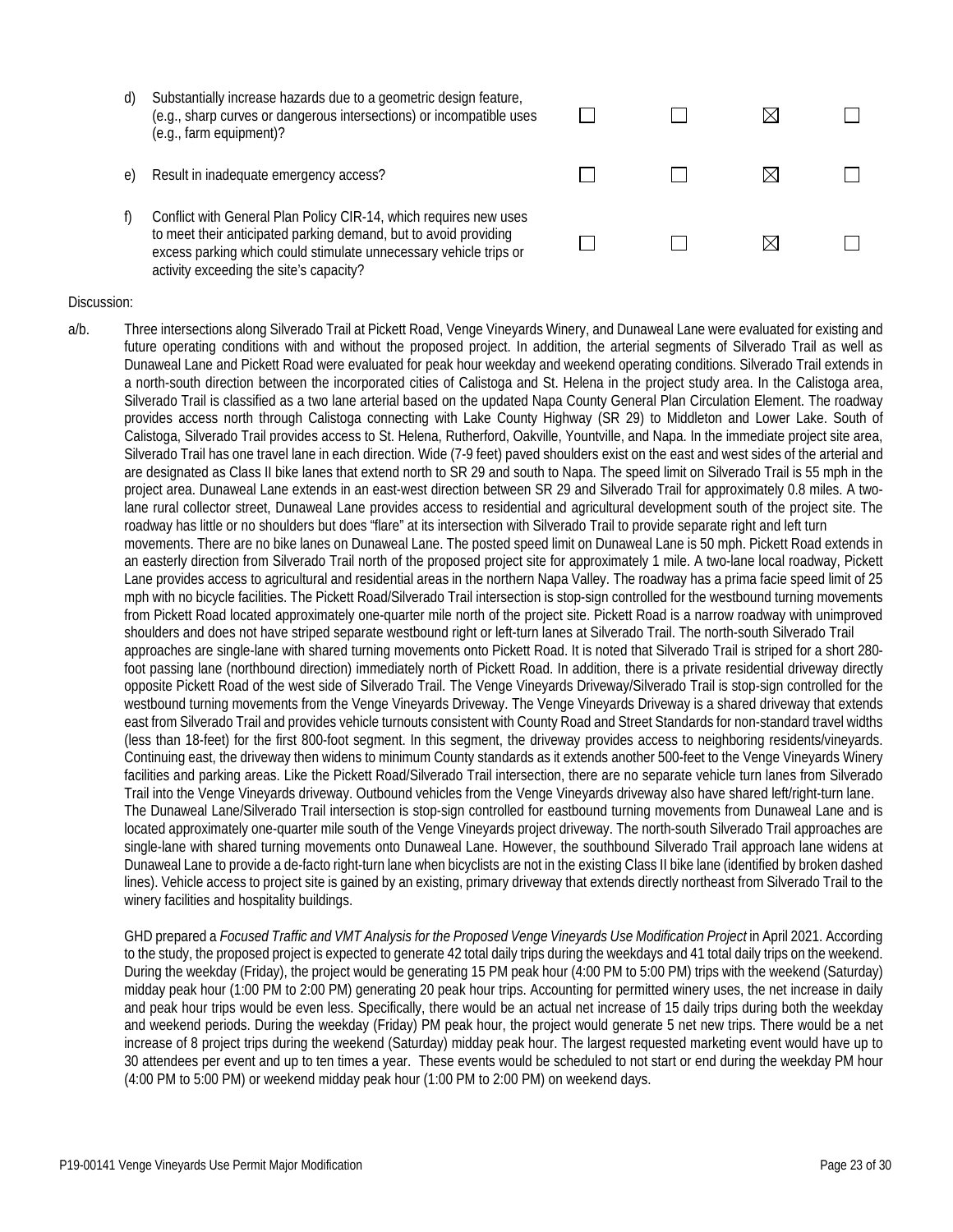Cumulative operating conditions were determined by the calculating the project's percentage contribution to the total growth in traffic from existing conditions.

Traffic conditions on roads and at intersections are generally characterized by their "level of service" or LOS. LOS is a convenient way to express the ratio between volume and capacity on a given link or at a given intersection, and is expressed as a letter grade ranging from LOS A through LOS F. Each level of service is generally described as follows:

**LOS A-** Free-flowing travel with an excellent level of comfort and convenience and freedom to maneuver.

**LOS B-** Stable operating conditions, but the presence of other road users causes a noticeable, though slight, reduction in comfort, convenience, and maneuvering freedom.

**LOS C**- Stable operating conditions, but the operation of individual users is substantially affected by the interaction with others in the traffic stream.

**LOS D**- High-density, but stable flow. Users experience severe restrictions in speed and freedom to maneuver, with poor levels of comfort and convenience.

**LOS E**- Operating conditions at or near capacity. Speeds are reduced to a low but relatively uniform value. Freedom to maneuver is difficult with users experiencing frustration and poor comfort and convenience. Unstable operation is frequent, and minor disturbances in traffic flow can cause breakdown conditions.

**LOS F**- Forced or breakdown conditions. This condition exists wherever the volume of traffic exceeds the capacity of the roadway. Long queues can form behind these bottleneck points with queued traffic traveling in a stop-and-go fashion. (2000 Highway Capacity Manual, Transportation Research Board)

The study intersection of Dunaweal Lane/Silverado Trail is currently operating at LOS E during the Saturday midday peak hour for outbound left and right-turn movements from the minor street onto Silverado Trail. The Pickett Road and Venge Vineyards intersections at Silverado Trail are operating at LOS D or better. Arterial operation on Silverado Trail, Dunaweal Lane, and Pickett Road is acceptable (LOS C or better). Based on increases in traffic volumes from near-term traffic growth, the Dunaweal Lane/Silverado Trail intersection would continue to operate at LOS E during the Saturday midday peak hour. The remaining Pickett Road and Venge Vineyards driveway intersections at Silverado Trail would operate at acceptable levels (LOS D or better). Under existing plus project conditions, the Dunaweal Lane/Silverado Trail intersection would continue to operate at LOS E the weekend midday peak hour with proposed project traffic. The remaining study intersections of Pickett Road and the Venge Vineyards Driveway at Silverado Trail would continue to operate acceptable levels (LOS D or better) during the same peak time periods. Based on Napa County Updated Transportation Impact Study Guidelines; the intersection of Dunaweal Lane/Silverado Trail has been evaluated for proposed project impacts since the LOS operates at an unacceptable level (LOS E) without proposed project traffic during the weekend midday peak hour. County criteria indicate that a significant impact could be found if the proposed project contributes 10 percent or more to the side-street approach volumes at the intersection. The guidelines go on to state, "the peak hour signal warrant criteria should also be evaluated and presented for informational purposes." During the weekend (Saturday) midday peak hour, the proposed project would add five total trips to the Dunaweal Lane/Silverado Trail intersection. Out of the five total trip contribution, one project trip would be added to the Dunaweal Lane side-street approach. Under the County significance criteria, these impacts are less than significant. The Dunaweal Lane/Silverado Trail intersection would continue to meet the peak hour signal warrant with or without proposed project. Peak hour roadway operation has been evaluated consistent with Napa County criteria for arterial level-of-service. With the proposed project adding only five weekday PM peak hour trips and eight weekend midday peak hour trips to the adjacent street network, arterial operations would remain unchanged from existing conditions. Dunaweal Lane would continue to operate at LOS A at 229 westbound directional peak hour vehicles. Silverado Trail would have a peak hour directional flow (one-way northbound) of approximately 494 vehicles during the weekday PM peak hour. Based on an undivided two-lane highway over 40 mph this would yield LOS B. It is noted that field observations on Silverado Trail indicate that during the weekday PM peak hour traffic flows are primarily northbound into the Valley towards Calistoga in the project study area. Pickett Road would continue to operate at LOS A with 35 vehicles (westbound direction).

With year 2030 cumulative (no project) traffic volumes, the Dunaweal Lane/Silverado Trail intersection would operate at LOS F during the weekend midday peak hour. The remaining two study intersections would operate at acceptable LOS levels. Directional roadway segment operations along Silverado Trail, Dunaweal Lane, and Picket Road would operate at acceptable levels (LOS D or better) with year 2030 cumulative (no project) volumes. The Dunaweal Lane/Silverado Trail intersection would continue to meet the peak hour signal warrant under year 2030 cumulative (no project) conditions. Similar to year 2030 cumulative (no project) conditions, the Dunaweal Lane/Silverado Trail intersection would continue to operate at LOS F during the weekend midday peak hour with proposed project traffic. The remaining two study intersections along Silverado Trail at Pickett Road and Venge Vineyards would operate at acceptable LOS levels. Directional roadway segment operations along Silverado Trail, Dunaweal Lane, and Picket Road would operate at acceptable levels (LOS D or better) with year 2030 cumulative plus. The Dunaweal Lane/Silverado Trail intersection would continue to meet the peak hour signal warrant under year 2030 cumulative (no project) conditions. Based on updated County significance criteria for unsignalized intersections; the off-site intersection of Dunaweal Lane/Silverado Trail has been evaluated for proposed project impacts since its LOS operates at an unacceptable level (LOS F) without proposed project trips during the weekend midday peak hour. County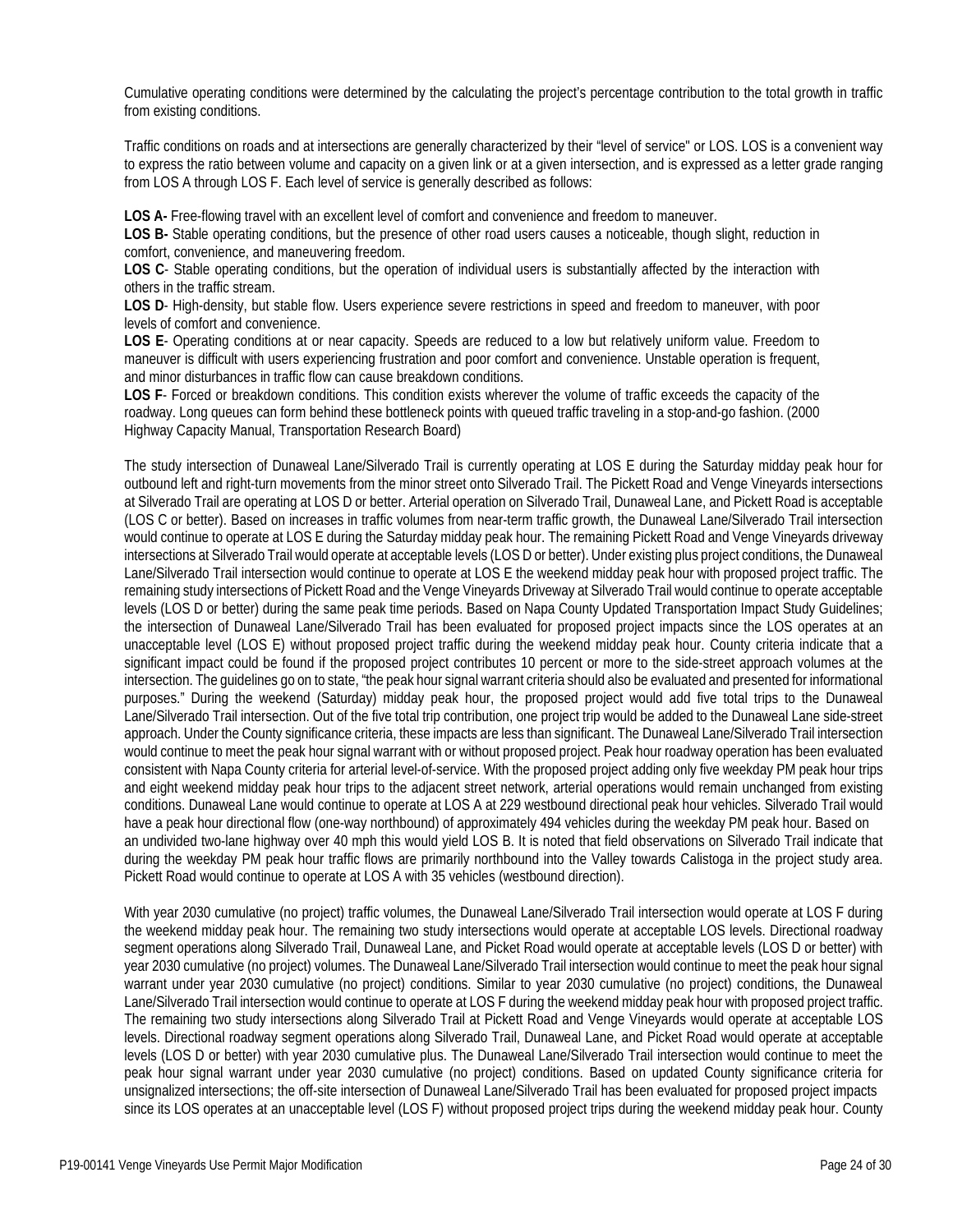criteria indicate that a significant impact could be found if the proposed project contributes 5 percent or more of the total traffic growth the intersection. The guidelines go on to state, "the peak hour signal warrant criteria should also be evaluated and presented for informational purposes." During the weekend midday peak hour, the proposed project would add five trips to the Dunaweal Lane/Silverado Trail. Based on the net growth in cumulative traffic volumes at the intersection of 258 vehicles during the weekend midday peak hour the proposed project contribution would be less than 5 percent and less-than-significant. Public Works Department staff reviewed the study and concluded that the study adequately demonstrates that the proposed use in the proposed location would not result in any significant impacts, either project-specific or cumulative, on traffic circulation in the vicinity. Therefore, the project would result in a nominal increase in trips on the study area transportation network. Additionally, a project specific condition would ensure that daily tastings would not occur during events of greater than 10 guests.

As proposed, the project would not conflict with any adopted policies, plans or programs supporting alternative transportation. According to the traffic impact study, "pedestrian and bicycle circulation occur primarily in the areas adjacent to the winery production building (WPB) and hospitality building (HB) in the northeast portion of the project site. The one-way internal loop road around the WPB is wide enough (14-20') to allow pedestrian and bicycle traffic to access the Winery facilities. In addition, pedestrians can walk along the both sides on the WPB (adjacent to parking spaces) removed from any circulating vehicles. Pedestrians would access the HB on the north side of the project site where a pedestrian walkway links the building with the parking areas. Bicyclists would access the project site via the primary driveway (planned for widening) from Silverado Trail then extend north to the WPB and/or HB via the one-way loop road. The Napa Countywide Bicycle Plan has been completed and adopted by the Napa Valley Transportation Authority (NVTA) and the County. In the project site vicinity, Silverado Trail is designated at a Class II bike route (on-street bike lanes). A review of the Napa Countywide Pedestrian Plan indicates that no specific pedestrian improvements are identified for Silverado Trail in the area" (GHD, 2021). A minimum of two on-site bicycle parking spaces would be provided as part of the project.

c. The Circulation Element includes new policies that reflect the new VMT reduction regulatory framework for transportation impact assessment, along with a draft threshold of significance that is based on reduction of VMT compared to the unmitigated project rather than the regional average VMT (Policies CIR-7 through CIR-9). Staff believes this alternative approach to determining the significance of a project's transportation impacts would be better suited to Napa County's rural context, while still supporting the efforts of the County to achieve the greenhouse gas emissions goals of its pending Climate Action Plan. The reduction in VMT and, correspondingly, GHG emissions from the transportation sector, is also necessary for Napa County, the region, and the state to achieve long-term, statewide mandates targeted toward reducing GHG emissions. Such mandates include, but are not limited to Executive Orders S-3-05 and B-16- 12, which respectively, set a general statewide GHG emissions reduction target of 80 percent below 1990 levels by 2050, and an 80 percent GHG emissions reduction below 1990 levels (also by 2050) specifically for the transportation sector.

The project would not conflict or be inconsistent with CEQA Guidelines section 15064.3, subdivision (b). The proposed project is estimated to generate 15 net new daily trips on, which is well below the 110 trip threshold in the Office of Planning and Research guidelines. The traffic study provided strategies such as carpool incentives, active transportation incentives, on-site lunches, and a guaranteed ride home to be considered for implementation via a Transportation Demand Management (TDM) Plan. A condition of approval would require implementation of a TDM with strategies such as these for the life of the project. Impacts would be less than significant.

d-f. After implementation of the proposed project, the site would continue to be accessed via an existing driveway connecting to Silverado Trail. According to the traffic study, proposed project access and vehicle circulation would be adequate. As part of the project description, the 1,340-foot Venge Vineyards Driveway extending northeast from Silverado Trail would be improved to the minimum County standards of 20-feet (with 1-foot shoulders). Sight distance adequacy at the project driveway was evaluated and found to be acceptable to accommodate all turns into and out of the site (GHD, 2021). Proposed site access, including the left-turn lane, was reviewed and approved by the Napa County Fire Department, Engineering Services Division, and Public Works Department, as conditioned.

Vehicle parking for daily operations is provided by a combination of visitor and employee parking spaces accessible via the primary Venge Vineyards driveway from Silverado Trail. As noted, visitors access parking areas along the east side of the WPB, immediately adjacent the HB, and adjacent to the winery storage building. As shown on the project site plan, there would be 17 striped parking spaces made up of 14 standard spaces and three ADA spaces. There would be one ADA parking space located in each of the three parking areas. A parking area is also proposed between the winery storage building and HB. This parking area is intended to accommodate 10 additional parking spaces. Typically, there are more employees on-site during the weekdays with fewer visitors and vice-verse on the weekends. Shared parking serves to provide adequate parking supply while reducing the project's on-site parking footprint.

Based on the existing volumes on Silverado Trail and expected daily volumes at the project driveway under the expansion beyond existing entitlements scenario described above, a left turn lane is required at the proposed project driveway per the County's standard left turn lane warrant. Therefore, a left turn lane would be installed at the intersection of the property driveway and Silverado Trail as a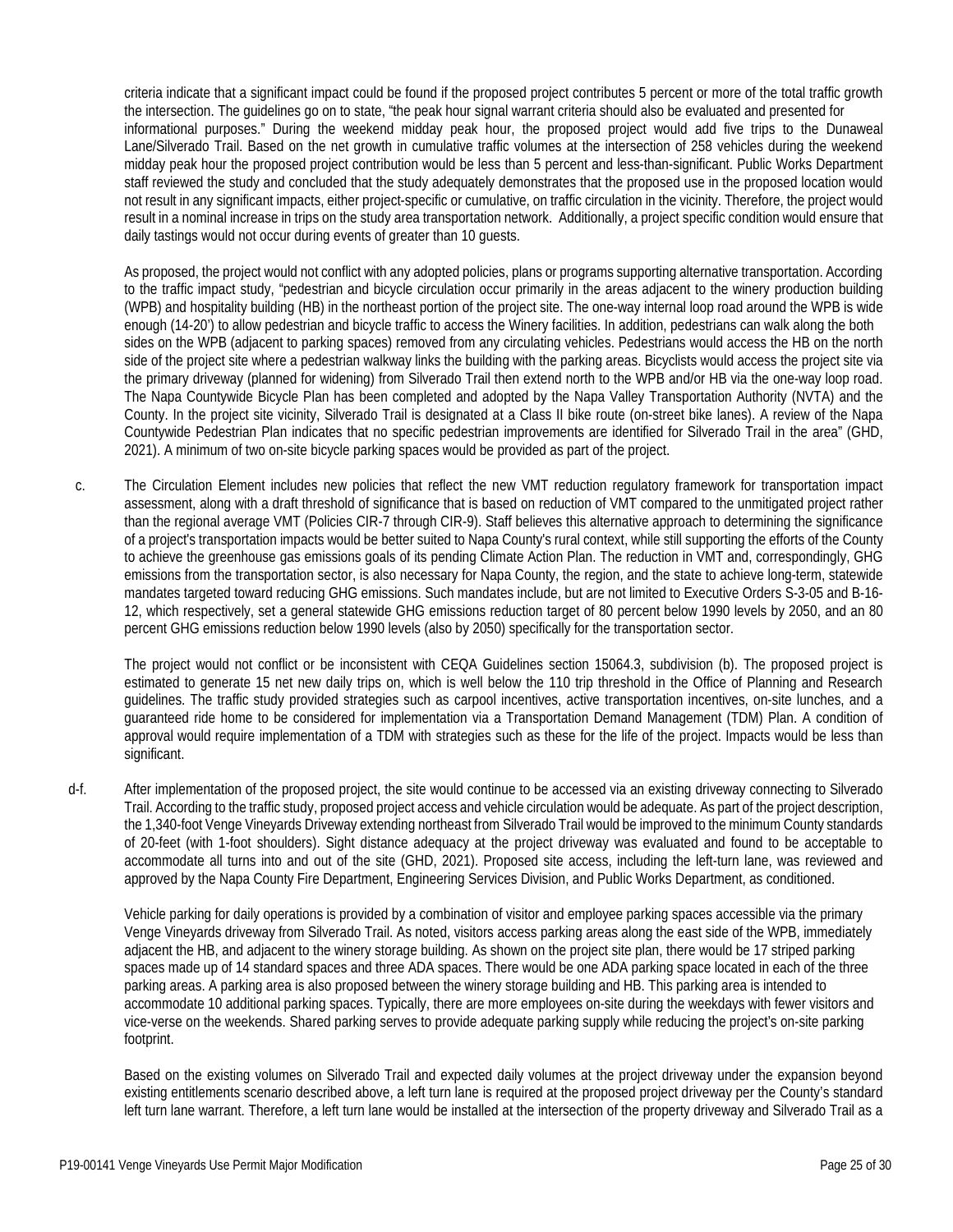#### Mitigation Measures: None required.

| XVIII. |    | TRIBAL CULTURAL RESOURCES. Would the project cause a<br>substantial adverse change in the significance of a tribal cultural<br>resource, defined in Public Resources Code section 21074 as either a<br>site, feature, place, cultural landscape that is geographically defined in<br>terms of the size and scope of the landscape, sacred place, or object<br>with cultural value to a California Native American tribe, and that is:   | <b>Potentially</b><br>Significant<br>Impact | Less Than<br>Significant<br>With<br>Mitigation<br>Incorporation | Less Than<br>Significant<br>Impact | <b>No</b><br>Impact |
|--------|----|-----------------------------------------------------------------------------------------------------------------------------------------------------------------------------------------------------------------------------------------------------------------------------------------------------------------------------------------------------------------------------------------------------------------------------------------|---------------------------------------------|-----------------------------------------------------------------|------------------------------------|---------------------|
|        | a) | Listed or eligible for listing in the California Register of Historical<br>Resources, or in a local register of historical resources as defined in<br>Public Resources Code section 5020.1(k); or                                                                                                                                                                                                                                       |                                             |                                                                 |                                    | $\boxtimes$         |
|        | b) | A resource determined by the lead agency, in its discretion and<br>supported by<br>substantial evidence, to be significant pursuant to criteria set forth in<br>subdivision (c) of Public Resources Code section 5024.1? In<br>applying the criteria set forth in subdivision (c) of Public Resources<br>Code section 5024.1, the lead agency shall consider the<br>significance of the resource to a California Native American tribe. |                                             | $\boxtimes$                                                     |                                    |                     |

#### Discussion:

a/b. On October 12, 2020, County staff sent invitations to consult on the proposed project to Native American tribes who had a cultural interest in the area and who as of that date had requested to be invited to consult on projects, in accordance with the requirements of Public Resources Code section 21080.3.1. The Middletown Rancheria requested consultation and met with the County at the project site on November 18, 2020 to discuss their concerns. A mitigation measure was developed in consultation with the tribe and is included in the Tribal Cultural Resources section below. No other responses were received within 30-days of the tribe's receipt of the invitations. Implementation of mitigation measure MM TRI-1 would reduce potential impacts to a less than significant level.

#### **Mitigation Measure:**

- MM TRI-1: Prior to commencement of construction of project improvements at the project site, the permittee shall coordinate with an archaeological monitor and a representative of Middletown Rancheria. Pre-construction coordination shall, at a minimum, include the following:
	- a. Submittal of copies of grading plans to the archaeological monitor and tribal representatives, concurrently with submittal of the grading permit application to the Napa County Planning, Building & Environmental Services (PBES) Department;
	- b. Execution of a Standard Monitoring Agreement with Middletown Rancheria;
	- c. Training of construction field crews, by an archaeological monitor and tribal representative, of the potential for presence of Native American resources on the property, the potential types of resources that could be found on-site, and the procedures to follow in the event of discovery of such resources;
	- d. The permittee must meet and confer with the Middletown Rancheria at least 45 days prior to commencing ground disturbance activities on the site to address notification, protection, treatment, care and handling of tribal cultural resources potentially discovered or disturbed during ground disturbance activities of the project. All potential cultural resources unearthed by the permittee by project activities shall be evaluated by the representative of Middletown Rancheria. The Tribe must have an opportunity to inspect and determine the nature of the resource and the best course of action for avoidance, protection, and/or treatment of tribal cultural resources to the extent permitted by law. If the resource is determined to be a tribal cultural resource of value to the Tribe, the Tribe will coordinate with the permittee to establish appropriate treatment and disposition of the resources with appropriate dignity which may include reburial or preservation of resources. The permittee must facilitate and ensure that the determination of treatment and disposition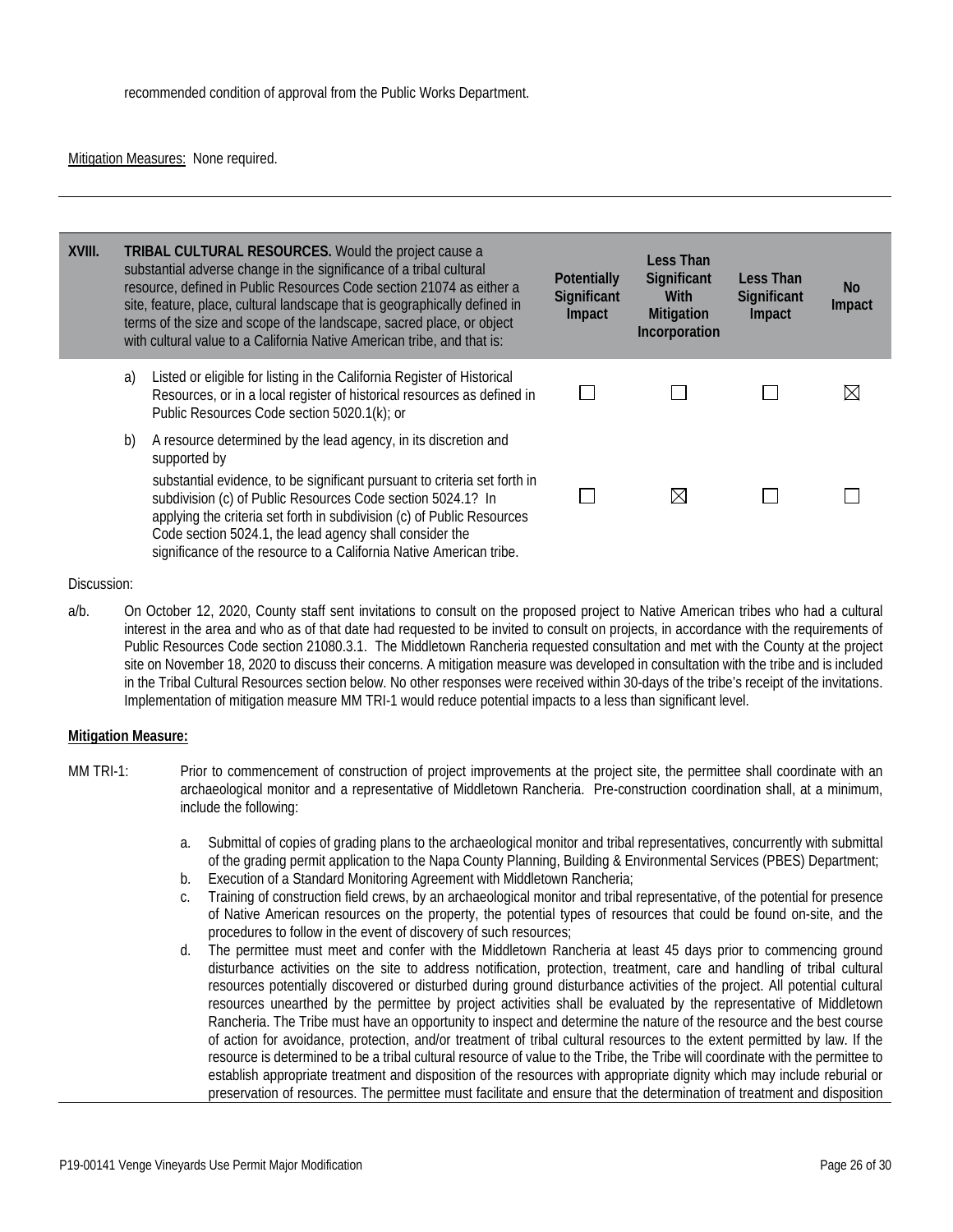by the Tribe is followed to the extent permitted by law. No laboratory studies, scientific analysis, curation or video recording are permitted for tribal cultural resources without the prior written consent of the Tribe; and

e. Presence of an archaeological monitor and tribal representative on-site during initial rough grading of improvements (driveway widening) on the Venge Vineyards parcel.

**Monitoring:** Concurrently with submittal of the grading application for Venge Vineyards parcel improvements to Engineering and Building staff of PBES, the permittee shall submit confirmation of submittal of the grading plans to the archaeological monitor and tribal representative previously identified. If the permittee neglects to submit such confirmation to PBES, then Planning staff of PBES will convey a copy of the plans to the archaeological monitor and tribal representatives upon receipt of the grading permit application.

| XIX. |    | UTILITIES AND SERVICE SYSTEMS. Would the project:                                                                                                                                                                                                                                              | Potentially<br>Significant<br>Impact | Less Than<br>Significant<br><b>With</b><br>Mitigation<br>Incorporation | Less Than<br>Significant<br>Impact | No Impact |
|------|----|------------------------------------------------------------------------------------------------------------------------------------------------------------------------------------------------------------------------------------------------------------------------------------------------|--------------------------------------|------------------------------------------------------------------------|------------------------------------|-----------|
|      | a) | Require or result in the relocation or construction of a new or<br>expanded water, wastewater treatment or storm water drainage,<br>electric power, natural gas or telecommunications facilities, the<br>construction or relocation of which could cause significant<br>environmental effects? |                                      |                                                                        | $\boxtimes$                        |           |
|      | b) | Have sufficient water supplies available to serve the project and<br>reasonably foreseeable future development during normal, dry and<br>multiple dry years?                                                                                                                                   |                                      |                                                                        | $\boxtimes$                        |           |
|      | C) | Result in a determination by the wastewater treatment provider<br>which serves or may serve the project that it has adequate capacity<br>to serve the project's projected demand in addition to the provider's<br>existing commitments?                                                        |                                      |                                                                        | $\boxtimes$                        |           |
|      | d) | Generate solid waste in excess of State or local standards, or in<br>excess of the capacity of local infrastructure, or otherwise impair the<br>attainment of solid waste reduction goals?                                                                                                     |                                      |                                                                        | $\boxtimes$                        |           |
|      | e) | Comply with federal, state, and local management and reduction<br>statutes and regulations related to solid waste?                                                                                                                                                                             |                                      |                                                                        | ⋉                                  |           |

#### Discussion:

a/b. The project would not require the construction of a new or expanded water, wastewater treatment or storm water drainage, electric power, natural gas or telecommunications facilities, the construction or relocation of which could cause significant environmental effects.

As discussed in **Section X** above, minimum thresholds for water use have been established by the Department of Public Works using reports by the United States Geological Survey (USGS). These reports are the result of water resources investigations performed by the USGS in cooperation with the Napa County Flood Control and Water Conservation District. Any project which reduces water usage or any water usage which is at or below the established threshold is assumed not to have a significant effect on groundwater levels. The project is categorized as "all other areas" based upon current County Water Availability Analysis policies and therefore water use criteria is parcel specific based upon a Tier 2 analysis. A Tier 2 analysis was completed by O'Connor Environmental, Inc. on September 18, 2020 which included a parcel specific recharge evaluation. According to the recharge evaluation, groundwater recharge for the project parcel is estimated to be 8.6 AF/YR (O'Connor Environmental, Inc., 2020).

Currently, there are five wells located on the project parcel. Well #1 would continue to serve as the project well for winery related water demands while wells #2 – 5 would continue to serve water demands for irrigation purposes including the on-site vineyard. Well completion details regarding the wells located on the project parcel as well as nearby parcels are included within Table 1 of the Water Availability Analysis completed for the proposed project.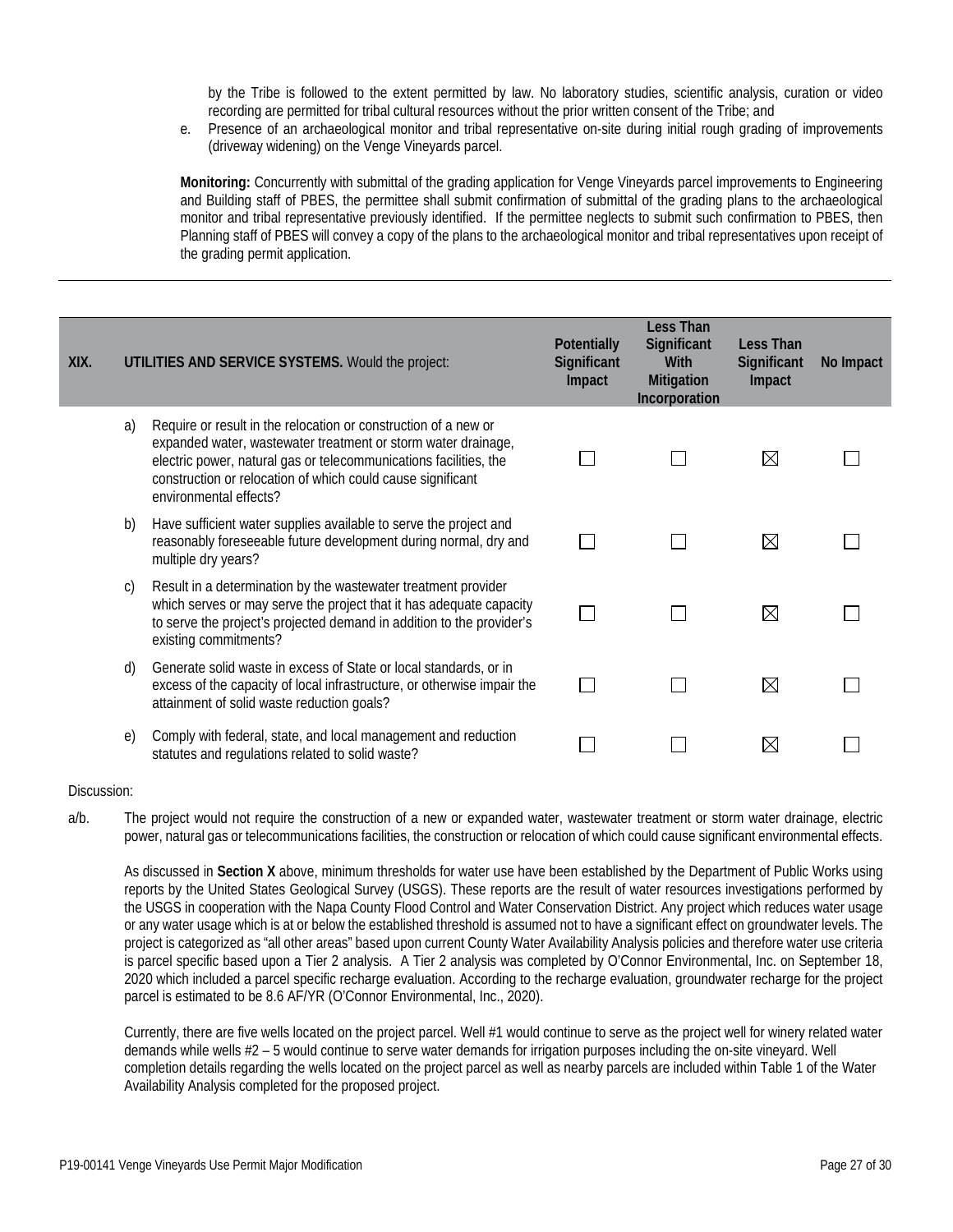According to the Water Availability Analysis for Venge Vineyards 4708 Silverado Trail, Calistoga, CA 94515 APN: 020-350-043 prepared by O'Connor Environmental, Inc. on September 18, 2020, the anticipated total overall water demand for the project site would be 7.76 AF/YR representing a 0.04AF/YR increase of the existing water demand of 7.72 AF/YR.

In summary, the existing yield would be sufficient to serve all uses on the property. Any project which reduces water usage or any water usage which is at or below the established threshold is assumed not to have a significant effect on groundwater levels. Impacts would be less than significant as there is sufficient water supply available to serve the proposed project.

- c. Wastewater would be treated on-site and would not require a wastewater treatment provider. Impacts would be less than significant.
- d/e. According to the Napa County Baseline Data Report, all of the solid waste landfills where Napa County's waste is disposed have more than sufficient capacity related to the current waste generation The project would comply with federal, state, and local statutes and regulations related to solid waste. Therefore, impacts would be less than significant.

**Mitigation Measures: None required.** 

| XX. | WILDFIRE. If located in or near state responsibility areas or lands<br>classified as very high fire hazard severity zones, would the project: |                                                                                                                                                                                                                                                                          | <b>Potentially</b><br>Significant<br>Impact | Less Than<br>Significant<br>With<br><b>Mitigation</b><br>Incorporation | Less Than<br>Significant<br>Impact | No Impact |
|-----|-----------------------------------------------------------------------------------------------------------------------------------------------|--------------------------------------------------------------------------------------------------------------------------------------------------------------------------------------------------------------------------------------------------------------------------|---------------------------------------------|------------------------------------------------------------------------|------------------------------------|-----------|
|     | a)                                                                                                                                            | Substantially impair an adopted emergency response plan or<br>emergency evacuation plan?                                                                                                                                                                                 |                                             |                                                                        | $\boxtimes$                        |           |
|     | b)                                                                                                                                            | Due to slope, prevailing winds and other factors, exacerbate wildfire<br>risks and thereby expose project occupants to pollutant<br>concentrations from a wildfire or the uncontrolled spread of a<br>wildfire?                                                          |                                             |                                                                        | $\boxtimes$                        |           |
|     | C)                                                                                                                                            | Require the installation or maintenance of associated infrastructure<br>(such as roads, fuel breaks, emergency water sources, power lines<br>or other utilities) that may exacerbate fire risk or that may result in<br>temporary or ongoing impacts to the environment? |                                             |                                                                        | $\boxtimes$                        |           |
|     | d)                                                                                                                                            | Expose people or structures to significant risks, including<br>downslope or downstream flooding or landslides, as a result of<br>runoff, post-fire slope instability, or drainage changes?                                                                               |                                             |                                                                        | $\boxtimes$                        |           |

Discussion:

- a/b. The proposed project is located primarily within the local responsibility area and is classified as outside of a designated Fire Hazard Severity area with the exception of the northwest corner, which is designated moderate, and the northeast corner, which is designated high. The project would not substantially impair an adopted emergency response plan or emergency evacuation plan because the proposed driveway improvements would provide adequate access to Silverado Trail. The project would comply with current California Department of Forestry and California Building Code requirements for fire safety. The project application was reviewed and recommended for approval by the Napa County Fire Department, as conditioned. Impacts would be less than significant.
- c/d. Implementation of the project would include the improvement of the existing access driveway to County standards. Sight distance adequacy at the project driveway was evaluated and found to be acceptable to accommodate all turns into and out of the site (GHD, 2021). Proposed site access was reviewed and approved by the Napa County Fire Department, Engineering Services Division, and Public Works Department, as conditioned. There are no steep slopes at the project site.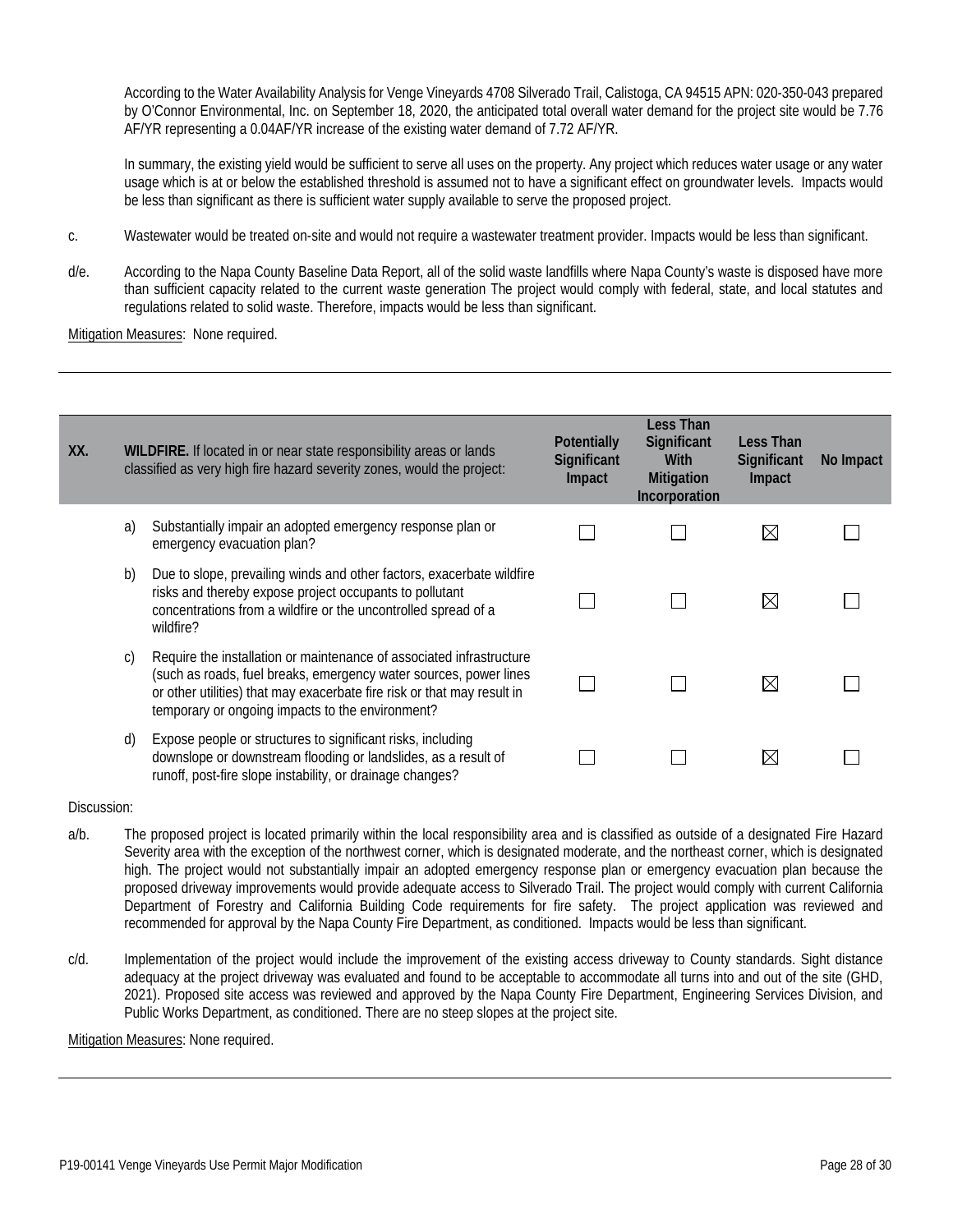| XXI. |    | <b>MANDATORY FINDINGS OF SIGNIFICANCE</b>                                                                                                                                                                                                                                                                                                                                                                                                                                                           | <b>Potentially</b><br>Significant<br>Impact | <b>Less Than</b><br>Significant<br>With<br><b>Mitigation</b><br>Incorporation | Less Than<br>Significant<br>Impact | <b>No</b><br>Impact |
|------|----|-----------------------------------------------------------------------------------------------------------------------------------------------------------------------------------------------------------------------------------------------------------------------------------------------------------------------------------------------------------------------------------------------------------------------------------------------------------------------------------------------------|---------------------------------------------|-------------------------------------------------------------------------------|------------------------------------|---------------------|
|      | a) | Does the project have the potential to substantially degrade the<br>quality of the environment, substantially reduce the habitat of a fish<br>or wildlife species, cause a fish or wildlife population to drop below<br>self-sustaining levels, threaten to eliminate a plant or animal<br>community, substantially reduce the number or restrict the range of<br>a rare or endangered plant or animal or eliminate important<br>examples of the major periods of California history or prehistory? |                                             |                                                                               | $\boxtimes$                        |                     |
|      | b) | Does the project have impacts that are individually limited, but<br>cumulatively considerable? ("Cumulatively considerable" means<br>that the incremental effects of a project are considerable when<br>viewed in connection with the effects of past projects, the effects of<br>other current projects, and the effects of probable future projects)?                                                                                                                                             |                                             |                                                                               | $\boxtimes$                        |                     |
|      | C) | Does the project have environmental effects that will cause<br>substantial adverse effects on human beings, either directly or<br>indirectly?                                                                                                                                                                                                                                                                                                                                                       |                                             |                                                                               | $\boxtimes$                        |                     |

- a. As discussed in **Section IV** above, the project is dominated by agricultural uses such as vineyards and a winery. According to the Napa County Environmental resource maps, the project site contains no sensitive biological resources with the exception of potential Northern Spotted Owl habitat and a small area of sensitive oak woodland within the northwest corner of the subject site. However, no trees or vegetation is proposed for removal. Proposed project construction would occur within previously disturbed areas. As identified in **Section V** above, no known historically sensitive sites or structures, archaeological or paleontological resources, sites or unique geological features have been identified within the project site. In summary, all potential effects on biological and cultural resources would be less than significant.
- b. The project does not have impacts that are individually limited, but cumulatively considerable. Potential air quality, greenhouse gas emissions, hydrology, and traffic impacts are discussed in the respective sections above. The project would also increase the demands for public services to a limited extent, increase traffic and air pollutions, all of which contribute to cumulative effects when future development in Napa Valley is considered. Cumulative impacts of these issues are discussed in previous sections of this Initial Study, wherein the impact from an increase in air pollution is being addressed through Greenhouse Gas Voluntary Best Management Practices which the winery has already implemented including: the winery has already implemented the following GHG reduction methods: installation of solar panels which generate on-site renewable energy; installation of energy conserving lighting; installation of water efficient fixtures; use of water efficient landscaping; recycling of 75 percent of all waste; implementation of a sustainable purchasing and shipping program; site design oriented to optimize conditions for natural heating, cooling, and day lighting of interior spaces, and to maximize winter sun exposure; and minimizing the amount of grading and tree removal.

Potential impacts are discussed in the respective sections above. The project trip generation was calculated from winery operations, where the calculated trips reflect total visitation, on-site employees and wine production trips generated by the winery. Under the Napa County General Plan, traffic volumes are projected to increase and will be caused by a combination of locally generated traffic as well as general regional growth. The General Plan EIR indicates that much of the forecasted increase in traffic on the arterial roadway network will result from traffic generated outside of the county, however the project would contribute a small amount toward the general overall increase.

General Plan Policy CIR-16 states that "The County will seek to maintain an arterial Level of Service D or better on all County roadways, except where the level of Service already exceeds this standard and where increased intersection capacity is not feasible without substantial additional right of way." According to the traffic study, under cumulative (Year 2030) plus project conditions, the Pickett Road and Venge Vineyards Driveway at Silverado Trail would continue to operate at acceptable conditions (LOS D or better). The Dunaweal Lane/Silverado Trail intersection would continue to operate at LOS F with or without project volumes. County significance criteria for intersection operations indicate that the proposed project would need to add five percent or more in net cumulative volume growth to cause a significant impact for intersections already operating at LOS E-F. Proposed project volume contribution would be less than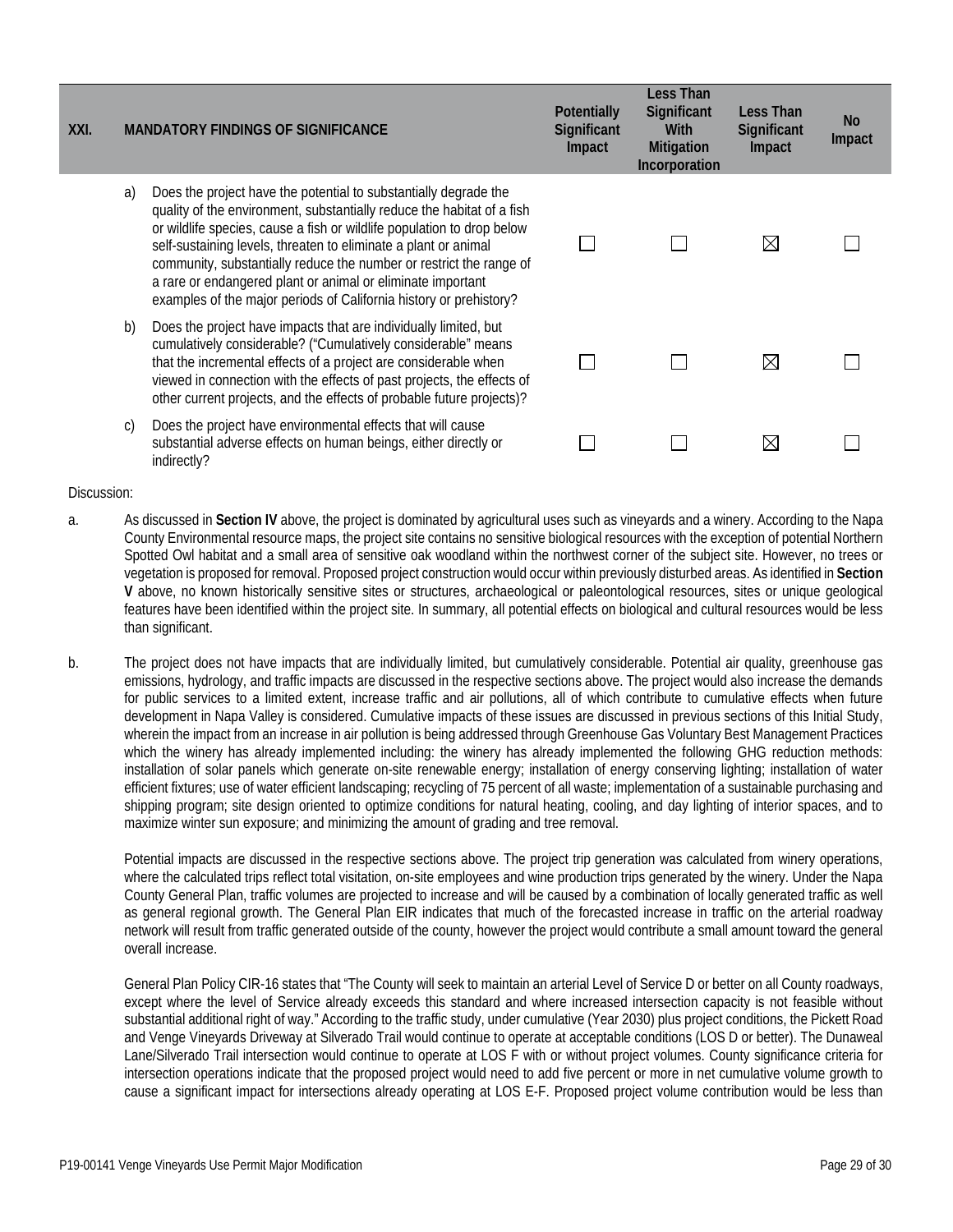significant. Arterial LOS operation along Pickett Road, Silverado Trail, and Dunaweal Lane would remain at acceptable levels (LOS D or better) under existing, near-term, and cumulative plus project conditions. Potential cumulative impacts would be less than significant.

c. All impacts identified in this MND are either less than significant after mitigation or less than significant and do not require mitigation. Therefore, the proposed project would not result in environmental effects that cause substantial adverse effects on human being either directly or indirectly. Impacts would be less than significant.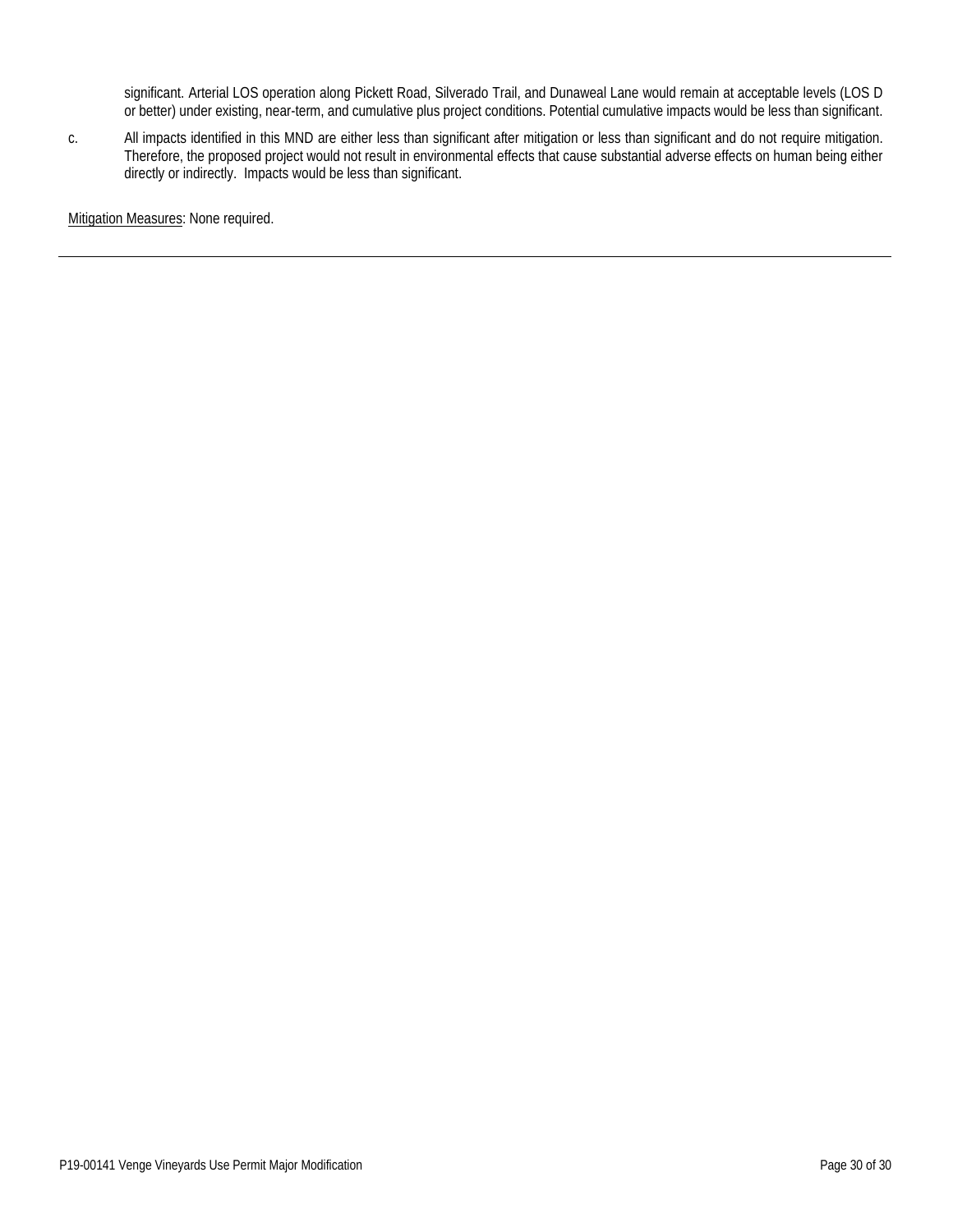### **Venge Vineyards Use Permit Major Modification No. P19-00141-MOD Mitigation Monitoring and Reporting Program**

| <b>Potential Environmental Impact</b>                                                                                                                                                                                                                                                                                             | <b>Adopted Mitigation Measure</b>                                                                                                                                                                                                                                                                                                                                                                                                                                                                                                                                                                                                                                                                                                                                                                                                                                                                                                                                                                                                                                                                                                                                                                                                                                                                                                                                                                                                                                                                                                                                                                                                                                                                                                                                                                                                                                                                                                                                                                                                                                                                                                                                                                                                                                                                                                                                                                                                                                                                                                                                   | Monitoring and Reporting<br><b>Actions and Schedule</b>                                                                                                                                                                                                                                                                                                                                                                                                                                                                                                                             | Implementation | Monitoring | Compliance/<br>Completion<br>Reporting &<br>Date of |
|-----------------------------------------------------------------------------------------------------------------------------------------------------------------------------------------------------------------------------------------------------------------------------------------------------------------------------------|---------------------------------------------------------------------------------------------------------------------------------------------------------------------------------------------------------------------------------------------------------------------------------------------------------------------------------------------------------------------------------------------------------------------------------------------------------------------------------------------------------------------------------------------------------------------------------------------------------------------------------------------------------------------------------------------------------------------------------------------------------------------------------------------------------------------------------------------------------------------------------------------------------------------------------------------------------------------------------------------------------------------------------------------------------------------------------------------------------------------------------------------------------------------------------------------------------------------------------------------------------------------------------------------------------------------------------------------------------------------------------------------------------------------------------------------------------------------------------------------------------------------------------------------------------------------------------------------------------------------------------------------------------------------------------------------------------------------------------------------------------------------------------------------------------------------------------------------------------------------------------------------------------------------------------------------------------------------------------------------------------------------------------------------------------------------------------------------------------------------------------------------------------------------------------------------------------------------------------------------------------------------------------------------------------------------------------------------------------------------------------------------------------------------------------------------------------------------------------------------------------------------------------------------------------------------|-------------------------------------------------------------------------------------------------------------------------------------------------------------------------------------------------------------------------------------------------------------------------------------------------------------------------------------------------------------------------------------------------------------------------------------------------------------------------------------------------------------------------------------------------------------------------------------|----------------|------------|-----------------------------------------------------|
| Impact TRI-1: Tribal Cultural<br>Resources.<br>The proposed project has the potential to<br>impact a resource determined by the lead<br>agency, in its discretion and supported by<br>substantial evidence, to be significant<br>pursuant to criteria set forth in subdivision<br>(c) of Public Resources Code section<br>5024.1. | MM TRI-1: Prior to commencement of construction of project improvements at the<br>project site, the permittee shall coordinate with an archaeological monitor and a<br>representative of Middletown Rancheria. Pre-construction coordination shall, at a<br>minimum, include the following:<br>Submittal of copies of grading plans to the archaeological monitor and<br>a.<br>tribal representatives, concurrently with submittal of the grading permit<br>application to the Napa County Planning, Building & Environmental<br>Services (PBES) Department;<br>Execution of a Standard Monitoring Agreement with Middletown<br>b.<br>Rancheria;<br>Training of construction field crews, by an archaeological monitor and<br>C.<br>tribal representative, of the potential for presence of Native American<br>resources on the property, the potential types of resources that could<br>be found on-site, and the procedures to follow in the event of discovery<br>of such resources;<br>The permittee must meet and confer with the Middletown Rancheria at<br>d.<br>least 45 days prior to commencing ground disturbance activities on the<br>site to address notification, protection, treatment, care and handling of<br>tribal cultural resources potentially discovered or disturbed during<br>ground disturbance activities of the project. All potential cultural<br>resources unearthed by the permittee by project activities shall be<br>evaluated by the representative of Middletown Rancheria. The Tribe<br>must have an opportunity to inspect and determine the nature of the<br>resource and the best course of action for avoidance, protection, and/or<br>treatment of tribal cultural resources to the extent permitted by law. If<br>the resource is determined to be a tribal cultural resource of value to the<br>Tribe, the Tribe will coordinate with the permittee to establish<br>appropriate treatment and disposition of the resources with appropriate<br>dignity which may include reburial or preservation of resources. The<br>permittee must facilitate and ensure that the determination of treatment<br>and disposition by the Tribe is followed to the extent permitted by law.<br>No laboratory studies, scientific analysis, curation or video recording are<br>permitted for tribal cultural resources without the prior written consent<br>of the Tribe; and<br>Presence of an archaeological monitor and tribal representative on-site<br>е.<br>during initial rough grading of improvements (driveway widening) on the | Concurrently with submittal of the<br>grading application for Venge<br>Vineyards parcel improvements to<br>Engineering and Building staff of<br>PBES, the permittee shall submit<br>confirmation of submittal of the<br>grading plans to the archaeological<br>monitor and tribal representative<br>previously identified. If the<br>permittee neglects to submit such<br>confirmation to PBES, then<br>Planning staff of PBES will convey<br>a copy of the plans to the<br>archaeological monitor and tribal<br>representatives upon receipt of the<br>grading permit application. | P              | PD         | PC<br>CPI                                           |

Notes: P = Permittee, PD = Planning Division, BD = Building Division, AC = Agricultural Commissioner, DFW = Dept of Fish & Wildlife, CT = CALTRANS, EH = Environmental Health, PW = Public Works Dept, PE/G =Project Engineer/Geologist

PC = Prior to Project Commencement CPI = Construction Period Inspections FI = Final Inspection OG = Ongoing